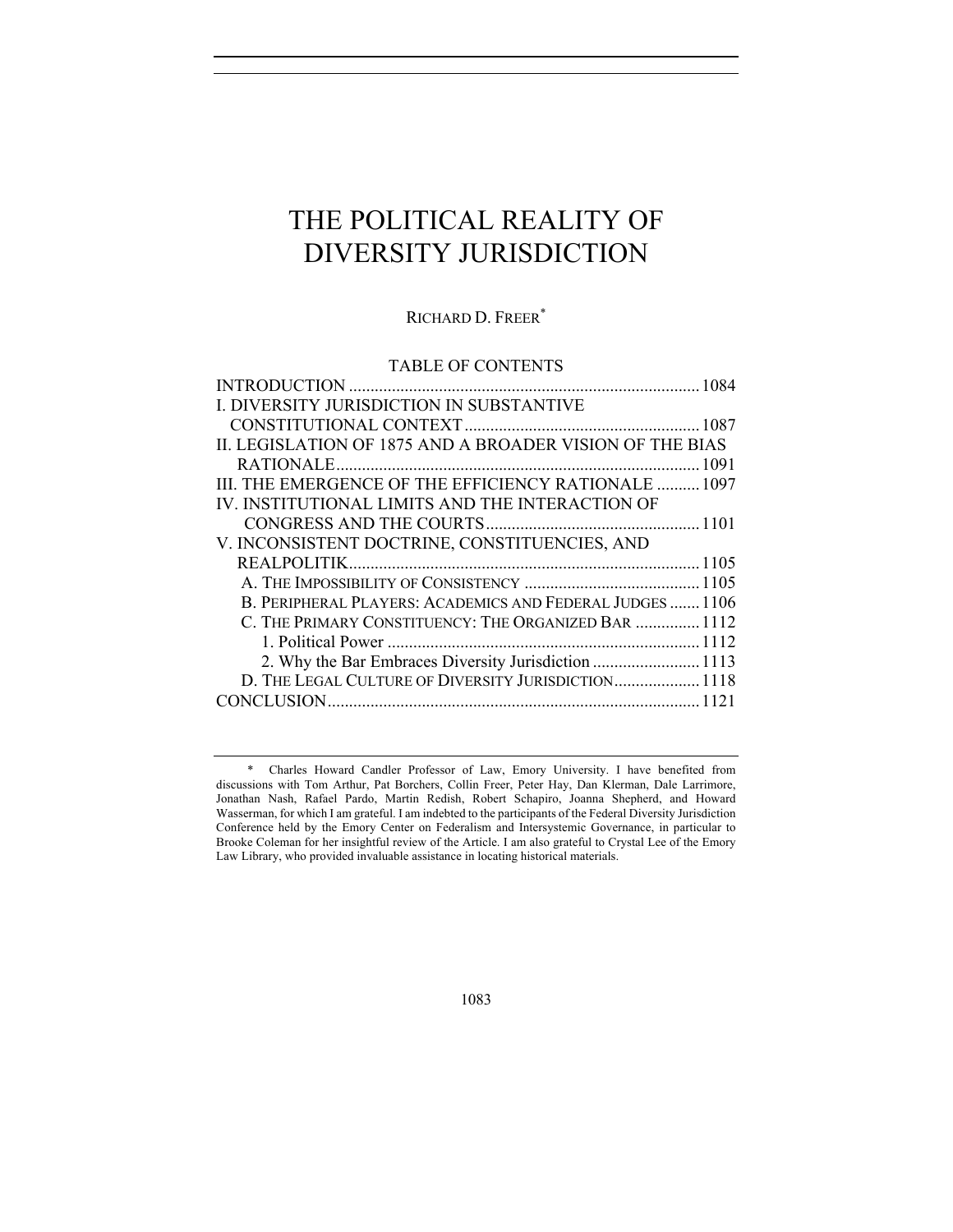## INTRODUCTION

Support for diversity of citizenship jurisdiction has ebbed and flowed.<sup>1</sup> From the 1960s through the 1980s, the prevailing wind blew strongly against  $it<sup>2</sup>$  A determined group, led mostly by academics and federal appellate judges, spearheaded an effort to have Congress abolish the general form of federal subject matter jurisdiction.3 These critics were confident that diversity jurisdiction had outlived its need, which, they said, was to provide a federal court for out-of-state litigants who feared bias in the local state courts. Advances in travel and communication, critics asserted, had homogenized American culture and rid us of any reasonable fear of bias at the hands of local courts.<sup>4</sup> Abolishing diversity jurisdiction would free busy federal judges from the nettlesome requirement of divining and applying state law and allow them more time for limning and developing federal law.<sup>5</sup>

3. By the "general form" of diversity jurisdiction, I mean cases invoking § 1332(a)(1). Technically, no one favors the total abolition of federal jurisdiction based on the diversity power. For instance, all support retaining federal interpleader jurisdiction, which is, of course, based upon the diversity power. And no one advocates curtailing alienage jurisdiction under  $\S 1332(a)(2)$ . This Article addresses efforts to abolish or to curtail significantly this general form of diversity jurisdiction. Throughout this Article, my references to diversity are to its general form.

4. Such arguments date to the late nineteenth century, with the assertion that the advent of steam and electric power, and the Civil War, had so unified the country as to justify abolition of diversity. Alfred Russell, *Avoidable Causes of Delay and Uncertainty in Our Courts*, 25 AM. L. REV. 776, 795–96 (1891). Justice Frankfurter favored abolition in the 1920s, saying "the mobility of modern life has greatly weakened state attachments. Local prejudice has ever so much less to thrive on than it did when diversity jurisdiction was written into the Constitution." Felix Frankfurter, *Distribution of Judicial Power Between United States and State Courts*, 13 CORNELL L.Q. 499, 521 (1928).

5*. See, e.g.*, David Crump, *The Case for Restricting Diversity Jurisdiction: The Undeveloped Arguments, from the Race to the Bottom to the Substitution Effect*, 62 ME. L. REV. 1, 5 (2010) ("[A]bolition [of diversity jurisdiction] would preserve a federal forum for those with federal claims."); Larry Kramer, *"The One-Eyed Are Kings": Improving Congress's Ability to Regulate the Use of Judicial* 

<sup>1.</sup> Congress granted diversity jurisdiction upon the federal trial courts in the original Judiciary Act of 1789. It did not confer general federal question jurisdiction until 1875. Thus, until 1875, diversity cases were the staple of the federal civil docket. In the late nineteenth century, increasing federal caseloads and invocation of diversity jurisdiction by corporations led to some calls for restriction. In the twentieth century, an increasing number of federal judges, including Justices Frankfurter and Jackson, and later Chief Justices Warren and Burger, attacked diversity jurisdiction as wasteful of federal judicial resources. The anti-diversity momentum gathered throughout the 1970s and peaked with the REPORT OF THE FEDERAL COURT STUDY COMMITTEE ("FCSC") in 1990 [hereinafter REPORT, FCSC]. For an outstanding treatment of this history (from which the foregoing is gleaned), see James M. Underwood, *The Late, Great Diversity Jurisdiction*, 57 CASE W. RSRV. L. REV. 179, 180–98 (2006). The REPORT, FCSC is discussed *infra* Section V.B.

<sup>2.</sup> The American Law Institute's STUDY OF THE DIVISION OF JURISDICTION BETWEEN STATE AND FEDERAL COURTS (1969) was particularly influential. The American Law Institute ("ALI") undertook the study in response to a 1959 request by Chief Justice Warren. The study concluded that diversity jurisdiction should be curtailed for two general reasons: that local bias was less pronounced than in earlier years and that the limited resources of the federal courts would better be expended on federal question cases. *See* John W. Reed, *The War on Diversity*, 18 INT'L SOC'Y BARRISTERS Q. 291, 291–92 (1983) ("Over the past decade or more there have been strong pressures to abolish the diversity jurisdiction of the federal courts. . . . The attack on diversity jurisdiction has its most distinguished formulation in a major study sponsored by the American Law Institute.").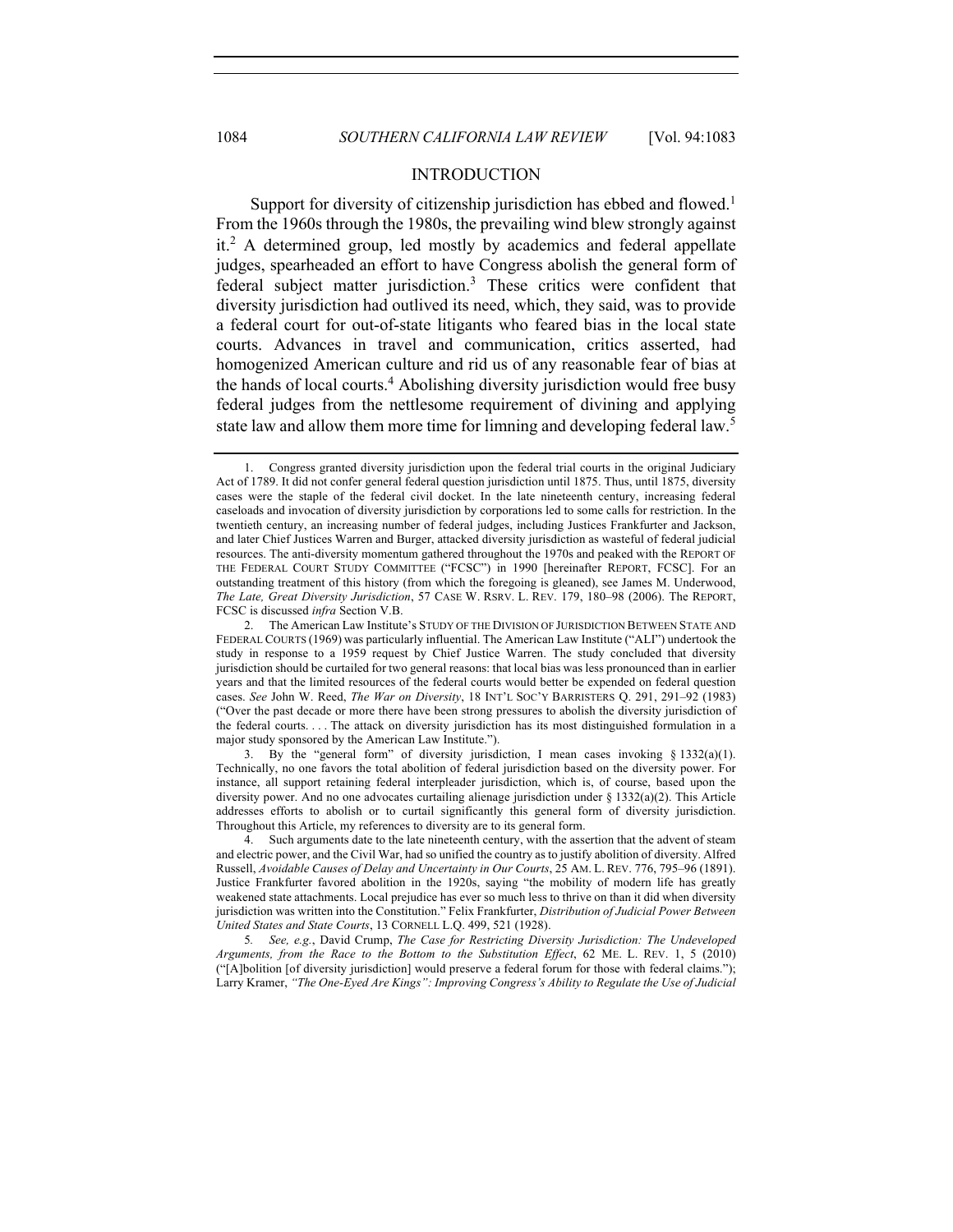The effort was so successful that the House of Representatives overwhelmingly passed a bill abolishing diversity jurisdiction in 1978.<sup>6</sup>

But that effort and another determined frontal assault on diversity jurisdiction in 1990 failed. Now, a generation and more later, one sees little support for abolishing diversity. Even as its place on the federal docket grows—now accounting for more than one-third of the civil cases filed in district courts—one does not find academics or federal judges urging that these state-law-based cases be taken from the federal court docket.<sup>7</sup> On the other hand, diversity is now becoming a topic of increasing scholarly interest. The current commentary, however, is focused mostly on rationalizing diversity doctrine, making it consistent with its presumed purpose, rather than on curtailing it. $8$  The accepted wisdom seems to be that diversity jurisdiction is here to stay, but that it might be recalibrated here and there.

What accounts for diversity's survival and apparent acceptance? In retrospect, those who sought to abolish diversity jurisdiction failed to appreciate three fundamental characteristics about diversity jurisdiction. These characteristics should not be overlooked in our new era; they should guide efforts to rationalize diversity doctrine.

First, critics failed to understand that diversity jurisdiction is not something to be considered in vacuo, as a freestanding grant of judicial authority. It is instead an integral part of the economic engine of interstate commerce. Its function, ultimately, is to support the policies underlying the

*Resources*, 54 L. & CONTEMP. PROBS. 73, 77 (1991) (discussing reducing federal court workload by "reduc[ing] the scope of federal jurisdiction by eliminating unimportant categories of cases so that judges can devote more time to the cases that remain"). Dean Kramer served as a reporter of the FCSC, which concluded that no case had a "weaker claim" on the federal court docket than diversity jurisdiction. *See infra* note 130.

<sup>6.</sup> H.R. 9622, 95th Cong. (1978) (proposing "to abolish diversity of citizenship as a basis of jurisdiction of Federal district courts"). The measure passed the House by a roll call vote of 266 to 133 on February 28, 1978.

<sup>7.</sup> The most recent calls for abolishing diversity jurisdiction appear to be Debra Lyn Bassett, *The Hidden Bias in Diversity Jurisdiction*, 81 WASH. U. L.Q. 119, 138–45 (2003) and Crump, *supra* note 5, at 22 (concluding that "[t]oday, more than ever, there are persuasive arguments for the abolition or retrenchment of the general diversity statute"). For discussion of Professor Bassett's proposal, see *infra*  note 176 and accompanying text.

<sup>8.</sup> Scott Dodson, *Beyond Bias in Diversity Jurisdiction*, 69 DUKE L.J. 267, 309 (2019) (noting contemporary justification of diversity jurisdiction on efficiency grounds); Steven Gensler & Roger Michalski, *The Million Dollar Diversity Docket*, 47 BYU L. REV. (forthcoming 2022) (studying a broad range of docket effects of increasing amount in controversy in diversity cases); Daniel E. Klerman & Jonathan R. Nash, Aligning Diversity Jurisdiction with Its Bias Rationale (2021) (unpublished manuscript on file with author) (calling for rationalization of diversity doctrine in line with its traditional bias rationale); Patrick Woolley, *Diversity Jurisdiction and the Common-Law Scope of the Civil Action*, 99 WASH. U. L. REV. (forthcoming 2022) (asserting that diversity doctrine should be understood against the backdrop of common law joinder rules).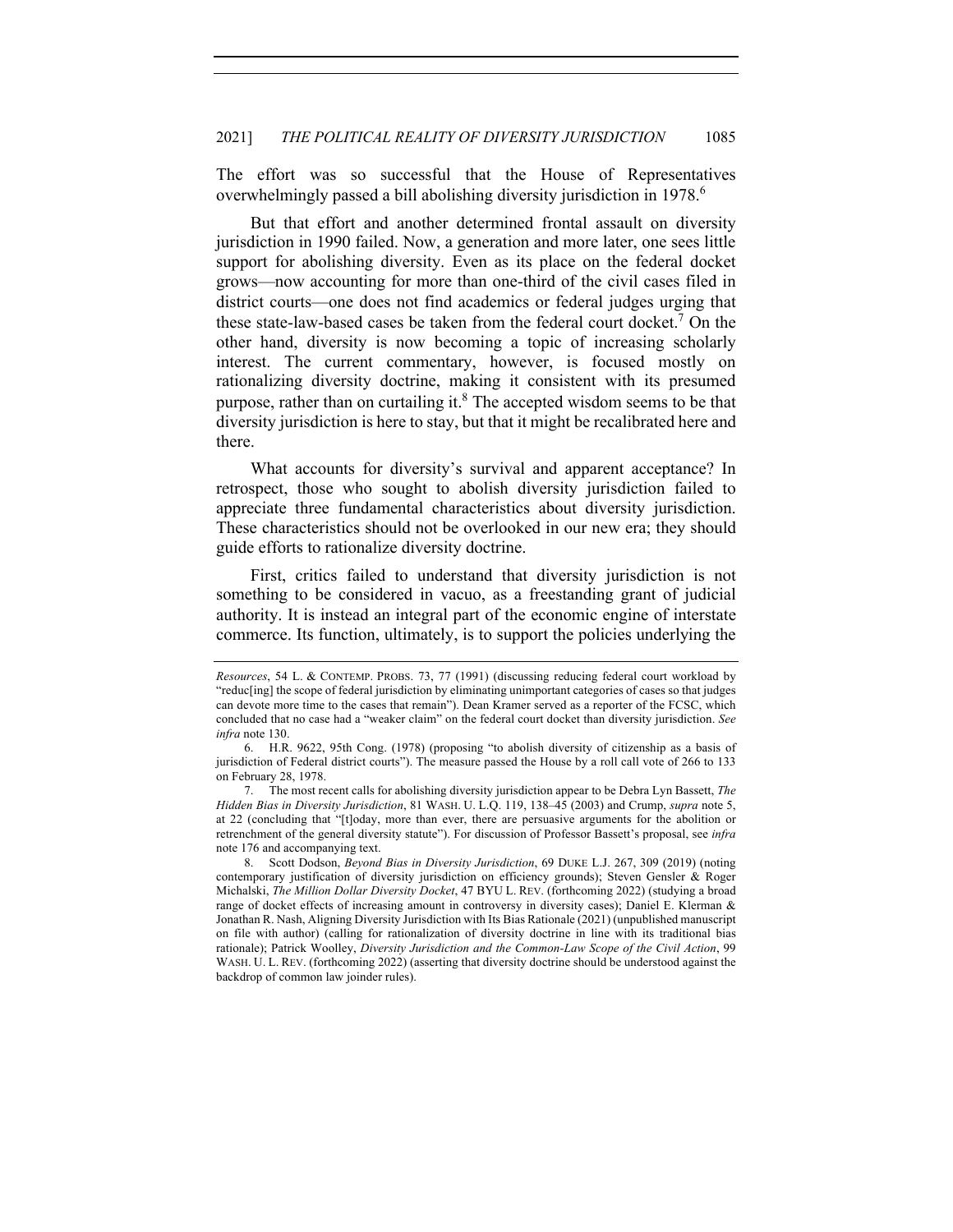commerce, full faith and credit, and privileges and immunities clauses of the Constitution.<sup>9</sup> One should alter the availability of diversity jurisdiction only after considering the impact of such a change on this broader constitutional mission.

Second, those who attempted to abolish diversity understated the policy bases for diversity jurisdiction. Though the traditional "bias rationale" was indeed fear of bias against out-of-state litigants in state courts, today diversity jurisdiction is more broadly grounded in at least two ways. One is subtle and based in jurisdictional legislation of 1875: that the fear backing diversity jurisdiction is not *state*-based bias, but *region*-based bias.10 The other, an "efficiency rationale," developed over time with the Supreme Court's jurisprudence regarding the Fourteenth Amendment's restriction on state-court personal jurisdiction. Specifically, it is that diversity jurisdiction facilitates efficient joinder in complex cases in ways that state courts (hemmed in by the Supreme Court's restrictive interpretation of the Fourteenth Amendment) simply cannot.<sup>11</sup> This rationale led to a resurgence of jurisdictional grants based upon diversity jurisdiction in the early part of this century so that there are now more diversity-based grants of subject matter jurisdiction than ever before.

Third, those who attempted to abolish diversity failed to appreciate that jurisdiction is ultimately a political issue. Whatever the policy bases for diversity jurisdiction, Congress retains it because the practicing bar wants it. The point was demonstrated in 1978. After the House passed its bill to abolish diversity jurisdiction, the organized bar leapt into action and defeated the effort in the Senate.<sup>12</sup> Thus, even if critics can show that diversity jurisdiction has outlived its *need*, they cannot show that it has overstayed its *welcome*, at least not in the eyes of the politically powerful group that wants it and uses it.

These characteristics should guide any efforts to make sense of, to render consistent, the various threads of the diversity canon. In addition, these efforts should take into account two other considerations. One, that canon is the result of complex interactions between Congress, which passes jurisdictional statutes, and federal courts, which interpret them. The bench is understandably concerned about docket control and holds considerable power in shaping jurisdiction with that as one consideration. Two, a national legal culture has evolved over our 230 years of experience with diversity

<sup>9</sup>*. See infra* Part I.

<sup>10</sup>*. See infra* Part II.

<sup>11</sup>*. See infra* Part III.

<sup>12.</sup> Indeed, the matter never came to a vote in the Senate. S. 2389, 95th Cong (1978). *See*  Underwood, *supra* note 1, at 199 n.91.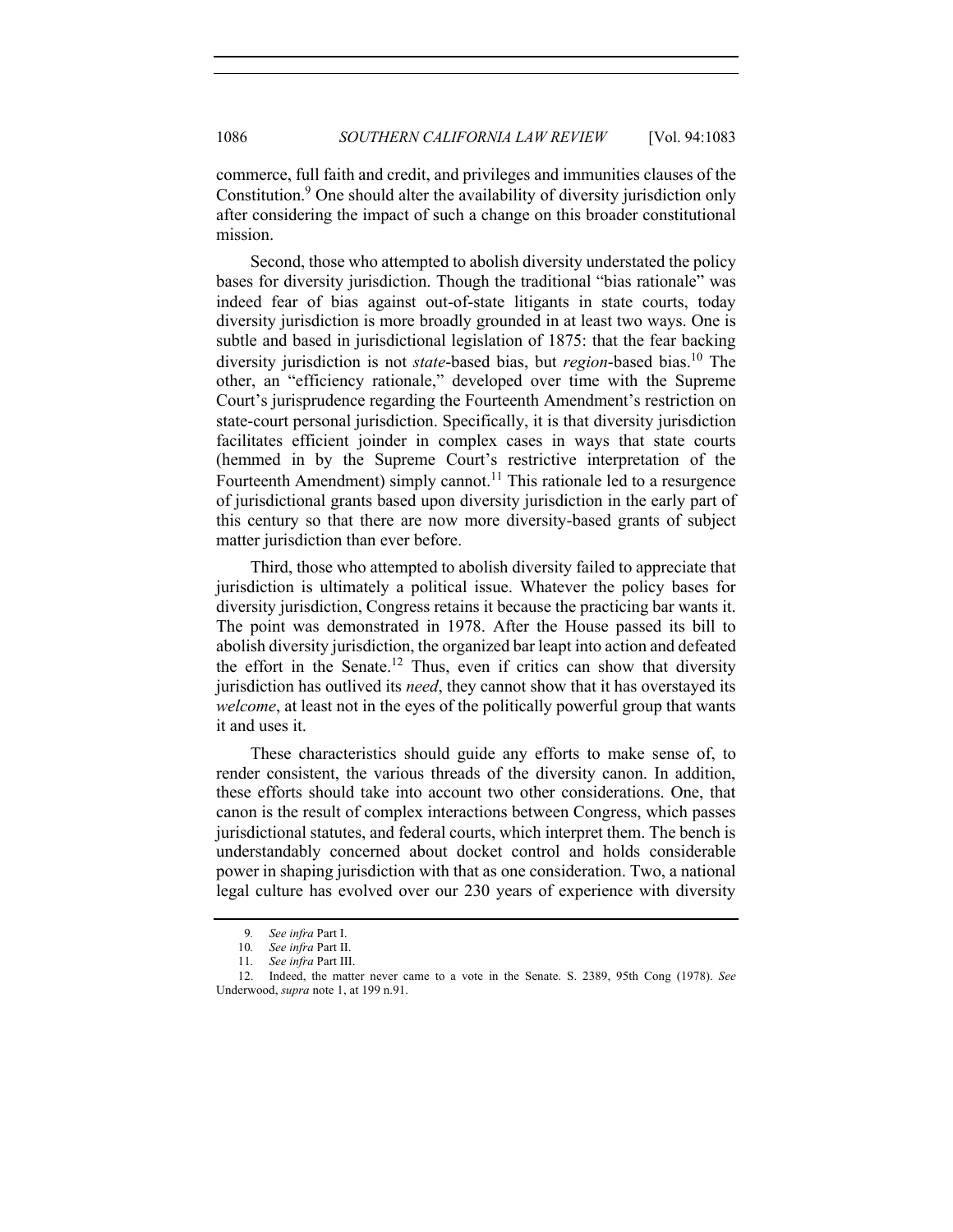jurisdiction. That culture includes the dynamic of intersystemic federalism, by which the federal and state courts engage in an ongoing dialogue about the development of the substantive law and of civil procedure.

It is unlikely that Congress will ever abolish diversity jurisdiction. At most, the legislature will tinker with some aspect of diversity in an effort to ensure that the federal court caseload does not get out of hand. As long as we maintain a rough equilibrium between the practicing bar's desire to retain diversity jurisdiction and the federal bench's desire to keep caseloads manageable, the status quo is fine—as a matter of political reality.

# I. DIVERSITY JURISDICTION IN SUBSTANTIVE CONSTITUTIONAL CONTEXT

Critics of diversity tend to treat the grant of diversity jurisdiction in vacuo, without considering its role in the Constitution. They embrace the traditional view that diversity jurisdiction is based upon a "bias rationale": it provides a neutral federal forum as an escape from the reality, or at least the fear, of bias in state courts. I will argue in Parts II and III that the bias rationale as stated by critics is sclerotic and ignores other policy justifications for diversity jurisdiction. For now, however, the point is to determine why the Founders were concerned about bias, or fear of bias, in state courts.

Article III of the Constitution allows Congress to establish lower federal courts.13 It also establishes nine potential bases of federal subject matter jurisdiction, of disputes that may be heard by federal courts.<sup>14</sup> One of those is the diversity clause, which permits jurisdiction over controversies "between Citizens of different States." This grant is not self-executing; federal courts are empowered to hear diversity cases only if Congress passes a jurisdictional statute vesting such cases in the lower federal courts it creates. After some uncertainty, it became clear that Congress is not required to vest the whole of Article III authority in the federal courts and, therefore, that statutory grants can be narrower than their constitutional counterparts.<sup>15</sup>

Congress wasted no time in establishing federal trial courts and vesting them with diversity jurisdiction. Both were accomplished in the Judiciary Act of 1789.<sup>16</sup> On its face, the statutory grant of diversity was narrower than the Article III authority. First, it required one of the litigants to be a citizen

<sup>13.</sup> U.S. CONST. art III, § 1 (stating "such inferior Courts as the Congress may from time to time ordain and establish").

<sup>14.</sup> U.S. CONST. art. III, § 2, para. 1.

<sup>15</sup>*. See, e.g.*, Sheldon v. Sill, 49 U.S. (8 How.) 441, 449 (1850) (holding that power to grant diversity jurisdiction includes the power to limit it by the assignee clause).

<sup>16.</sup> Judiciary Act of 1789, ch. 20, 1 Stat. 73.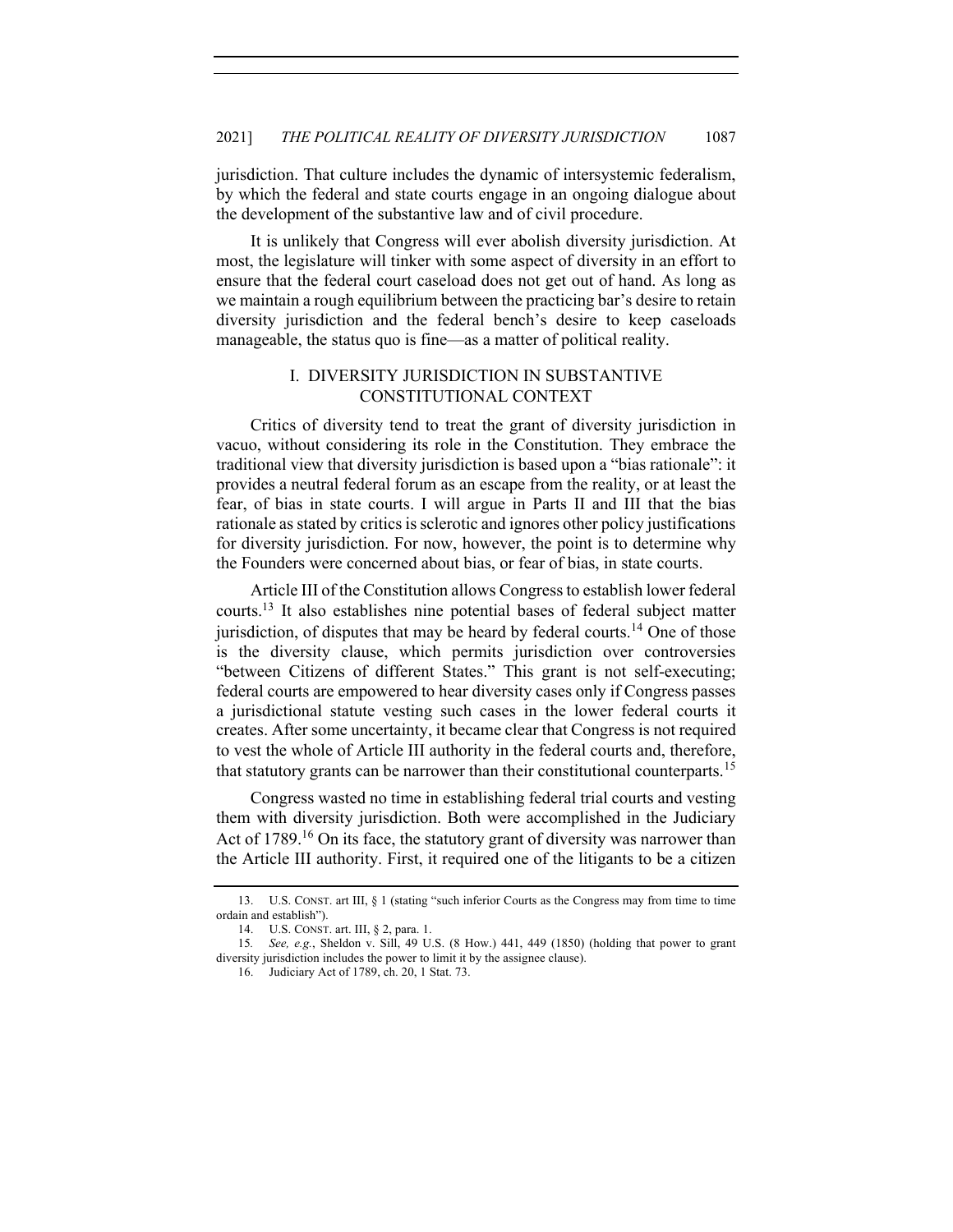of the forum state.<sup>17</sup> Second, it imposed an amount in controversy requirement.<sup>18</sup>

Beyond that, however, the original statutory grant of diversity jurisdiction used the same operative language as Article III: the dispute must be "between . . . citizen[s] of different state[s]." No one knew it at the time, but the Court would interpret this phrase to mean different things in the two contexts. Under the 1806 decision in *Strawbridge v. Curtiss*, the diversity *statute* required (and still requires) complete diversity: every plaintiff must be of diverse citizenship from every defendant.<sup>19</sup> The diversity clause of the *Constitution*, in contrast, requires only "minimal diversity": jurisdiction is permitted if any plaintiff is a citizen of a different state from any defendant.<sup>20</sup>

Diversity jurisdiction is essential to the Constitution's creation of a freetrade zone amongst the states, an eighteenth-century common market within the nation. To that end several provisions support a policy of neutrality toward outsiders. The commerce clause prohibits states from burdening interstate commerce.<sup>21</sup> The full faith and credit clause mandates that states respect and enforce the valid judicial decrees of other states.<sup>22</sup> And the privileges and immunities clause mandates that states extend to citizens of other states the same basic rights they give to their own.<sup>23</sup> These provisions fit together to foster the robust interstate movement of persons and trade.<sup>24</sup>

Where people and trade go, there will be disputes. Diversity jurisdiction contributes to the policy of neutrality toward the outsider by providing an independent federal forum for disputes between citizens of different states. Thus, Hamilton could speak in *Federalist No. 80* of diversity jurisdiction's being "essential to the peace of the Union."<sup>25</sup>

In permitting diversity jurisdiction, the Founders appeared to be motivated by a desire to allow out-of-state *commercial* interests to avoid

<sup>17</sup>*. Id.* ("[T]he suit is between a citizen of the State where the suit is brought, and a citizen of another State.").

<sup>18.</sup> The first of these provisions disappeared in 1875, as discussed *infra* Part II. The second has not disappeared, though the amount has changed, as discussed *infra* Part IV.

<sup>19.</sup> Strawbridge v. Curtiss, 7 U.S. (3 Cranch) 267, 267 (1806).

<sup>20.</sup> State Farm Fire & Cas. Co. v. Tashire, 386 U.S. 523, 530–31 (1967); *see infra* Part III.

<sup>21.</sup> U.S. CONST. art. I, § 8.

<sup>22.</sup> U.S. CONST. art. IV, § 1.

<sup>23.</sup> U.S. CONST. art. IV, § 2.

<sup>24.</sup> Other provisions are consistent with this mission. For example, the contracts clause was intended to prohibit states from interfering with contractual obligations. U.S. CONST. art. I, § 10, cl. 1 ("No State shall . . . pass any . . . Law impairing the Obligation of Contracts . . . ."). *See generally* PETER J. COLEMAN, DEBTORS AND CREDITORS IN AMERICA: INSOLVENCY, IMPRISONMENT FOR DEBT, AND BANKRUPTCY, 1607–1900 (1999) (noting contracts clause as facilitating interstate flow of capital).

<sup>25.</sup> THE FEDERALIST NO. 80, at 389 (Alexander Hamilton) (Dover ed., 2014).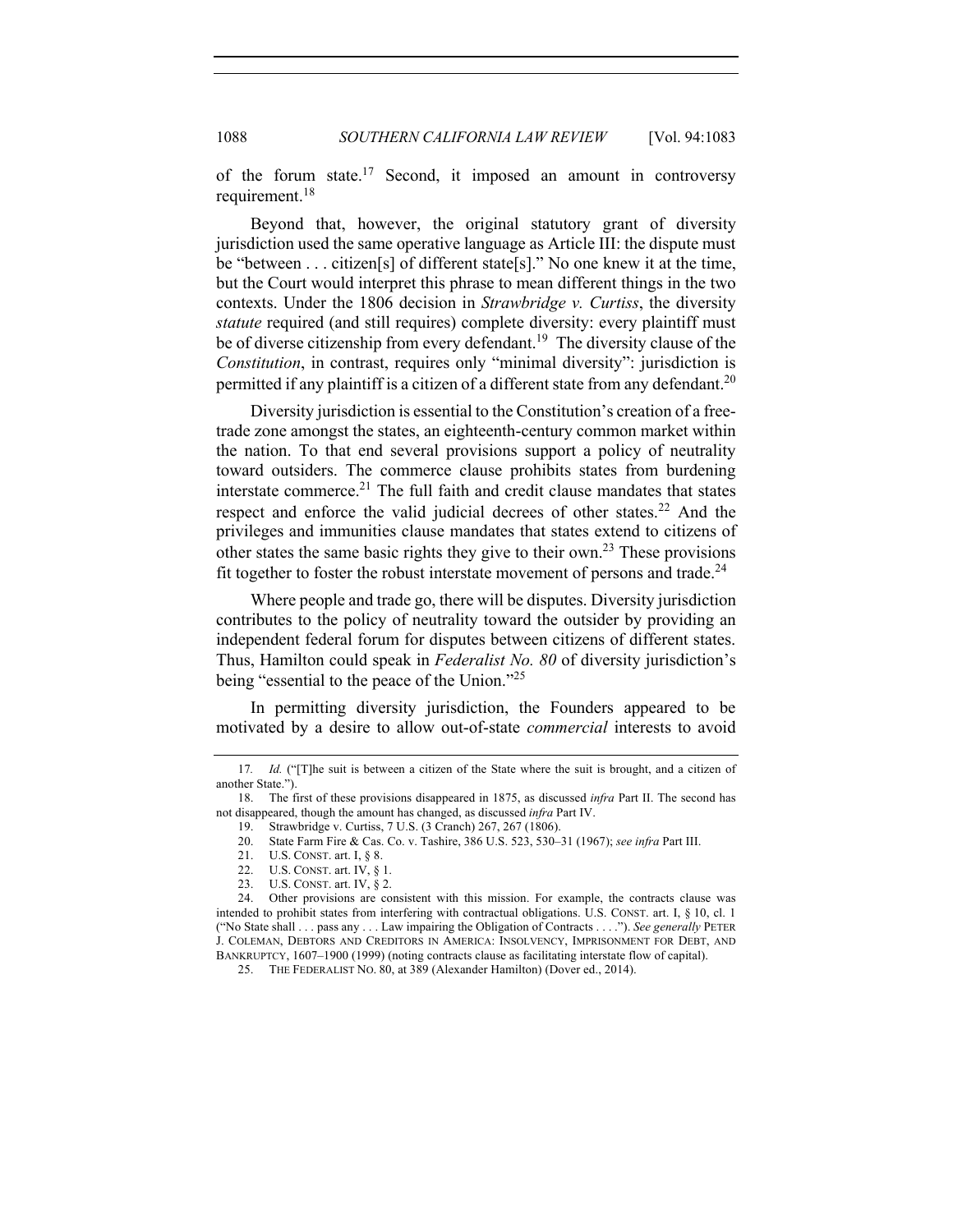litigation in state courts.<sup>26</sup> Under the Articles of Confederation, several states had enacted debtor-relief measures that prevented creditors from collecting on loans or for goods sold.<sup>27</sup> Diversity jurisdiction would allow commercial litigants to avoid the tribunals of such states. Though Article III is silent on removal jurisdiction, the original Judiciary Act provided for it, $28$  ensuring a commercial entity—whether plaintiff or defendant—of access to federal court in a diversity case.

The importance of this access is emphasized by Article III's provision that judges serve during "good behaviour" and that their compensation "shall not be diminished during their Continuance in Office."29 Federal judges enjoy life tenure, free from electoral supervision and free from legislative reprisal. The political insulation of Article III judges contrasted sharply with the manner in which state judges were appointed and retained. In the early nineteenth century, state judges generally were appointed and retained by the state political branches.<sup>30</sup> During the Jackson administration, states moved toward the election of state judges.<sup>31</sup> Either way, the state judges concerned about job security had to look over their shoulders and worry about local reaction to their decisions. While it is true that federal judges would be appointed from the local bar, they would be beholden to no one for continued employment.

The prospect of access to a tribunal politically insulated from the local and state power structure could encourage investment across state lines. The Founders understood that the young nation needed to expand economically, to make capital available throughout the land. Among other things, this economic infusion could support the shift from an agrarian to an industrial economy.

And it worked. Chief Justice William Howard Taft reached a startling conclusion: the existence of diversity jurisdiction, he said, was the most important "*single element* in our governmental system . . . to secure capital

<sup>26.</sup> For the definitive discussion of business's use of diversity jurisdiction, see generally EDWARD A. PURCELL, JR., LITIGATION AND INEQUALITY: FEDERAL DIVERSITY JURISDICTION IN INDUSTRIAL AMERICA, 1870–1958 (1992).

<sup>27.</sup> This fact raises the possibility that the feared state bias was not of judicial, but rather of legislative, origin. *See infra* Part II.

<sup>28.</sup> Judiciary Act of 1789, ch, 20, 1 Stat. 73. *See generally* 14C CHARLES ALAN WRIGHT ET AL., FEDERAL PRACTICE AND PROCEDURE § 3721 (rev. 4th ed. 2018).

<sup>29.</sup> U.S. CONST. art. III, § 1.

<sup>30</sup>*. See* RUSSELL R. WHEELER & CYNTHIA HARRISON,CREATING THE FEDERAL JUDICIAL SYSTEM 8 (1989) (noting that Federalists supported diversity jurisdiction because "they worried about the potential for control over judges by state legislatures, which selected judges in most states and had the authority to remove them in over half the states").

<sup>31</sup>*. See* RICHARD H. FALLON, JOHN MANNING, DANIEL MELTZER & DAVID SHAPIRO, HART AND WECHSLER'S THE FEDERAL COURTS AND THE FEDERAL SYSTEM 301–02 (7th ed. 2015).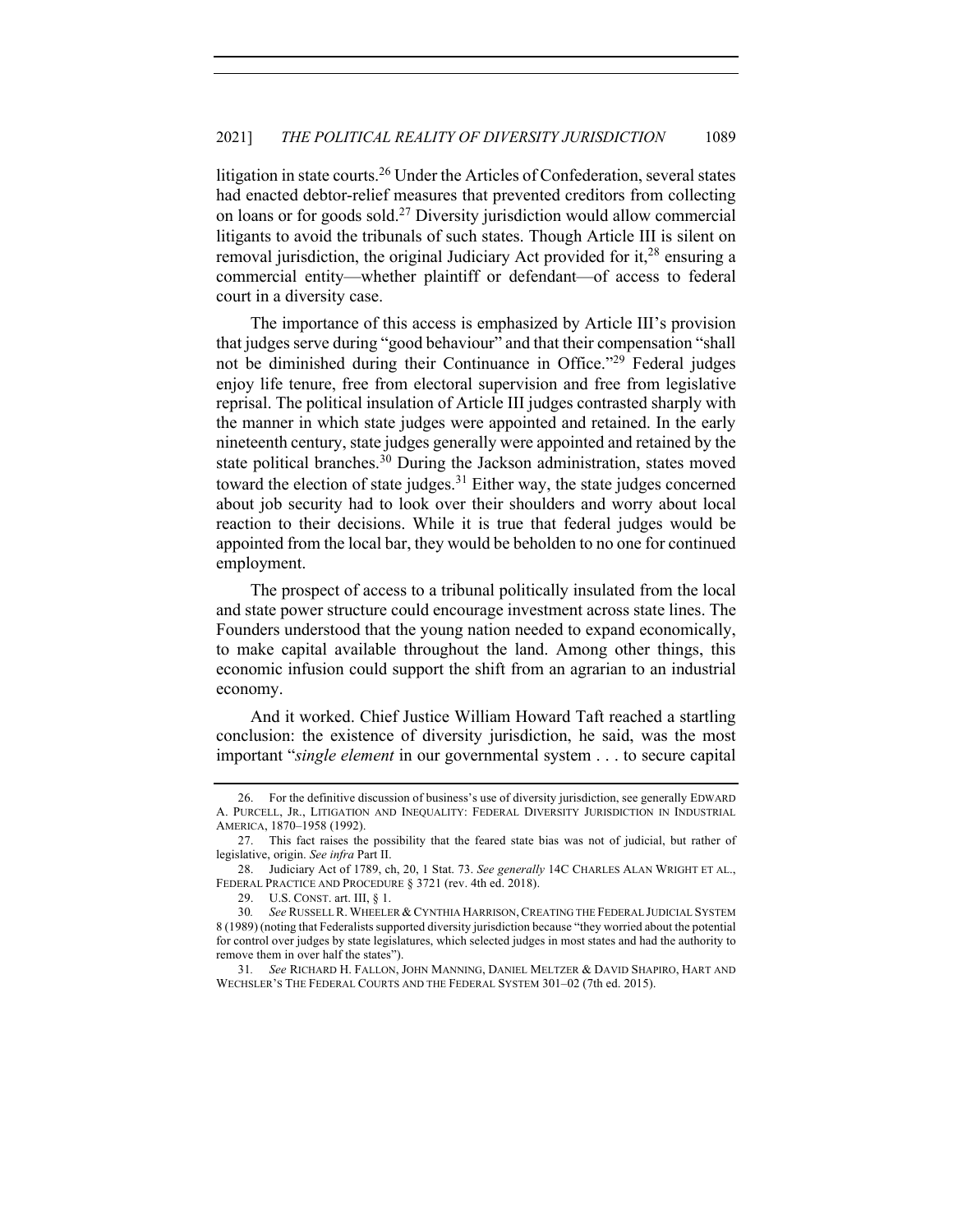for the legitimate development of enterprises the West and South" United States.32 What a remarkable statement this is: a *jurisdictional grant* was indispensable in ensuring what the free-market provisions of the Constitution envisioned.

But there was more. An integrated commercial unit was important in itself but was indispensable to goal larger constitutional goal of forging a nation—in the words of its Preamble, a "more perfect Union." Commerce is an important part of a nation, to be sure, but a focus, particularly of the full faith and credit and privileges and immunities clauses, was to bind citizens together into a single country.<sup>33</sup> Now, a New Yorker was not an alien in Georgia and could not be discriminated against as such. Now, a court judgment of South Carolina would be enforceable in Massachusetts.

And it worked too. Chief Judge John Parker of the Fourth Circuit, speaking of diversity jurisdiction, concluded that "[n]o power exercised under the Constitution has, in my judgment, had greater influence in *welding these United States into a single nation*; nothing has done more to foster interstate commerce and communication and the uninterrupted flow of capital for investment into the various parts of the Union."<sup>34</sup>

Those who tried to abolish diversity in the mid-to-late twentieth century failed to appreciate its integral role in the economy and in building a sense that while people may be North Carolinians and Pennsylvanians, they are also citizens of the United States. They thus failed to consider whether abolition (or significant reduction) of diversity jurisdiction would affect the constitutional free trade zone or the integrating force molded by the commerce, full faith and credit, and privileges and immunity clauses. By asserting that there is no appreciable bias against out-of-staters in contemporary America, they addressed a symptom and not the disease. Bias against nonlocals is the symptom. Discrimination against citizens of other states, including protectionist restrictions on trade (whether manifested by state legislatures or locally elected judges), is the disease.

Those who wish to abolish or curtail diversity jurisdiction substantially should be required to show that it no longer promotes the free trade and flow of capital praised by  $T\text{af}^{35}$  and the nation-building effect praised by Parker.

<sup>32.</sup> William Howard Taft, *Possible and Needed Reforms in Administration of Justice in Federal Courts*, 8 A.B.A. J. 601, 604 (1922) (emphasis added).

<sup>33.</sup> The Court's dormant commerce clause jurisprudence is consistent with this goal: the commerce clause, of its own power, without legislation, prohibits state protectionism against the citizens of other states. *See infra* note 37.

<sup>34.</sup> John J. Parker, *The Federal Jurisdiction and Recent Attacks Upon It*, 18 A.B.A. J. 433, 437 (1932) (emphasis added).

<sup>35.</sup> I am aware of no economic analysis of whether Chief Justice Taft's conclusion was based in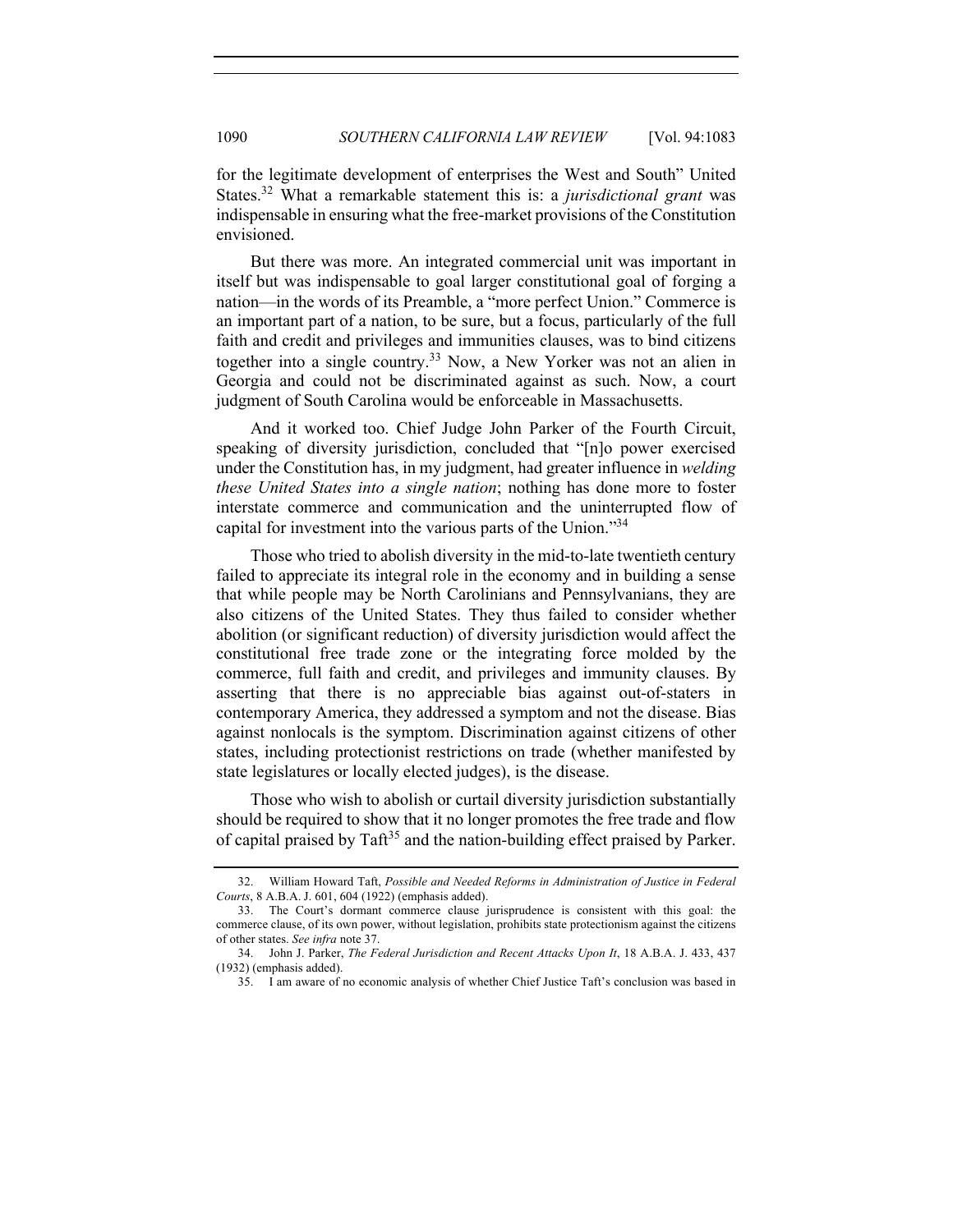But, again, few critics addressed it.<sup>36</sup> Without data, let us appeal to common sense. The Court has, even in recent times, been required to strike down protectionist state statutes as violating the commerce clause.<sup>37</sup> If state legislatures overreach to protect instate citizens, why would we be confident that state courts provide adequate protection to citizens of other states and to the interstate economy? For half a century, we have seen a drain of economic investment from the "rustbelt" to the "sunbelt." Especially in difficult economic times (including economic travail brought on by a pandemic), is it not plausible to think that commercial litigants might fear litigation in state courts? 38

I am not suggesting that the nation would collapse if diversity jurisdiction were abolished or significantly curtailed. I have no idea what would happen on this score. But diversity jurisdiction is a constitutional doctrine designed to mesh with and reinforce others. We should be wary of making appreciable changes to a part of that system without assessing the potential impact on the whole. Moreover, as we next address, I believe that critics of diversity jurisdiction understated the breadth of the bias rationale.

## II. LEGISLATION OF 1875 AND A BROADER VISION OF THE BIAS RATIONALE

The traditional view of the bias rationale, repeatedly invoked by the Supreme Court, is that diversity is necessary to avoid a fear of *state-based*  bias.39 Before making the argument that the proper focus may be *regionbased* bias, we must note an extraordinary lack of consensus on exactly what litigants were supposed to be afraid of. Some assert that the fear was of state

fact.

<sup>36.</sup> The REPORT, FCSC is an exception, in that it concedes that diversity jurisdiction "foster[ed] conditions that a young commercial republic needed for its growth." REPORT, FCSC, *supra* note 1, at 39. It did not engage the question, however, of whether economic conditions continue to support a role for diversity jurisdiction.

<sup>37</sup>*. See, e.g.*, Tenn. Wine & Spirits Retailers Ass'n v. Thomas, 139 S. Ct. 2449, 2459–76 (2019) (holding that the residency requirement to operate retail liquor store license violates commerce clause; "the proposition that the Commerce Clause by its own force restricts state protectionism is deeply rooted in our case law"); Wyoming v. Oklahoma, 502 U.S. 437, 455 (1992) (invalidating Oklahoma law that required coal-fired electric utility plants in the state, producing power for use in the state, to burn a mixture containing at least ten percent Oklahoma coal; "[s]uch a preference for coal from domestic sources cannot be characterized as anything other than protectionist and discriminatory . . . .").

<sup>38.</sup> Along these lines, Judge Posner, while advocating generally for the repeal of diversity jurisdiction, urged that it could be justified when one litigant could fear a lack of impartiality in state court because of local *economic* incentives. RICHARD A. POSNER, THE FEDERAL COURTS: CHALLENGE AND REFORM 215–16 (1996) (referring to "rational prejudice," which are occasions in which in-state residents, including elected judges, would have an economic incentive to discriminate against out-ofstaters).

<sup>39</sup>*. See, e.g.*, Exxon Mobil Corp. v. Allapattah Servs., Inc., 545 U.S. 546, 553–54 (2005) (noting the purpose of diversity jurisdiction "is to provide a federal forum for important disputes where state courts might favor, or be perceived as favoring, home-state litigants").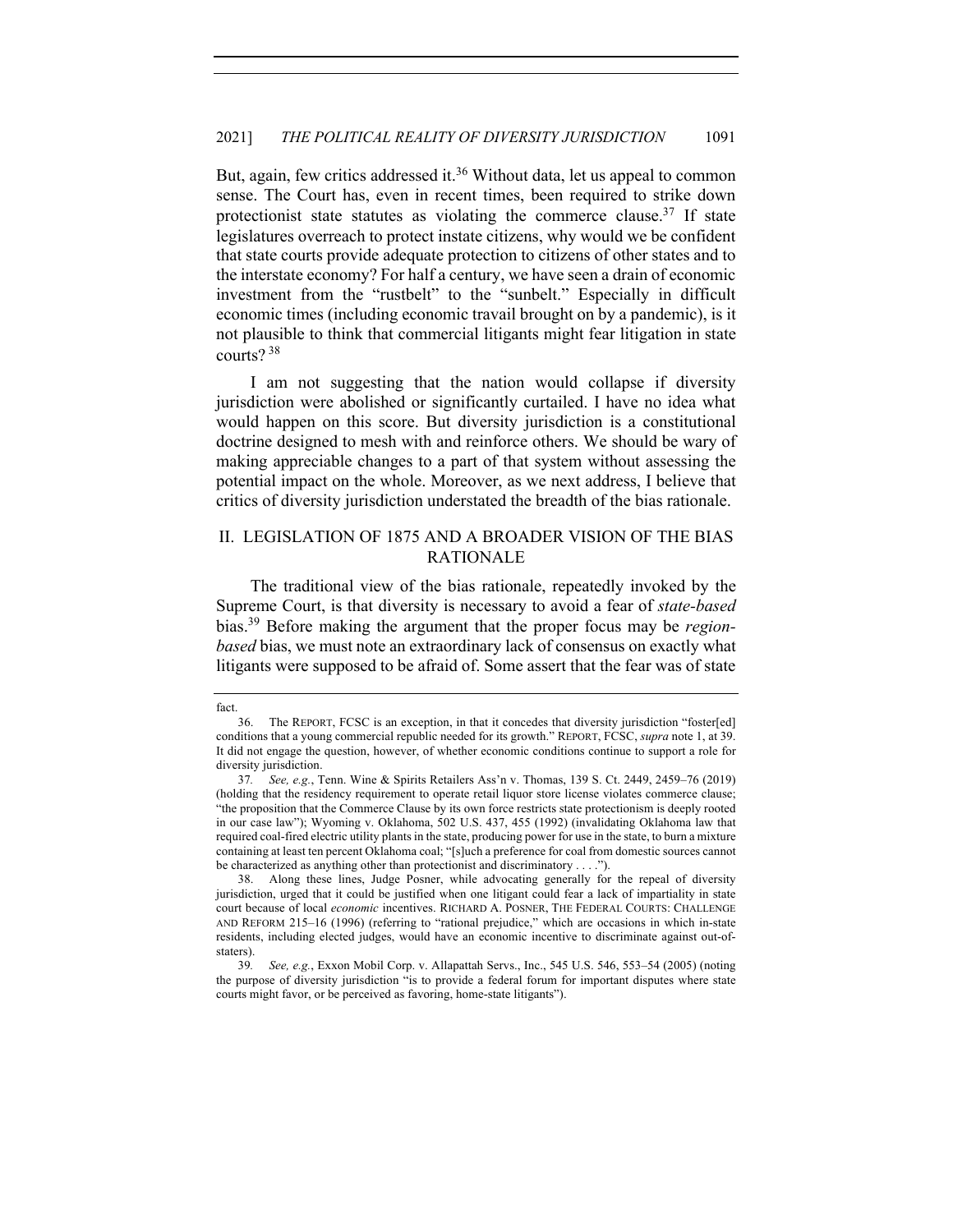courts *qua* courts—that is, that the state court factfinding or jury selection or procedures would harm the nonlocal litigant.<sup>40</sup> But there is also a strong argument that the fear was not of state courts as such, but of protectionist state legislation.<sup>41</sup> Moreover, there is support for the notion that the fear was of state juries.<sup>42</sup> Some assert that the fear was not about bias against out-ofstate litigants, but against out-of-state creditors.<sup>43</sup> Which is the proper undergirding for diversity jurisdiction? No one knows. It seems likely that proponents had some combination of such things in mind.

It is also unclear whether, at the time of the founding, there was evidence of actual bias in the administration of local justice.<sup>44</sup> And, if there was not, was there nonetheless a reasonable *anticipation* of such bias as interstate dealings became more frequent?<sup>45</sup> After all, with the adoption of the Constitution, there was every reason to believe that there would be an increase in interstate business and, therefore, interstate litigation in which state courts might discriminate against nonlocals.<sup>46</sup> Again, there is no conclusive evidence, and it seems likely that some proponents thought there was actual bias while some feared prospective bias.

Now to my central point: that whatever bias was feared, it was rooted

46. Yntema & Jaffin, *supra* note 44, at 879–80.

<sup>40</sup>*. See, e.g.*, Bank of the U.S. v. Deveaux, 9 U.S. (5 Cranch) 61, 87 (1809) (Marshall, C.J.) ("However true the fact may be, that the tribunals of the states will administer justice as impartially as those of the nation, to parties of every description, it is not less true that the constitution itself either entertains apprehensions on this subject, or views with such indulgence the possible fears and apprehensions of suitors, that it has established national tribunals for the decision of controversies . . . between citizens of different states."). The concern about unfair court procedure and administration is not irrelevant today. *See infra* Section V.C.2 (describing that the Class Action Fairness Act was motivated in part by perceived abuses in class action procedures in some state courts).

<sup>41.</sup> Dean Borchers argues compellingly that diversity jurisdiction was motivated by concern about aberrational state laws. Patrick J. Borchers, *The Origins of Diversity Jurisdiction, the Rise of Legal Positivism, and a Brave New World for* Erie *and* Klaxon, 72 TEX. L. REV. 79, 129–33 (1993); *see also*  Henry J. Friendly, *The Historic Basis of Diversity Jurisdiction*, 41 HARV. L.REV. 483, 495 (1928) ("[T]he real fear was not of state courts so much as of state legislatures."). After the decision in *Erie Railroad Co. v. Tompkins*, 304 U.S. 64 (1938), the fear of aberrational substantive state law may have abated. *See infra* Section V.C.2 (noting *Erie* requires federal courts in diversity cases to apply state substantive law).

<sup>42.</sup> Robert L. Jones, *Finishing a Friendly Argument: The Jury and the Historical Origins of Diversity Jurisdiction*, 82 N.Y.U. L. REV. 997, 1025 (2007) (noting diversity jurisdiction was motivated by fear of state court juries, which at the time had authority to decide issues of law and fact and were composed largely of people from agrarian areas).

<sup>43</sup>*. See, e.g.*, Friendly, *supra* note 41, at 496–97 ("[T]he desire to protect creditors against legislation favorable to debtors was a principal reason for the grant of diversity jurisdiction, and that as a reason it was by no means without validity.").

<sup>44</sup>*. See, e.g.*, Friendly, *supra* note 41, at 493 (noting evidence available at the time of the founding "entirely fails to show the existence of prejudice on the part of the state judges"). *But see* Hessel E. Yntema & George H. Jaffin, *Preliminary Analysis of Concurrent Jurisdiction*, 79 U. PA. L. REV. 869, 876 (1931) ("[T]he theory of no local prejudice is presumptively improbable.").

<sup>45</sup>*. See, e.g.*, John P. Frank, *The Case for Diversity Jurisdiction*, 15 HARV. J. ON LEGIS. 403, 406 (1979) (noting that diversity jurisdiction was based upon "gloomy anticipation of things to come rather than an experienced evil").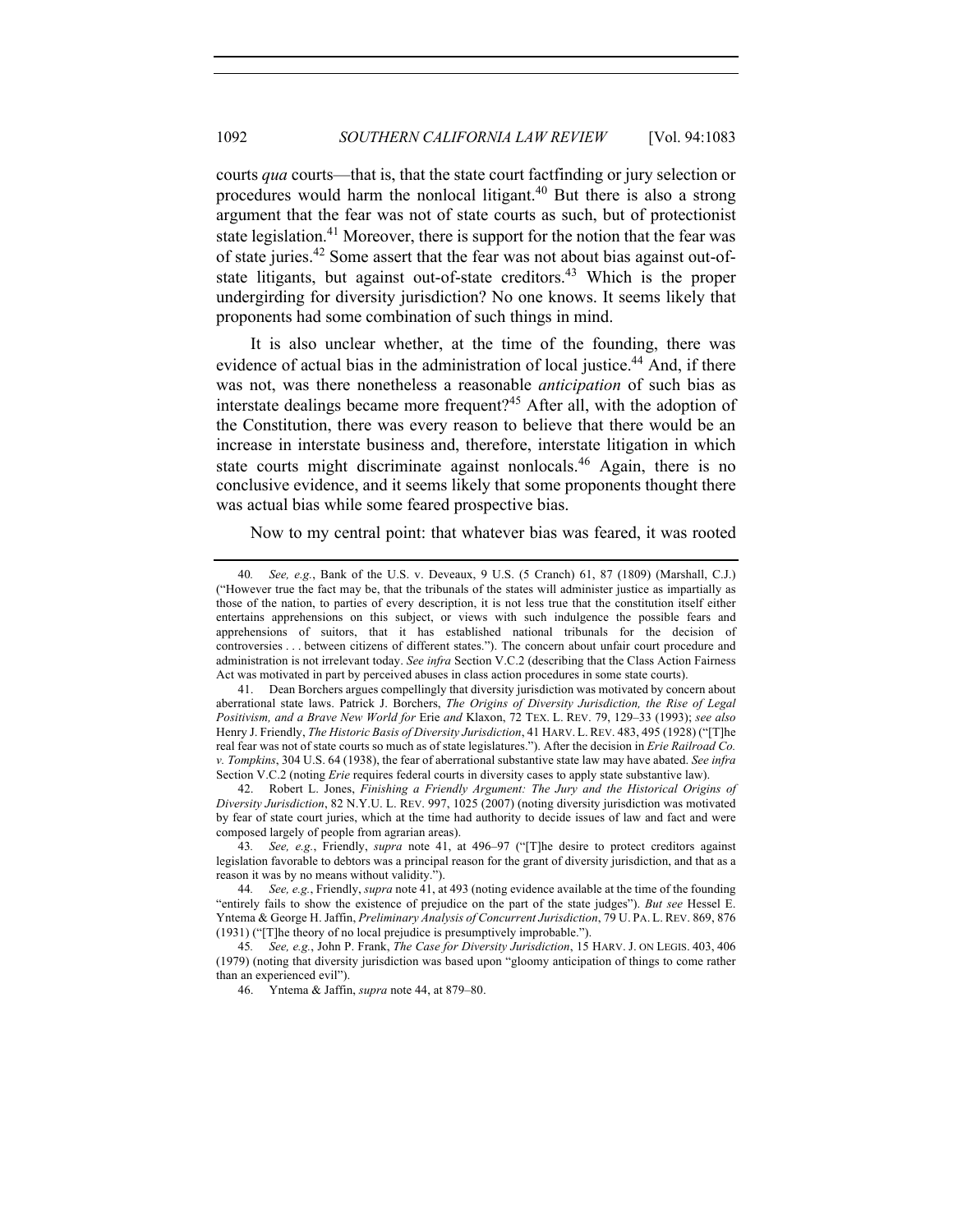not in litigants' state of citizenship, but in the region from which they hailed. As noted, the Court has adopted the state-based notion.<sup>47</sup> At first blush, this focus makes sense. After all, the constitutional and statutory grants of diversity jurisdiction speak of state citizenship. The original Judiciary Act appears to have embraced this state-centric view by requiring that one of the litigants in a diversity case be a citizen of the forum state. Interestingly, however, after eighty-six years Congress jettisoned that requirement and has never brought it back.

As a result, since 1875, the diversity statute has permitted jurisdiction, for instance, in a federal court in Alabama for a case brought by a citizen of Mississippi against a citizen of New York (we will assume that the amount in controversy requirement is satisfied). The plaintiff may sue in federal court or the defendant may remove to federal court. But if state-based bias is the justification for jurisdiction, this case should not be in federal court: no party in the suit is a citizen of Alabama and therefore no one need fear bias in the courts of that state.<sup>48</sup>

Is it not possible, however, that Congress's deletion of the requirement of an instate party reflects a concern with *region-based* bias? Would it not be rational for the New York defendant, sued by a citizen of Mississippi in a state court in Alabama, to want to remove the case to federal court? That defendant does not fear bias because she is litigating against an Alabaman. She fears bias because she, as a regional outsider, is litigating against a southerner in a southern state.<sup>49</sup> (The same would be true for the Alabama citizen sued in New Jersey by a New York citizen.)

This broader view of the bias rationale is supported by Taft's quotation above.<sup>50</sup> He praised diversity jurisdiction on regional basis: it permitted creditors (who at the time were predominantly easterners) to extend credit "for the development of the southern and western United States." He spoke of regions, not states. Is it not possible that Congress, after the courts had eighty-six years of federal courts' experience with diversity cases, consciously deleted the requirement of an instate litigant for the purpose of protecting litigants against fear of regional bias?

<sup>47</sup>*. See* Exxon Mobil Corp. v. Allapattah Servs., Inc., 545 U.S. 546, 553–54 (2005) (the purpose of diversity jurisdiction "is to provide a federal forum for important disputes where state courts might favor, or be perceived as favoring, home-state litigants").

<sup>48</sup>*. See* Klerman & Nash, *supra* note 8, at 3.

<sup>49</sup>*. See* FALLON ET AL., *supra* note 31, at 1420 (asking whether diversity jurisdiction is justified by "the fact that one noncitizen often may have much closer ties to the forum state than another"); Frank, *supra* note 45, at 28 (noting that diversity jurisdiction based upon "[t]he desire to avoid *regional* prejudice against commercial litigants, based in small part on experience and in large part on common-sense anticipation") (emphasis added).

<sup>50</sup>*. See supra* text accompanying note 32.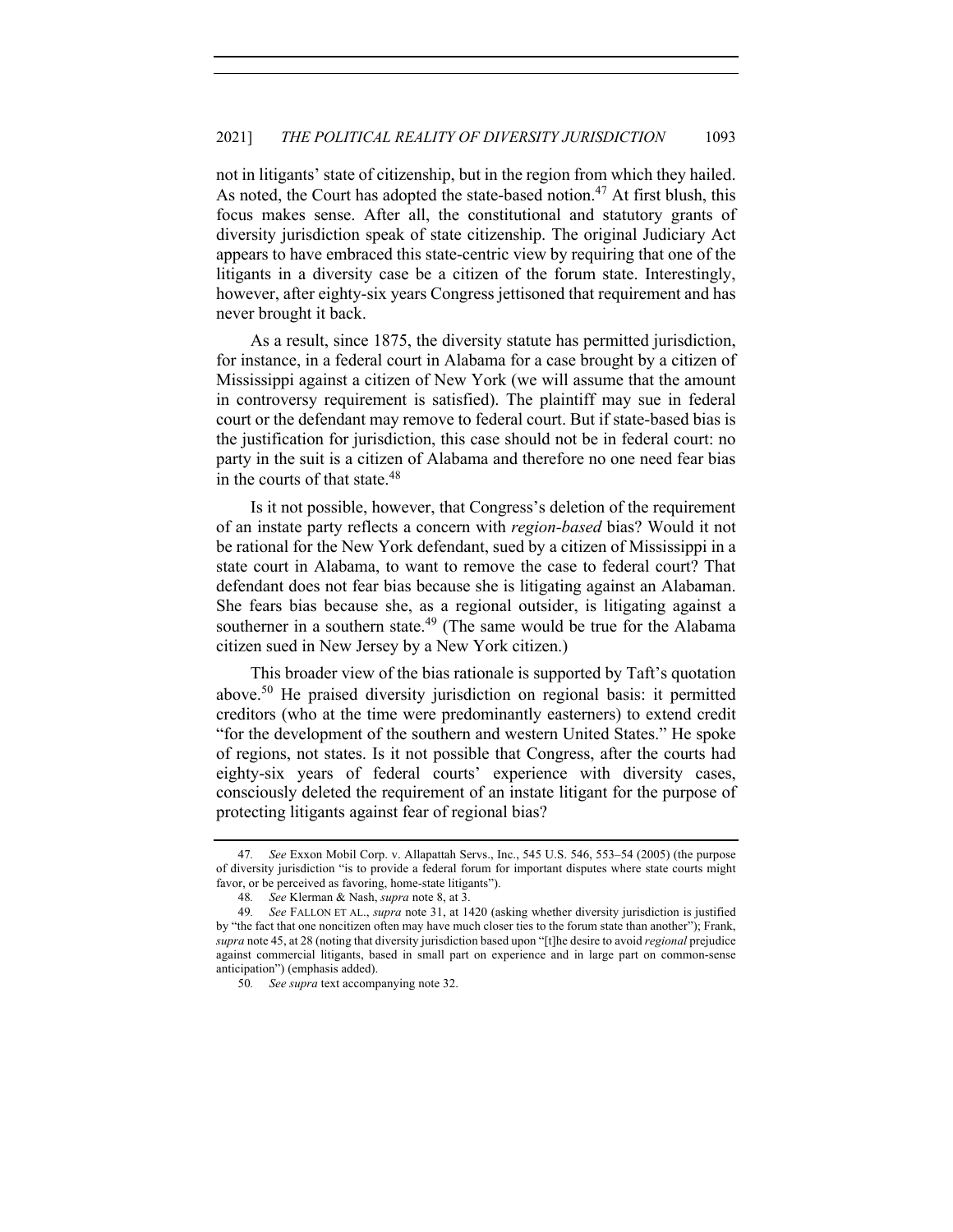After all, in 1789, the United States was an agrarian country of thirteen states huddled along the Atlantic seaboard, with citizens traveling by horse and horse-drawn conveyances. In 1875, the country had been transformed, with thirty-eight states spanning the continent, with citizens traveling by railroad. It would not be surprising that most diversity cases in the late eighteenth century were between citizens of neighboring states, while by 1875 there were many more cases between citizens of more distant states of different regions.<sup>51</sup> By 1875, there were more regions to the country and there was far more interaction between them than in 1789.

Congress deleted the requirement of an in-forum litigant for diversity cases in the Jurisdiction and Removal Act of  $1875$ <sup>52</sup> The theme of the legislation and the political tenor of the times support the conclusion that Congress was concerned with *regional* antipathies. The undeniable purpose of the 1875 Act was to expand the federal docket at the expense of state courts.53 To that end, the Act permitted *plaintiffs* as well as defendants to remove cases from state court to federal court.<sup>54</sup> For the first time, this Act granted general federal question jurisdiction to the federal courts.<sup>55</sup>

By deleting the instate litigant requirement, the 1875 Act resulted in statutory language that (unlike the 1789 Act) tracked the Article III diversity clause precisely.<sup>56</sup> The Act, in the words of Professor Purcell, "pushed the

<sup>51.</sup> I am aware of no data on the point, but the conclusion seems logical. The development of corporate law supports this conclusion as well. In the early days of the nation, a corporation could be formed only by legislative act granting a charter. Starting in the 1830s, states started passing "general" incorporation statutes, by which people could form a corporation by filing appropriate papers with a state official. By 1859, more than half the states had such laws. By 1890, every state had such a law, making corporations far easier to form. Indeed, by the late nineteenth century, states had started competing with each other to attract incorporation, which led to far more interstate corporate transaction of business. *See*  RICHARD D. FREER & DOUGLAS K. MOLL, PRINCIPLES OF BUSINESS ORGANIZATIONS 168–69 (2d ed. 2018).

<sup>52.</sup> Jurisdiction and Removal Act of 1875, ch. 137, 18 Stat. 470.

<sup>53.</sup> The Act was part of a series of efforts by which "the federal system was given authority to assume a more dominant position over the state courts." STANLEY I. KUTLER, JUDICIAL POWER AND RECONSTRUCTION POLITICS 143 (1968).

<sup>54.</sup> Jurisdiction and Removal Act of 1875 § 2. Indeed, *any* plaintiff or defendant could remove a case invoking diversity jurisdiction. *Id.* 

<sup>55.</sup> *Id.* § 1. Many are surprised to learn that Congress did not vest "general" federal question jurisdiction on the federal trial courts until 1875. Before that, there were specific grants of federal subject matter jurisdiction over claims arising under particular federal statutes. There was a brief period in the waning days of the John Adams administration in which Congress granted "general" federal question jurisdiction, but it was repealed after only one year. *See* 13D CHARLES ALAN WRIGHT ET AL., FEDERAL PRACTICE AND PROCEDURE 162–63 (rev. 4th ed. 2018).

<sup>56.</sup> Article III speaks of "Controversies . . . between Citizens of different States." U.S. CONST. art. III, § 2. The 1875 Act provided for jurisdiction over a "a controversy between citizens of different States." Jurisdiction and Removal Act of 1875 § 2. Recall that the Judiciary Act of 1789, in contrast, provided jurisdiction when "the suit is between a citizen of the State where the suit is brought, and a citizen of another State." Judiciary Act of 1789, ch, 20, 1 Stat. 73, § 11.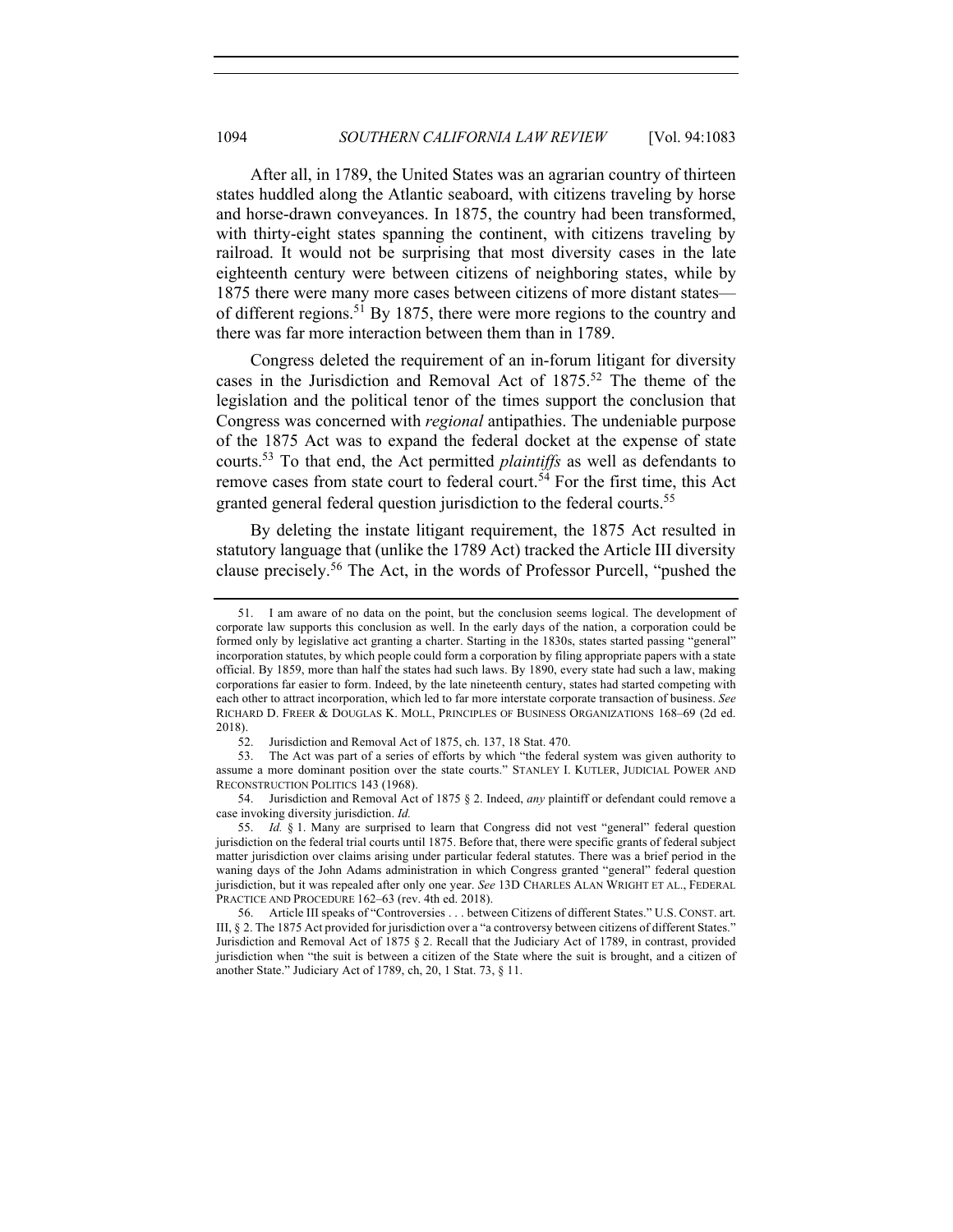reach of the federal courts toward their outer constitutional limits."<sup>57</sup> Regarding diversity, the choice of the Article III language, "together with the statute's clear purpose to expand federal jurisdiction, gave rise to the argument that Congress had intended to stretch federal diversity jurisdiction to its broadest constitutional reach and that the Constitution required only 'minimum' diversity."<sup>58</sup> Jettisoning the in-forum litigant requirement would certainly be consistent with extending diversity jurisdiction to its constitutional limit.59

The politics of the era was characterized by regional rivalries and suspicions. The 1875 Act was part of the nationalizing process of Reconstruction, in which a strong federal bench assured federal dominance over the states.<sup>60</sup> The Republicans, who had championed the cause of freed slaves, now shifted their concern to providing courts that were probusiness.<sup>61</sup> The concern was largely regional, as "Congress abandoned its suspicions of southern courts and concentrated its attention on the middlewestern courts and legislatures infected with Granger resentment toward eastern capitalists."<sup>62</sup>

If the region-based theory of diversity jurisdiction is correct, various subject matter jurisdiction doctrines are problematic. Return to the hypothetical above—in which a citizen of Mississippi sued a citizen of New York in a state court in Alabama. Now suppose the plaintiff joins a second defendant, a citizen of Alabama. Though this case satisfies the requirements of the general diversity statute (again, we will assume the amount in controversy is satisfied), the New York defendant cannot remove the case. First, the general removal statutes require that all defendants agree to remove the case to federal court; $^{63}$  thus, the Alabama defendant can block removal.

63. WRIGHT ET AL., *supra* note 28, § 3730 ("[A]ll of the defendants in the state-court action must

<sup>57.</sup> PURCELL, *supra* note 26, at 15.

<sup>58</sup>*. Id.* at 105. Professor Purcell refers to the 1875 Act as having "enlarged" diversity jurisdiction. *Id.*; *see also* Woolley, *supra* note 8, at 45 (noting that a change in statutory language "immediately posed the question of whether Congress had legislatively overruled *Strawbridge*").

<sup>59.</sup> The Court later held that the complete diversity rule survived the legislative change. Peninsular Iron Co. v. Stone, 121 U.S. 631, 632–33 (1887). It hinted at that result in *The Removal Cases*, 100 U.S. 457, 468–69 (1879). As noted, however, Congress has never restored the requirement that one of the litigants in a diversity case be a citizen of the forum state—nor has the Court ever attempted to restore that requirement as a "gloss" on the diversity statute.

<sup>60.</sup> William M. Wiecek, *The Reconstruction of Federal Judicial Power*, *1863-1875*, 13 AM. J. LEGAL HIST. 333, 358 (1969).

<sup>61</sup>*. Id.* at 341 ("The flourishing economic development of the postwar years led most Republicans to substitute sympathies for entrepreneurial interests in place of their earlier care for the freedmen.").

<sup>62</sup>*. Id.* The Granger Movement protested against perceived abuses of farmers that increased costs and drove down agricultural prices. It controlled several midwestern state legislatures and passed laws that set maximum rates to be charged by various eastern industries such as railroads. *See generally* SOLON JUSTUS BUCK, THE GRANGER MOVEMENT: A STUDY OF AGRICULTURAL ORGANIZATION AND ITS POLITICAL, ECONOMIC, AND SOCIAL MANIFESTATIONS 1870–1880 (1963).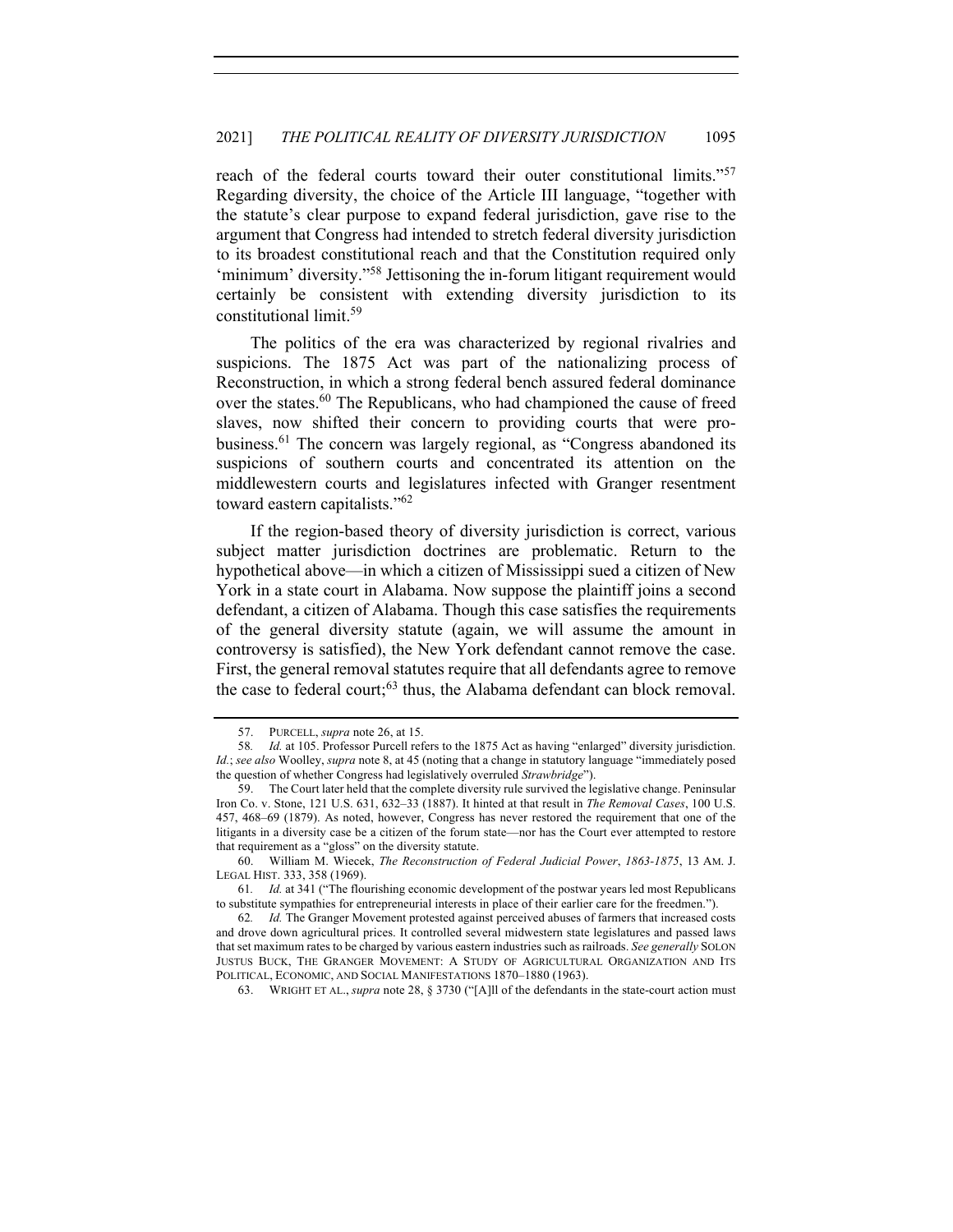Second, the instate defendant rule, applicable under the general removal statute, blocks removal: a diversity case cannot be removed if one of the defendants is a citizen of the forum.<sup>64</sup> Here, the Alabama defendant is an instate defendant, so the New York defendant has no access to federal court, despite what might be a legitimate concern about regional bias.

Indeed, if regional bias is the driver of diversity jurisdiction, the complete diversity rule is suspect. Suppose a New York plaintiff sues a Mississippi defendant in state court in New York. The New York plaintiff joins a New York defendant to the case, which defeats complete diversity. Here, the Mississippi defendant is in the same position as the New York defendant in the preceding paragraph. Both are required to litigate in a state court in a region they might consider unfriendly, but which their opponents consider home.

The Supreme Court justifies this result by asserting that the joinder of the New York defendant ensures that the Mississippi defendant need not fear local bias. In the Court's words, "[t]he presence of parties from the same State on both sides of a case dispels this concern."<sup>65</sup> As Professors Klerman and Nash demonstrate, however, this conclusion makes sense only if the codefendants' interests are closely aligned. If they are not, the Mississippi defendant may be in especial need of a neutral forum, based upon fear that the local court will be inclined to impose liability against the nonlocal defendant.<sup>66</sup>

The situation would be exacerbated if the New York defendant files a crossclaim against the Mississippi defendant. At that point, the southerner has been sued by two northerners in a New York state court. Yet the Mississippian has no access to federal court for four reasons: (1) the complete diversity rule, (2) the requirement that all defendants join in removal, (3) the instate removal provision, and (4) the requirement that removal be based upon the plaintiff's complaint and not later-asserted claims.67

consent to the removal."). The unanimity principle does not apply in various specialized statutes, such as CAFA. Under CAFA, any one defendant may remove a case from state to federal court. 28 U.S.C. § 1453(b).

<sup>64. 28</sup> U.S.C.  $\S$  1441(b)(2). The in-state defendant rule does not apply in various specialized statutes, such as CAFA. Under CAFA, an in-state defendant may remove a case from state to federal court. 28 U.S.C. § 1453(b).

<sup>65</sup>*.* Exxon Mobil Corp. v Allapattah Services, Inc., 545 U.S. 546, 553–54 (2005) ("The presence of parties from the same State on both sides of a case dispels this concern [of local bias].").

<sup>66.</sup> Klerman & Nash, *supra* note 8, at 2–3; *see also* Woolley, *supra* note 8, at 19–20 ("[T]he joinder of a local defendant and a nonlocal defendant could leave the nonlocal defendant alone susceptible to local bias, notwithstanding a joint obligation.").

<sup>67.</sup> Shamrock Oil & Gas Corp. v. Sheets, 313 U.S. 100, 104–07 (1941).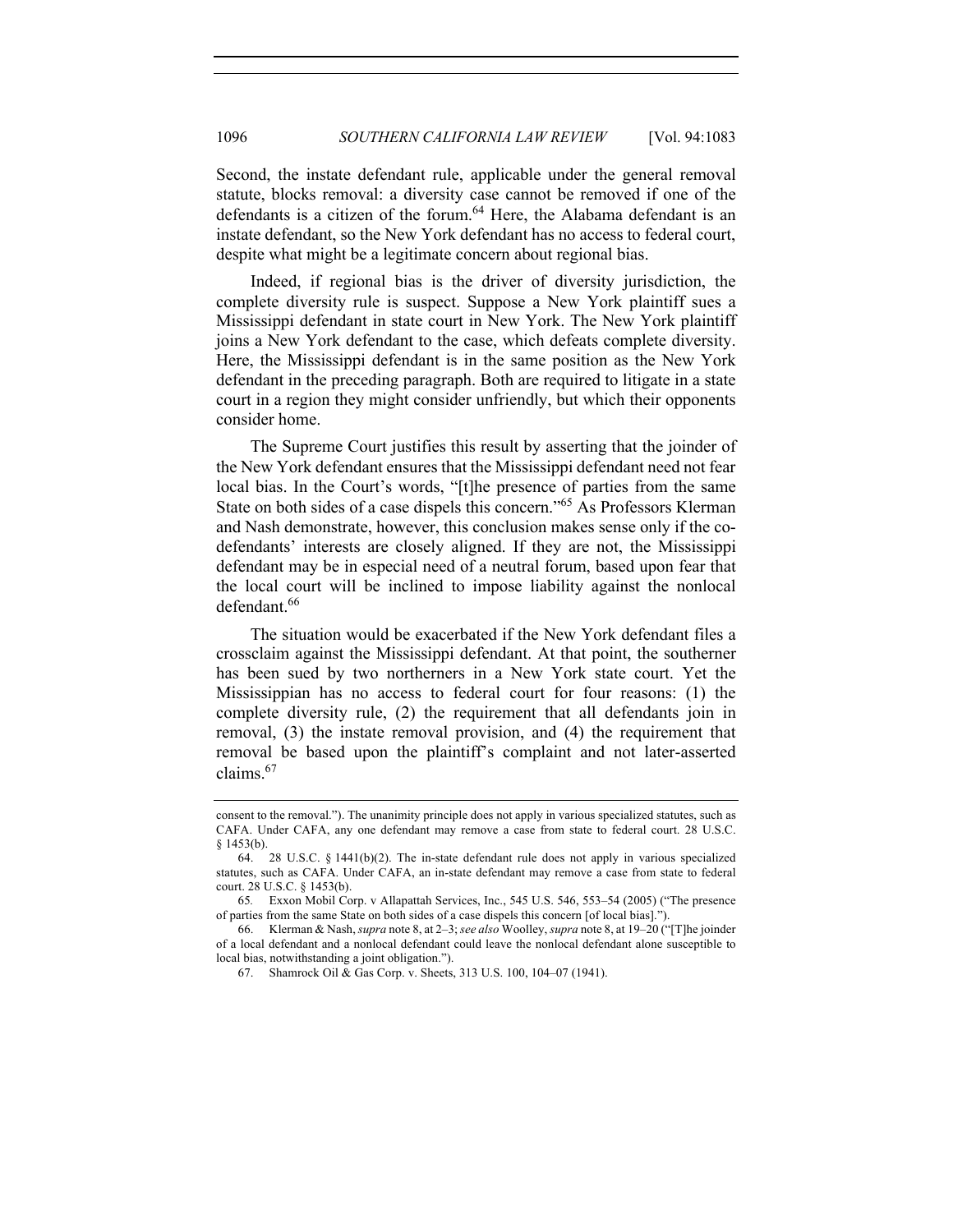I am not urging that these four doctrines be repealed. My point is simply that diversity jurisdiction may be based upon a fear of region-based, rather than state-based, bias. And if this assertion is correct, it will affect any effort to rationalize the various doctrines underlying invocation of diversity jurisdiction.<sup>68</sup> Next, we will see that the bias rationale (whatever its scope) does not exhaust Congress's justifications for granting diversity jurisdiction.

# III. THE EMERGENCE OF THE EFFICIENCY RATIONALE

Congress has invoked the Article III diversity jurisdiction for at least one reason other than the bias rationale: what can be called an "efficiency rationale," which recognizes that federal courts can facilitate aggregation of claims and parties when state courts cannot.<sup>69</sup> The original Congress could not have based jurisdiction on this justification because it became apparent (and possible) only after significant developments in the law of personal jurisdiction.

The Supreme Court has long tied personal jurisdiction of state courts to the due process clause of the Fourteenth Amendment.<sup>70</sup> That provision sets the outer boundary on a state court's authority to exercise personal jurisdiction over a defendant. The iconic case of the so-called modern era setting forth that authority is *International Shoe Co. v. Washington*, <sup>71</sup> which

<sup>68.</sup> Occasionally Congress takes an act that is clearly consistent with the state-based bias rationale. In 2012, Congress amended 28 U.S.C. § 1446(c)(1). For years, the statute prohibited removal of a diversity case more than one year after the action was filed in state court. This provision was subject to abuse. For example, assume that P, a citizen of New York, sues D-1, a citizen of Alabama, and D-2, a citizen of New York, in state court in New York (and assume that the amount in controversy exceeds \$75,000). The case cannot be removed on the basis of diversity jurisdiction; it violates the complete diversity rule and there is an instate defendant. Now suppose that one year and one day after filing this suit in state court, P voluntarily dismisses the claim against D-2. The case now satisfies the requirements for diversity jurisdiction and there is no instate defendant. Under the limitation of  $\S$  1446(c), however, the Alabama defendant cannot remove the case because more than one year has elapsed since it was filed in state court. Thwarting removal in this case is inconsistent with the instate bias rationale. D-1, the only remaining defendant, is forced to litigate in a state court against a citizen of that state. In 2012, Congress amended  $\S 1446(c)(1)$ ; it continues to state the one-year limit but provides that it will not apply if "the district court finds that the plaintiff has acted in bad faith in order to prevent a defendant from removing the action." *Id.* There are problems with the provision (including which party has the burden of proof and by what standard), but the change is consistent with the instate bias rationale. It is not consistent, however, with the regional bias rationale.

<sup>69</sup>*. See* Dodson, *supra* note 8, at 301–08.

<sup>70.</sup> It first did so in *Pennoyer v. Neff*, 95 U.S. 714, 733 (1878). The statement was dictum, however, because the judgment as issue was entered before ratification of the Fourteenth Amendment. Over time, the Court has come to see the Fourteenth Amendment as a source of substantive limitations on a state's authority to exercise personal jurisdiction. *See* Wendy Collins Perdue, *What's "Sovereignty" Got to Do with It? Due Process, Personal Jurisdiction, and the Supreme Cour*t, 63 S.C. L. REV. 729, 733–34 (2012) (discussing "the transformation of due process from a mechanism to allow a direct challenge of jurisdiction to the source of substantive standards by which to assess such a challenge").

<sup>71.</sup> Int'l Shoe Co. v. Washington, 326 U.S. 310 (1945).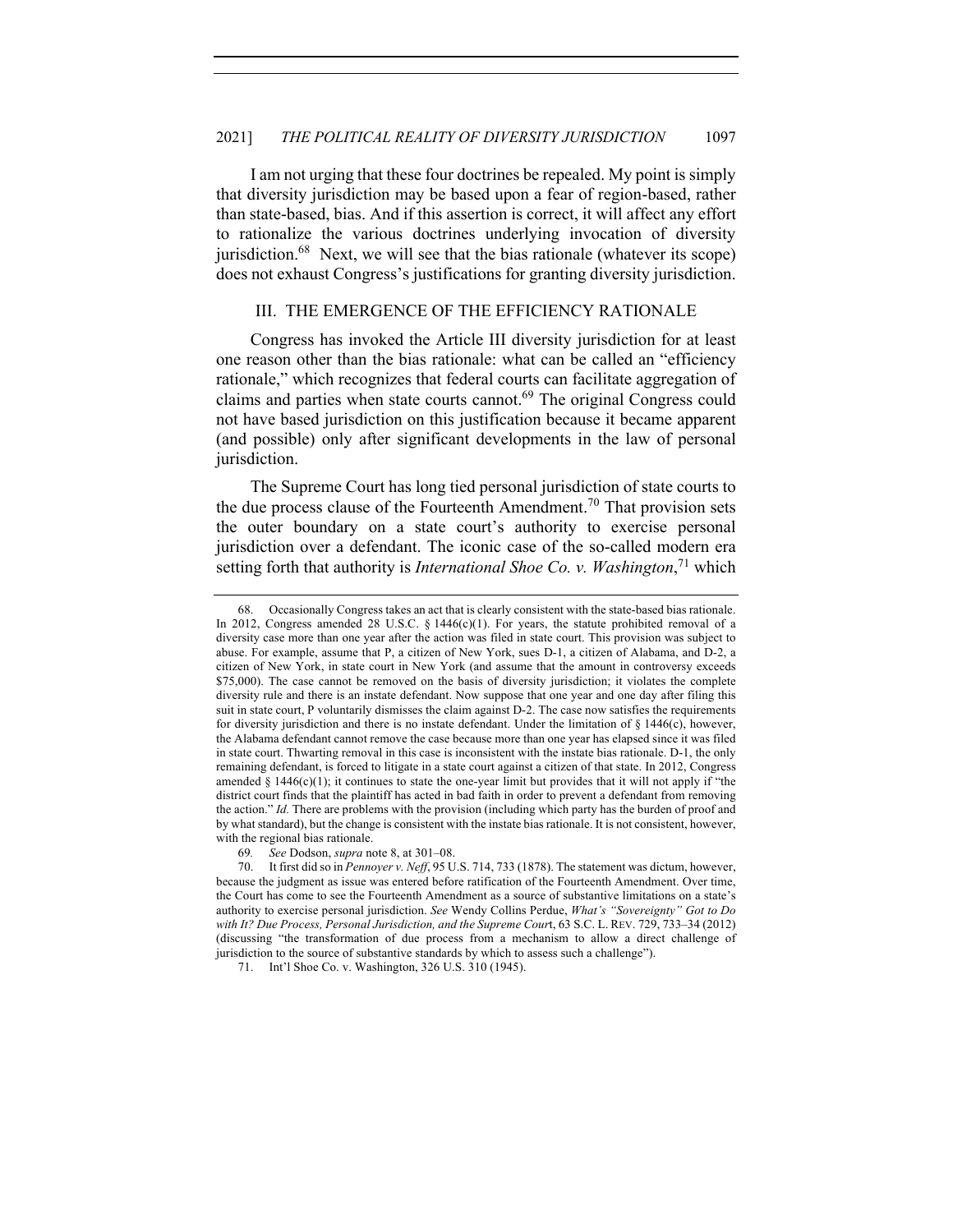has been interpreted many times.<sup>72</sup> In simplified terms, *International Shoe*  requires that a defendant establish volitional ties, or "minimum contacts," with the forum state itself.<sup>73</sup>

In contrast, the personal jurisdiction of federal courts is limited only by the due process clause of the Fifth Amendment. The Court has not provided meaningful guidance on the Fifth Amendment limits on federal-court personal jurisdiction. Nonetheless, there is broad support for the conclusion that Congress may vest federal courts with greater personal jurisdiction authority than state courts enjoy.<sup>74</sup> Acting on this understanding, Congress has occasionally enacted statutes allowing "nationwide service of process" for certain types of federal cases.<sup>75</sup> These statutes permit a federal court to exercise personal jurisdiction over a defendant based upon the defendant's contacts with the United States as a whole, rather than its contacts with the forum state.<sup>76</sup> State courts cannot be given such broad authority under the Fourteenth Amendment; again, state court personal jurisdiction must be based upon the defendant's contacts with the forum state itself.

Congress first invoked nationwide service of process in civil cases in the Federal Interpleader Act (FIA), passed in  $1917<sup>77</sup>$  Interpleader is specialized litigation in which the stakeholder, who is in possession of money or other property, joins in a single proceeding all potential claimants to that property. Interpleader is the model of efficiency: all claimants' assertions are determined in one case, and the judgment binds all parties. If the stakeholder were not able to interplead, the stakeholder could be sued in separate cases by each claimant. These multiple suits would burden the stakeholder (and the judicial systems) with the expense of litigating the question of ownership repeatedly. It would also open the door to inconsistent results: one court might conclude that A owns the property and another court conclude that B owns the same property. Interpleader thus achieves the benefits of packaging related claims and parties in one suit.

Congress passed the FIA to take advantage of the fact that federal courts

<sup>72</sup>*. See generally* RICHARD D. FREER, CIVIL PROCEDURE 82–119 (4th ed. 2017) ("Progeny of *International Shoe*").

<sup>73.</sup> *Int'l Shoe Co.*, 326 U.S. at 316.

<sup>74</sup>*. See generally* Jonathan Remy Nash, *National Personal Jurisdiction*, 68 EMORY L.J. 509 (2019); Wendy Perdue, *Aliens, the Internet, and "Purposeful Availment": A Reassessment of Fifth Amendment Limitations on Personal Jurisdiction*, 98 NW. U. L. REV. 455 (2004).

<sup>75.</sup> Without such a provision, the personal jurisdiction authority of a federal court in a diversity case generally is co-extensive with that of a state court in the state in which it sits. FED. R. CIV. P. 4(e)(2).

<sup>76</sup>*. See* FREER,*supra* note 72, at 145 ("The Court has never explained how the personal jurisdiction analysis might differ under the Fifth and Fourteenth Amendments. One widely accepted contention is that the Fifth Amendment inquiry focuses on contacts between the defendant and the United States as a whole.").

<sup>77.</sup> Federal Interpleader Act of 1917, ch. 113, 39 Stat. 929.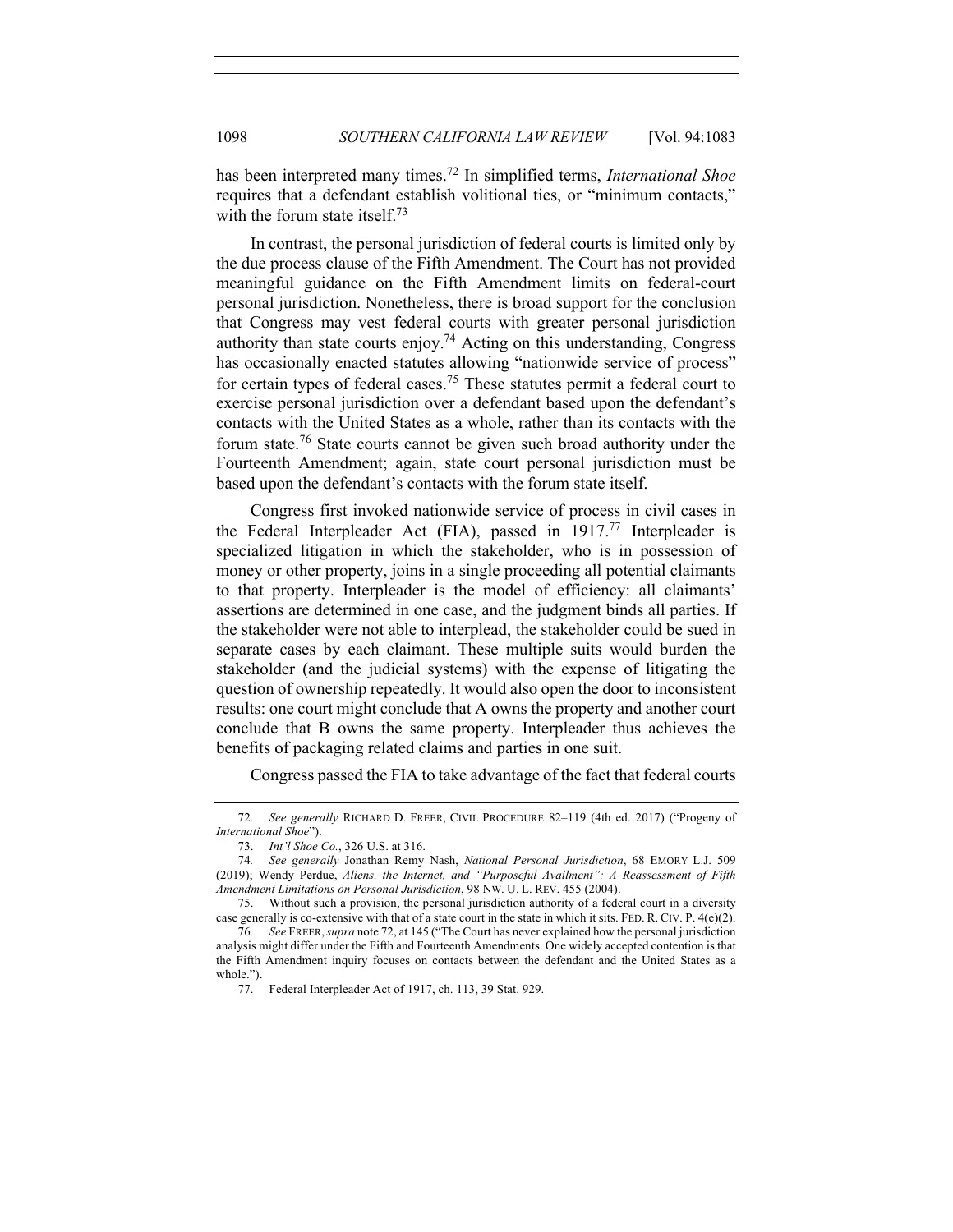may be given broader personal jurisdiction power than state courts.<sup>78</sup> To this end, it provides for nationwide service of process.<sup>79</sup> The problem then became the constitutional limits on subject matter jurisdiction. The FIA does not create a federal right or claim; thus, cases arising under it will rarely invoke federal question jurisdiction.<sup>80</sup> The viable basis of subject matter jurisdiction was diversity of citizenship, but the complete diversity rule would thwart many interpleader cases from invoking federal jurisdiction. Congress therefore allowed jurisdiction based upon "minimal diversity" among the parties: there is subject matter jurisdiction if *any* claimant is of diverse citizenship from *any other claimant*. 81

For our purposes, the FIA is important because Congress justified its use of diversity jurisdiction on grounds completely unrelated to the bias rationale. Nowhere in the legislative history of the Act is there any reference to a need for access to federal courts to avoid perceived bias in state courts. The sole purpose was to open federal courts for the sake of efficiency. In the decision upholding the constitutionality of jurisdiction based upon minimal diversity, the Court spoke of Congress's "purpose broadly to remedy the problem posed by multiple claimants to a single fund."<sup>82</sup> Not once did the Court refer to the avoidance of bias as a motivation for expanding federal diversity jurisdiction to its constitutional limit; the legislative purpose, upheld by the Court, was the promotion of efficient joinder.

Eighty-five years later, Congress returned to the same theme in the Multiparty, Multiforum Trial Jurisdiction Act of 2002 ("MMTJA").<sup>83</sup> That legislation promotes efficient packaging of claims arising from a "single accident" in which at least seventy-five persons are killed. As with interpleader, MMTJA extends personal jurisdiction by permitting nationwide service of process.<sup>84</sup> It expands subject matter jurisdiction based upon minimal diversity of citizenship<sup>85</sup> and expands removal jurisdiction by permitting any single defendant, even a citizen of the forum state, to remove a case from state to federal court.<sup>86</sup> Here, as with interpleader, we find no

The impetus for the legislation was the Court's holding in *New York Life Insurance Co. v. Dunlevy*, 241 U.S. 518, 522–23 (1916) that a federal interpleader court lacked personal jurisdiction over one of the claimants to the case.

<sup>79.</sup> This provision is today codified at 28 U.S.C. § 2361. Again, state courts cannot be given this personal jurisdiction power.

<sup>80</sup>*. See, e.g.*, Metro. Life Ins. Co. v. Price, 501 F.3d 271, 275 (3d Cir. 2007) (noting interpleader invoked federal question jurisdiction when claims were to life insurance benefits under an ERISA plan).

<sup>81.</sup> This provision is today codified at 28 U.S.C. § 1335.<br>82. State Farm Fire & Cas. Co. v. Tashire. 386 U.S. 523 State Farm Fire & Cas. Co. v. Tashire, 386 U.S. 523, 530 (1967).

<sup>83.</sup> The provisions of this Act include 28 U.S.C. §§ 1369, 1697, 1785, 1391(g), and 1441(e).

<sup>84.</sup> 28 U.S.C. § 1697.

<sup>85.</sup> 28 U.S.C. § 1369(a).

<sup>86.</sup> 28 U.S.C. § 1441(e)(1).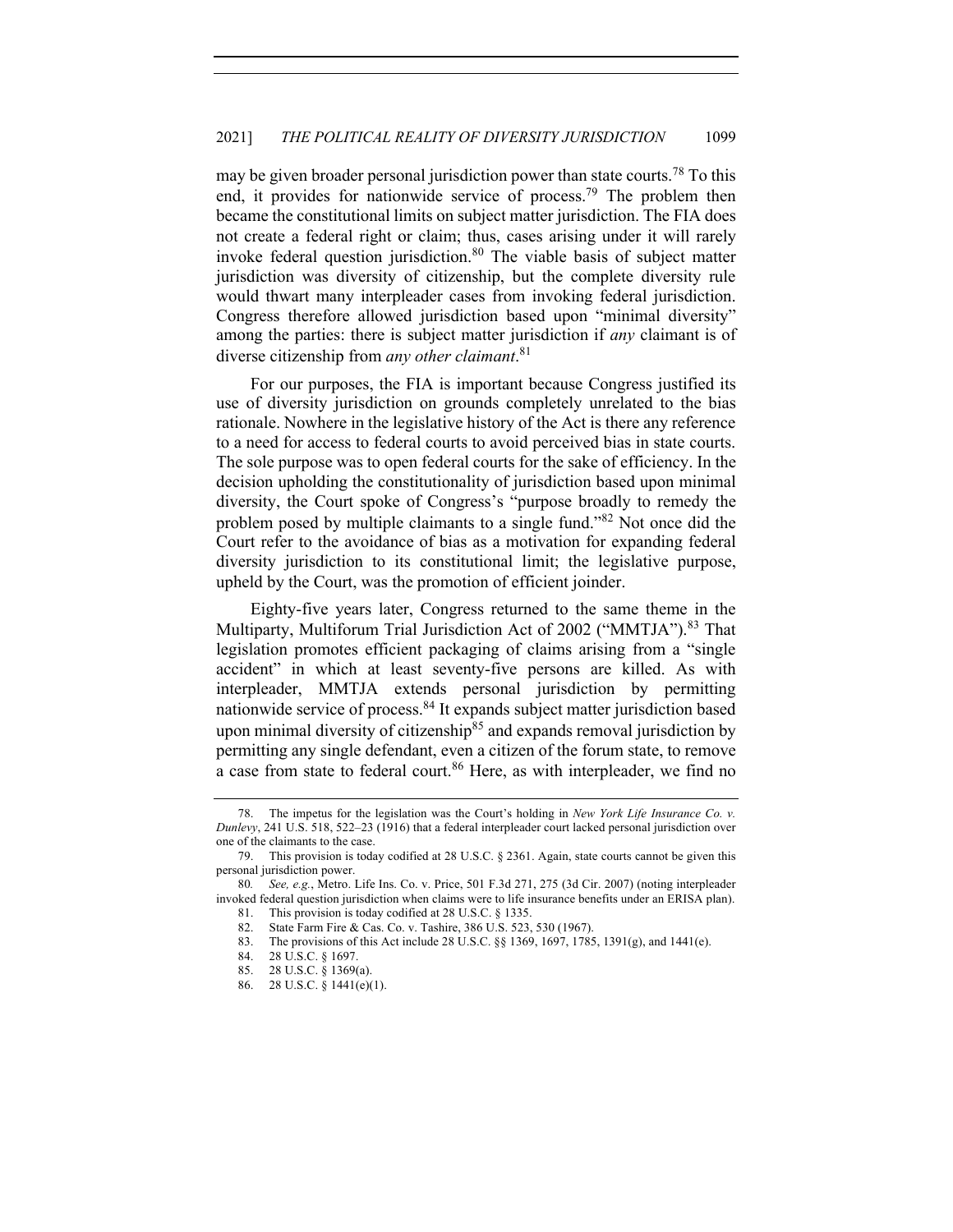legislative history expressing concern with avoidance of state-court bias. The purpose is to expand federal jurisdiction for purposes of litigation efficiency.<sup>87</sup>

Congress further expanded access to federal courts in aggregate litigation with the Class Action Fairness Act of 2005 ("CAFA").<sup>88</sup> Interestingly, Congress based CAFA on both the bias rationale and the efficiency rationale. CAFA grants federal jurisdiction for class and mass actions<sup>89</sup> based upon minimal diversity (of any class member from any defendant), permits removal by a single defendant (even an instate defendant), and liberalizes the amount in controversy requirement by permitting aggregation of claims.<sup>90</sup> CAFA was the congressional response to vigorous lobbying by business interests, which argued that some state courts were especially hostile to them, as manifested by their liberal certification of class actions.<sup>91</sup> The legislative history is replete with congressional findings of state-court bias in class action practice. $92$ 

In fact, Congress went beyond these rationales and based CAFA in part on the commerce clause. In doing so, it expressly recognized the possibility that state court litigation may harm the free flow of commerce.  $93$  Thus, Congress's most recent legislation under the diversity clause supports the argument, made in Part I above, that diversity jurisdiction is an integral part of the facilitation of commerce.

90. CAFA requires an aggregate amount in controversy of more than \$5,000,000, permits subject matter jurisdiction if any class member is of diverse citizenship from any defendant, and permits removal of class and mass actions from state court by a single defendant, even one who is an instate defendant. 28 U.S.C. § 1332(d).

91. David Marcus, Erie*, The Class Action Fairness Act, and Some Federalism Implications of Diversity Jurisdiction*, 48 WM. & MARY L. REV. 1247, 1293 (2007) (noting that some CAFA backers "claimed that trials courts in certain states—the so-called 'magnet' jurisdictions in particular counties in Illinois, Texas, Alabama, and Mississippi—were beholden to local lawyers, had spun out of control, and would certify meritless classes to coerce extortionate settlements").

92. CAFA was intended to "prevent judge shopping to States and even counties where courts and judges have a prejudicial predisposition on cases." 151 CONG. REC. S999 (daily ed. Feb. 7, 2005) (statement of Sen. Specter); *see* VAIRO, *supra* note 89, at 1–6 (detailing the purposes of CAFA).

93. 28 U.S.C. § 1711 (noting "abuses of the class action device" have "adversely affected interstate commerce"; "[a]buses in class actions undermine the national judicial system, the free flow of interstate commerce, and the concept of diversity jurisdiction as intended by the framers of the United States Constitution"; CAFA will "benefit society by encouraging innovation and lowering consumer prices").

<sup>87</sup>*. See* Underwood, *supra* note 1, at 217 (noting MMTJA's goal is "wholly unrelated to avoiding local bias").

<sup>88.</sup> 28 U.S.C. §§ 1332(d), 1453. Section 1332 provides the jurisdictional grant and carve-outs, and § 1453 provides the removal provision.

<sup>89.</sup> In some states, procedural rules allow hundreds or even thousands of claimants to join as coplaintiffs without denominating the case as a class action. The statutory reference to "mass actions" was intended to ensure that CAFA applied to such cases. *See* GEORGENE M. VAIRO, MOORE'S FEDERAL PRACTICE: THE COMPLETE CAFA: ANALYSIS AND DEVELOPMENTS UNDER THE CLASS ACTION FAIRNESS ACT OF 2005, at 8 (2011).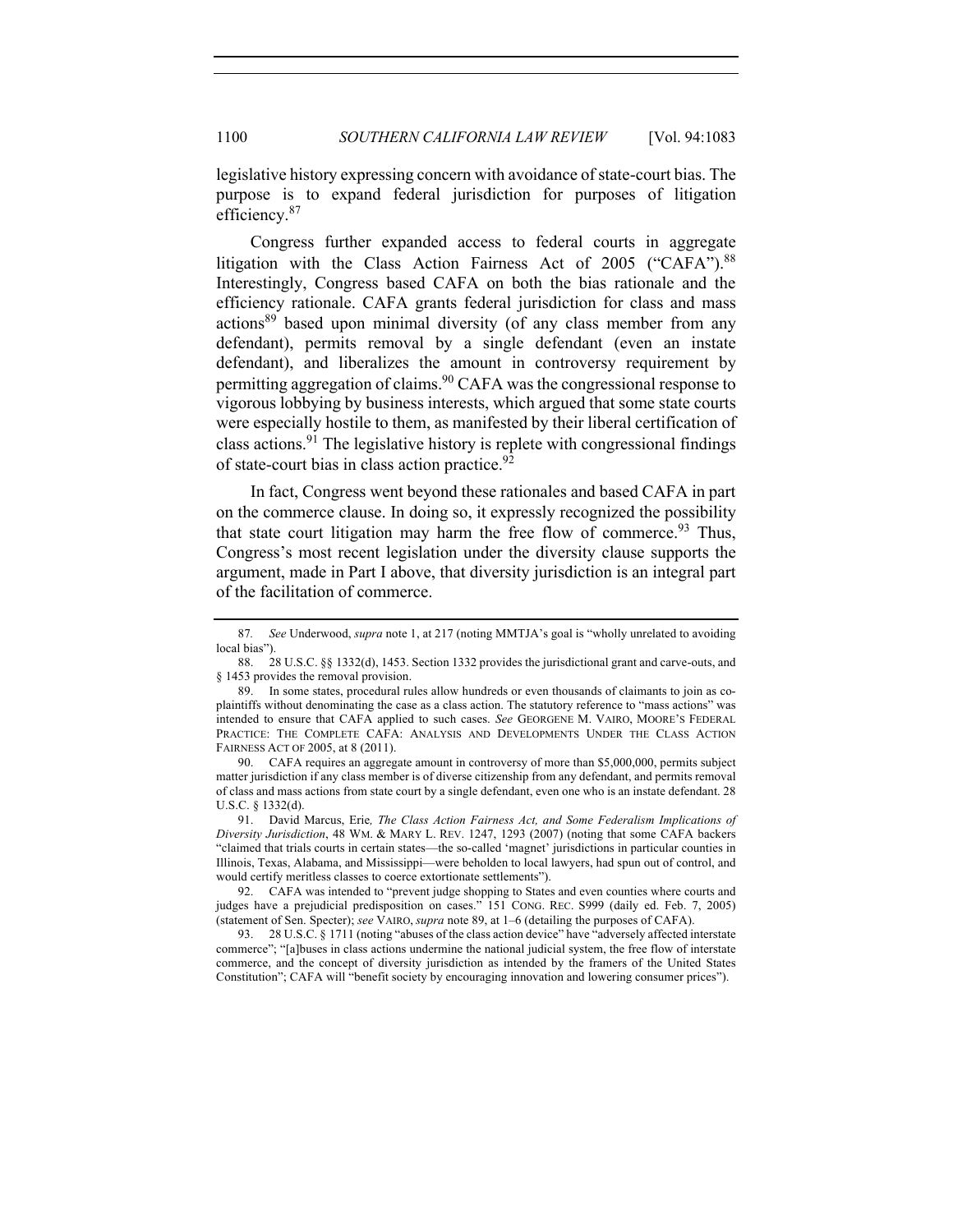Some have questioned Congress's use of diversity jurisdiction to accomplish anything other than avoidance of the fear of local bias.<sup>94</sup> Surely, however, the fact that the Founders, including the original Congress, were motivated by one desire does not limit the use of diversity for the rest of the life of the Republic. Experience with more than a century of federal litigation and the emergence of Fourteenth Amendment limits on state-court personal jurisdiction made clear that the federal courts are uniquely able to foster inclusive processing and adjudication of aggregate litigation.<sup>95</sup> Is Congress unable to achieve that goal because the Founders did not envision it? Based upon the ease with which the Court upheld the constitutionality of the FIA, the answer must be no. $96$ 

Next, we address ramifications of the fact that both Congress and the federal courts have played roles in defining the scope of diversity jurisdiction.

## IV. INSTITUTIONAL LIMITS AND THE INTERACTION OF CONGRESS AND THE COURTS

Congress drafts jurisdictional statutes, but the federal courts interpret them. Each group must keep in mind the institutional limits of a very small bench. There are only 663 Article III district judgeships. For decades, Congress has refused to increase substantially the number of Article III judges.<sup>97</sup> Congress must be careful not to overwhelm the federal bench by overzealous grants of subject matter jurisdiction, and the courts have an incentive to avoid overzealous interpretations of statutory grants.<sup>98</sup>

Much of diversity doctrine is the result of back-and-forth between Congress and the courts. Congress imposed an amount in controversy requirement but left it to the courts to determine how that amount is assessed,

<sup>94</sup>*. See, e.g.*, C. Douglas Floyd, *The Limits of Minimal Diversity*, 55 HASTINGS L.J. 613, 615–16 (2004) (arguing that legislation based upon diversity jurisdiction must be necessary and proper to achieve the purpose of avoiding bias).

<sup>95.</sup> Though it is not based upon the diversity power, Congress enacted the multidistrict litigation statute, 28 U.S.C. § 1407, in furtherance of the same policy. There, it vastly expanded the power of federal courts to transfer related civil cases by removing the usual venue and personal jurisdiction restrictions on transfer.

<sup>96.</sup> Linda S. Mullenix, *Complex Litigation Reform and Article III Jurisdiction*, 59 FORDHAM L. REV. 169, 184 (1990) (concluding that fifteen years before passage of CAFA, any objection to the use of minimal diversity to facilitate mass tort jurisdiction reform "is easily answered by reference to the Supreme Court's affirmation of the minimal diversity-based federal interpleader statute").

<sup>97.</sup> As of July 2020, however, the Senate Judiciary Committee was considering a bill to increase the number of Article III judges. *See generally Judicial Conference's Recommendation for More Judgeships Before the U.S. S. Comm. on the Judiciary*, 116th Cong. (2020) (statement of Christian K. Adams, National President, Federal Bar Association) (supporting the bill).

<sup>98.</sup> The incentive might be heightened by the increased district court docket causes by CAFA. *See*  VAIRO, *supra* note 89, at 187–89.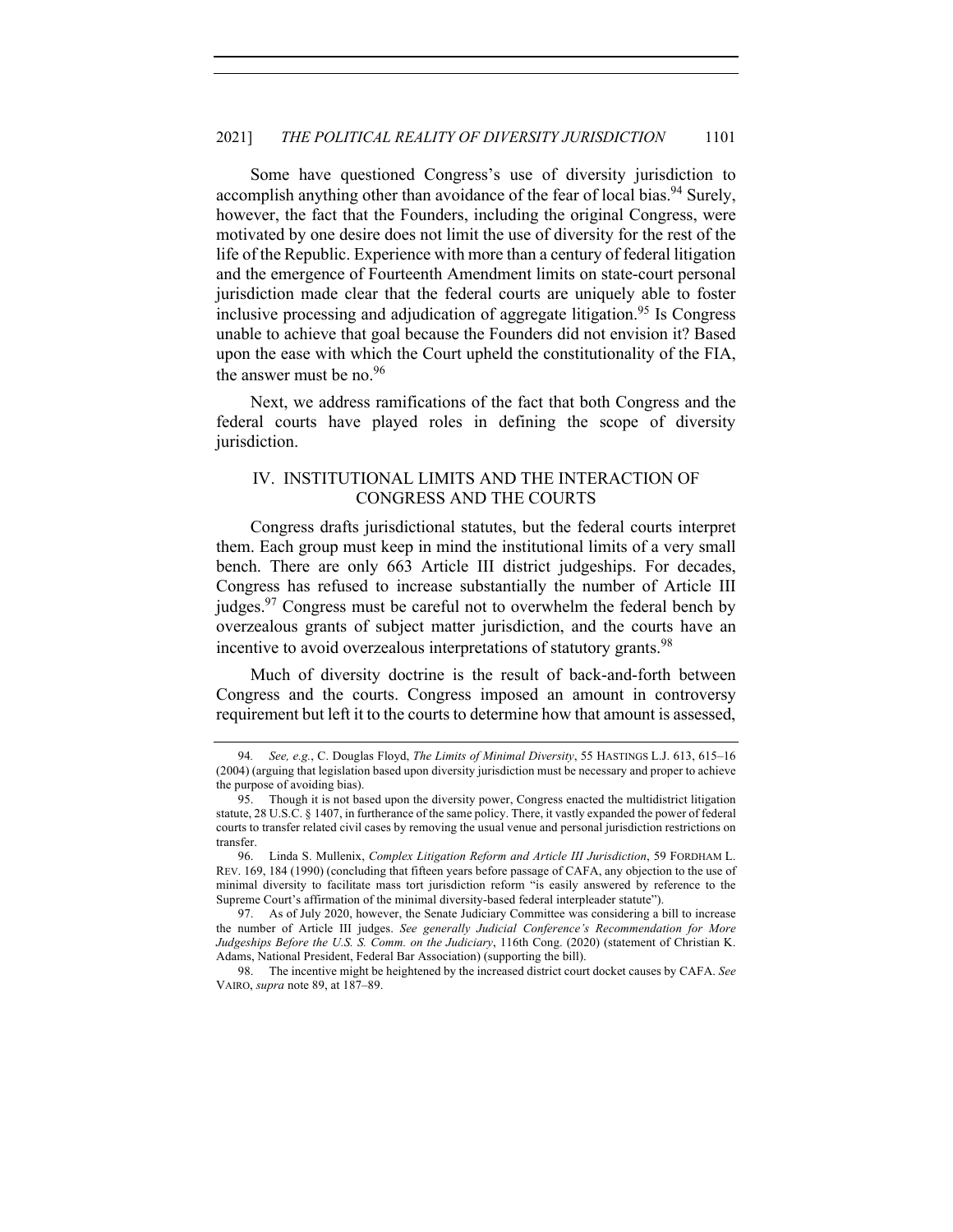for example, in multiparty and multiclaim cases. Congress granted diversity of citizenship jurisdiction but left it to the courts to define the citizenships of natural persons and unincorporated associations. Congress in 1958 defined the citizenship of corporations,  $99$  but the judiciary wrestled for fifty-two years before the Court provided a definitive interpretation of a corporation's "principal place of business" for that purpose.<sup>100</sup>

Even as to matters expressly addressed by statute, the congressional purpose often is not clear. The general diversity statute has always included an amount in controversy requirement. Congress has increased it from time to time.<sup>101</sup> In 1789, a diversity case had to exceed \$500. Since 1996, the statute has required an assertion in excess of  $$75,000$ .<sup>102</sup> Why has Congress always imposed such a requirement in diversity cases?

One argument is consistent with the bias rationale: that instate (or regional) bias will be more profound in a significant dispute; the nonlocal litigant has more to fear if there is a good deal at stake in the case.<sup>103</sup> If that is so, however, how do we explain the court-made aggregation doctrine, under which claims asserted by multiple plaintiffs against a single defendant cannot be added for determining whether the amount in controversy is satisfied?<sup>104</sup> Suppose five New York plaintiffs sue a single Mississippi defendant in state court in New York. Each plaintiff asserts a state law claim of \$70,000. The Mississippi defendant faces potential liability of \$350,000 far in excess of \$75,000—but cannot remove the case to federal court. Under Clark v. Paul Gray, Inc.,<sup>105</sup> diversity requires that the claim of each plaintiff must satisfy the statutory amount requirement.

*Clark* suggests that there is another reason for the amount in

<sup>99.</sup> Before 1958, Congress did not define the citizenship of corporations for purposes of diversity jurisdiction. The Court long treated corporations as citizens of the state(s) in which they were incorporated but did so through a circuitous fiction: a case by or against a corporation was deemed to be by or against its shareholders, who, the Court declared, are presumed to be citizens of the state(s) of incorporation. Covington Drawbridge Co. v. Shepherd, 61 U.S. (20 How.) 227, 233 (1858).

<sup>100.</sup> Hertz Corp. v. Friend, 559 U.S. 77, 80–81 (2010) (adopting the "nerve center" approach to principal place of business).

<sup>101</sup>*. See* Gensler & Michalski, *supra* note 8, at 9–12 (noting history of amount in controversy requirement in diversity cases).

<sup>102.</sup> For over a century, Congress imposed a monetary limit on federal question jurisdiction as well but dropped it in 1980.

<sup>103.</sup> The historic amount in controversy requirement in federal question cases would make less sense on this basis. Presumably, violation of a federal right should be redressable in a federal court regardless of the size of the claim. Indeed, this is the reason Congress gave for jettisoning the amount in controversy requirement in federal question cases; federal rights are of equal dignity regardless of the monetary value of the harm inflicted on the plaintiff.

<sup>104</sup>*. See generally* FREER, *supra* note 72, at 225–27.

<sup>105.</sup> Clark v. Paul Gray, Inc., 306 U.S. 583, 589 (1939).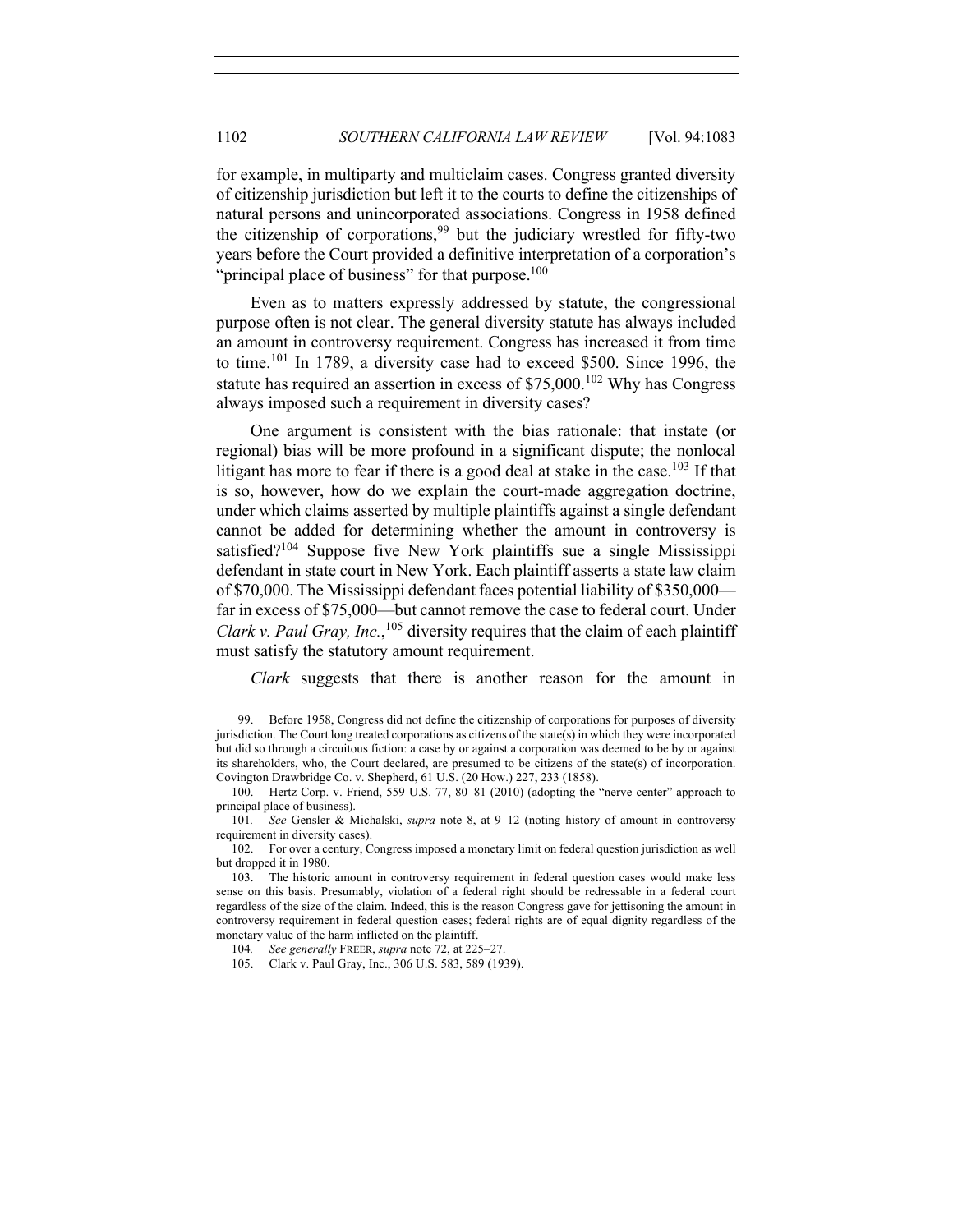controversy requirement: docket control.<sup>106</sup> The fact that Congress has not raised the amount in controversy in a quarter century, combined with the fact that it has rejected efforts to tie the requirement to the consumer price index, suggests that Congress is comfortable with the percentage of diversity cases on the federal civil docket—that the current docket is not out of hand.

Viewed as docket control, the aggregation rule of *Clark* makes sense: the federal courts, left to define the amount in controversy themselves, do so in a way to reduce the number of diversity cases. In *Zahn v. International*  Paper Co.,<sup>107</sup> the Court extended the *Clark* rule to claims asserted in a diversity class action. Thus, the claim of each member of the class had to meet the amount in controversy requirement. *Zahn* was decided in 1973, when the federal courts were especially active in federal civil rights and institutional litigation. More than one commentator concluded that *Zahn* was an anti-diversity case, aimed at keeping state-law based class actions out of federal courts that were busy deciding federal question cases.<sup>108</sup>

The problem of ascribing congressional purpose is even more difficult when the source of the "statutory" rule is not Congress at all. Much of diversity doctrine (including the aggregation doctrine noted above) originated in judicial decisions. Under the canon of implicit adoption, when Congress re-enacts the general diversity statute without changing the judgemade doctrine, that doctrine becomes a "statutory" requirement. But they are "statutory" in name only. There is no statutory language. There is no debate. There is no legislative history. How are we to ascribe purpose, then, to such "statutory" rules?

Consider the complete diversity rule. The Court invented it out of whole cloth in 1806 in *Strawbridge v. Curtiss*. <sup>109</sup> Congress has never rescinded it in the general diversity statute.<sup>110</sup> Why did the Court create, and Congress by inaction embrace, the complete diversity rule? We have no idea. Chief

<sup>106</sup>*. See* Gensler & Michalski, *supra* note 8, at 4 ("Congress has used a jurisdictional amount requirement to regulate access to federal courts and throttle the number of diversity cases."); *id.* at 12–24 (describing policy and goals of amount in controversy requirement in diversity cases). Of course, nothing prohibits Congress from basing a provision on more than one rationale. The amount in controversy requirement may be based both upon the bias rationale and upon a concern for docket control.

<sup>107.</sup> Zahn v. Int'l Paper Co., 414 U.S. 291, 296–98 (1973).

<sup>108.</sup> 16 JAMES WM. MOORE ET AL., MOORE'S FEDERAL PRACTICE at 106-61 to 106-64.1; 7A WRIGHT ET AL., *supra* note 28, at 74–76; Thomas D. Rowe, Jr., *Beyond the Class Action Rule: An Inventory of Statutory Possibilities to Improve the Federal Class Action*, 71 N.Y.U. L. REV. 186, 193–94 (1996).

<sup>109.</sup> Strawbridge v. Curtiss, 7 U.S. (3 Cranch) 267, 267 (1806); *see* Martin H. Redish, *Re-Assessing the Allocation of Judicial Business Between State and Federal Courts: Federal Jurisdiction and "The Martian Chronicles*,*"* 78 VA. L. REV. 1769, 1803 (1992) (noting that the complete diversity rule of *Strawbridge* was imposed "[w]ithout any grounding in either constitutional or statutory text and with reasoning that charitably could be described as cryptic").

<sup>110.</sup> As noted, Congress has rejected the complete diversity rule in the FIA, MMTJA, and CAFA.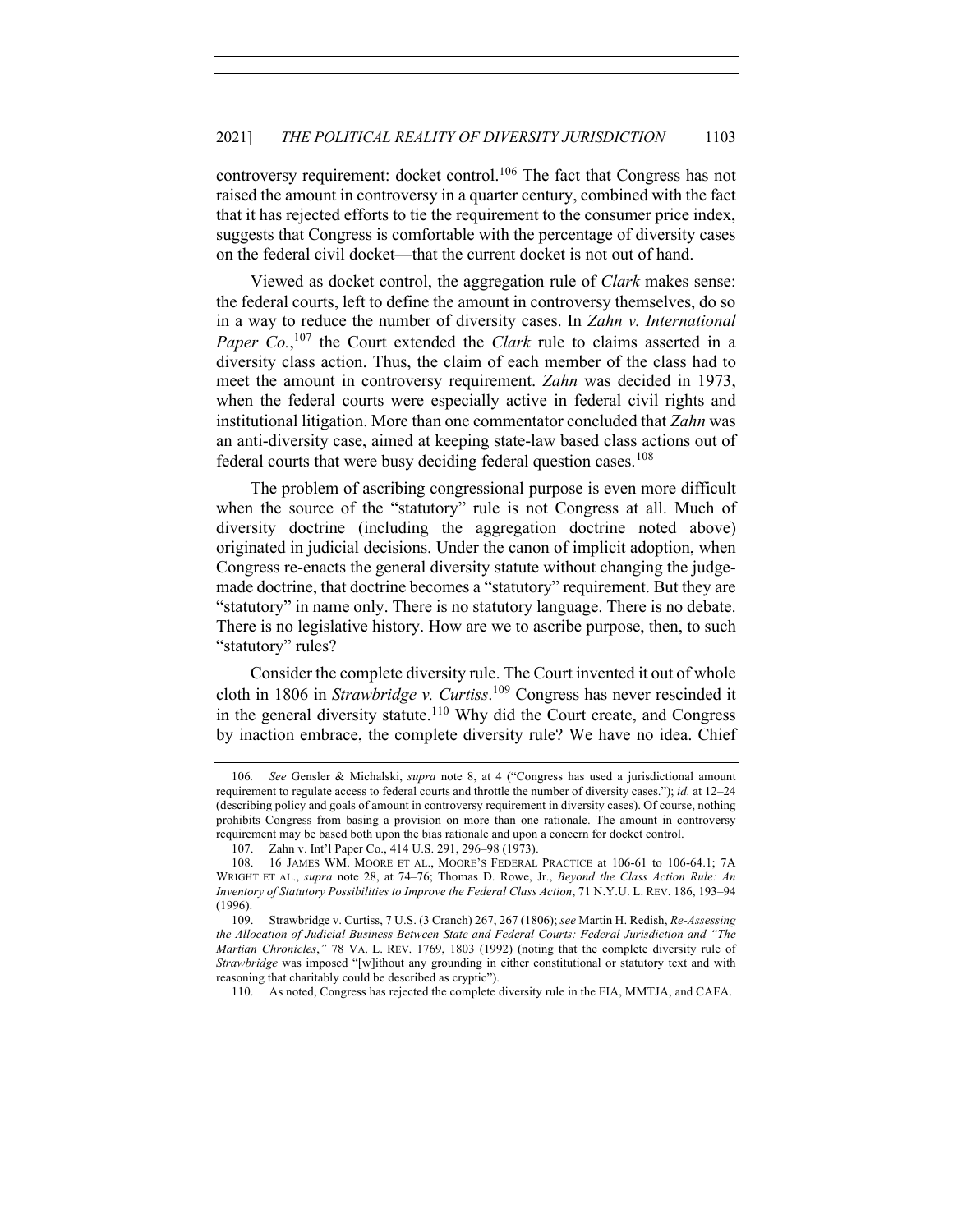Justice Marshall did not tell us in the remarkably cryptic *Strawbridge*  opinion.<sup>111</sup> We are told that Marshall later lamented the decision, but we do not know why.<sup>112</sup>

Let us hold the complete diversity rule up to the four rationales we have discussed as relevant to diversity doctrine: (1) fear of instate bias, (2) fear of regional bias, (3) efficient joinder in the federal courts, and (4) docket control. In the absence of a stated reason for the complete diversity rule, perhaps we must judge the complete diversity rule by its *effect.* As discussed in Part II above, at least sometimes, the complete diversity rule is not consistent with the traditional *instate* bias rationale<sup>113</sup> or with the broader *regional* bias rationale.<sup>114</sup> The rule may not foster efficient joinder in federal court<sup>115</sup> because it permits a plaintiff to pursue separate cases in federal and state court against different defendants. But it certainly serves the docketcontrol function.

Based upon its *effect*, then, perhaps the *principal* function of the complete diversity rule today is docket control—to avoid expanding the diversity docket. Chief Justice Marshall certainly did not have docket control in mind when he wrote his opinion for the Court in *Strawbridge*. Until 1875, when Congress granted general federal question jurisdiction, the principal item in the federal civil menu was diversity cases, and there was no hint that dockets were swamped in the early nineteenth century.

Things changed, however, with the  $1875$  legislation.<sup>116</sup> It so increased the federal caseload as to bring docket control to the forefront, where it has

<sup>111.</sup> Professor Woolley argues that the *Strawbridge* holding is rooted in the requirements of common law joinder. Woolley, *supra* note 8, at 16–32.

<sup>112.</sup> In *Louisville, Cincinnati & Charleston Railroad Co. v. Letson*, 43 U.S. (2 How.) 497, 555 (1844), the Court dealt with the citizenship of a corporation for diversity jurisdiction. Justice Wayne's opinion referred to Chief Justice Marshall: "We remark too, that the cases of Strawbridge and Curtiss and the Bank and Deveaux have never been satisfactory to the bar, and that they were not especially the last, entirely satisfactory to the court that made them. They have been followed always most reluctantly and with dissatisfaction. By no one was the correctness of them more questioned than by the late chief justice who gave them. It is within the knowledge of several of us, that he repeatedly expressed regret that those decisions had been made, adding, whenever the subject was mentioned, that if the point of jurisdiction was an original one, the conclusion would be different." As Professors Klerman and Nash note, it is not clear whether Chief Justice Marshall's lament was about the complete diversity rule itself or about its application in those two cases. Klerman & Nash, *supra* note 8, at 9 n.13.

<sup>113</sup>*. See supra* Part II.

<sup>114</sup>*. See supra* Part II.

<sup>115.</sup> Efficient joinder generally is available in state court, which has general subject matter jurisdiction and need not be concerned with citizenship of the parties.

<sup>116.</sup> There were occasional docket-control crises in the interim, to be sure. An 1841 bankruptcy law providing for voluntary bankruptcy petitions swamped the federal trial courts. The law was repealed in short order. *See* EDWARD J. BALLEISEN, NAVIGATING FAILURE: BANKRUPTCY AND COMMERCIAL SOCIETY IN ANTEBELLUM AMERICA 115 (2001) (discussing docket pressure caused by the 1841 law).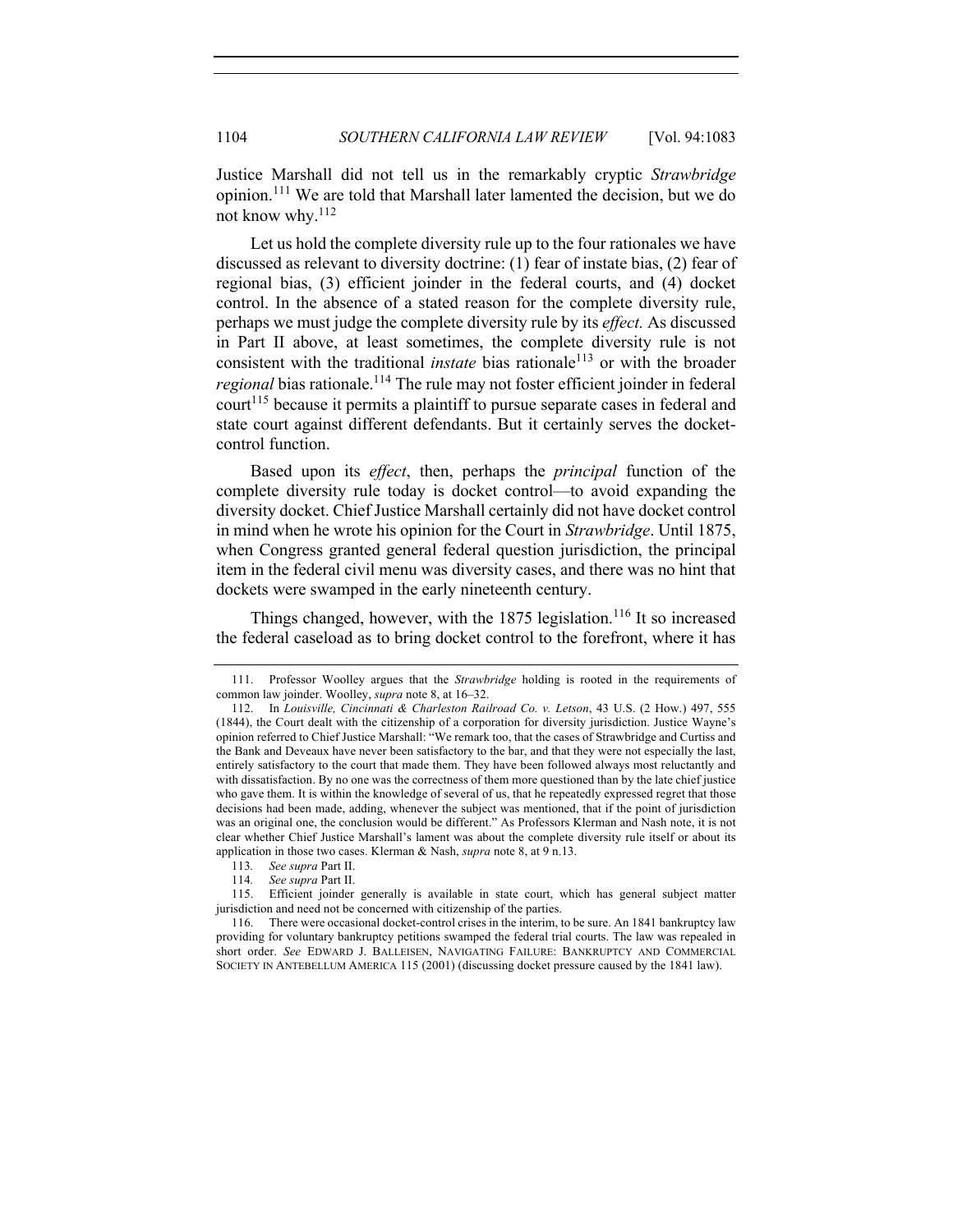remained.<sup>117</sup> It has been a motivator in applying the complete diversity rule just as it was (in *Clark* and *Zahn*) in applying the amount in controversy requirement. In *Exxon Mobil Corp. v. Allapattah Services, Inc.*, <sup>118</sup> Justice Kennedy's majority opinion deserved a prize for contortion in concluding that the complete diversity rule must be assessed on an "action-specific" basis while (the equally statutory) requirement of amount in controversy is assessed on a "claim-specific" basis.<sup>119</sup> In fairness, the contortion was necessary to avoid eviscerating the complete diversity rule.<sup>120</sup> And one can imagine that the *Allapattah* Court viewed the then-recent passage of MMTJA and the lurking passage of CAFA, with jurisdictional expansions, with concern. Under the circumstances, the Court was not going to trust Congress to fix a docket control problem created by the statutory evisceration of the complete diversity rule.

Against this background of differing policy bases and different decisionmakers, we should not be surprised that aspects of diversity doctrine are inconsistent.

# V. INCONSISTENT DOCTRINE, CONSTITUENCIES, AND REALPOLITIK

### A. THE IMPOSSIBILITY OF CONSISTENCY

There are many rules underlying a plaintiff's invocation of diversity jurisdiction under  $\S$  1332(a)(1): the complete diversity rule, definitions of citizenship, amount in controversy, and aggregation come to mind. These and others underlie a defendant's ability to remove a diversity case from state to federal court, including the instate defendant limitation, the one-year limitation, and the requirement that all defendants join in removal to federal court.

We have just seen that the various rules governing diversity jurisdiction have been imposed by different players: Congresses sitting in different eras and judges sitting in different eras. We have also seen that there are various

<sup>117.</sup> The expansion led to legislative and judicial efforts to pare the federal docket. On the judicial side, for example, as discussed in text accompanying *supra* note 59, the Court invigorated the complete diversity rule in *The Removal Cases. See generally* PURCELL, *supra* note 26, at 15 ("Expanded jurisdiction under the 1875 act brought increasingly heavier caseloads to the federal courts, and pressure grew to relieve the growing burden.").

<sup>118.</sup> Exxon Mobil Corp. v Allapattah Servs., Inc., 545 U.S. 546 (2005).

<sup>119</sup>*. Id.* at 552–53; *see* Woolley, *supra* note 8, at 58–59 (noting *Allapattah* Court's "assumption that *Strawbridge* . . . requires that complete diversity be measured against the *entire* civil action authorized by the Federal Rules is simply wrong").

<sup>120.</sup> It certainly was arguable that the supplemental jurisdiction statute could be used to avoid the complete diversity rule. *See* WRIGHT ET AL., *supra* note 28, at 328–31. The Court's holding avoided the need to trust Congress to fix the problem created by evisceration of the complete diversity rule.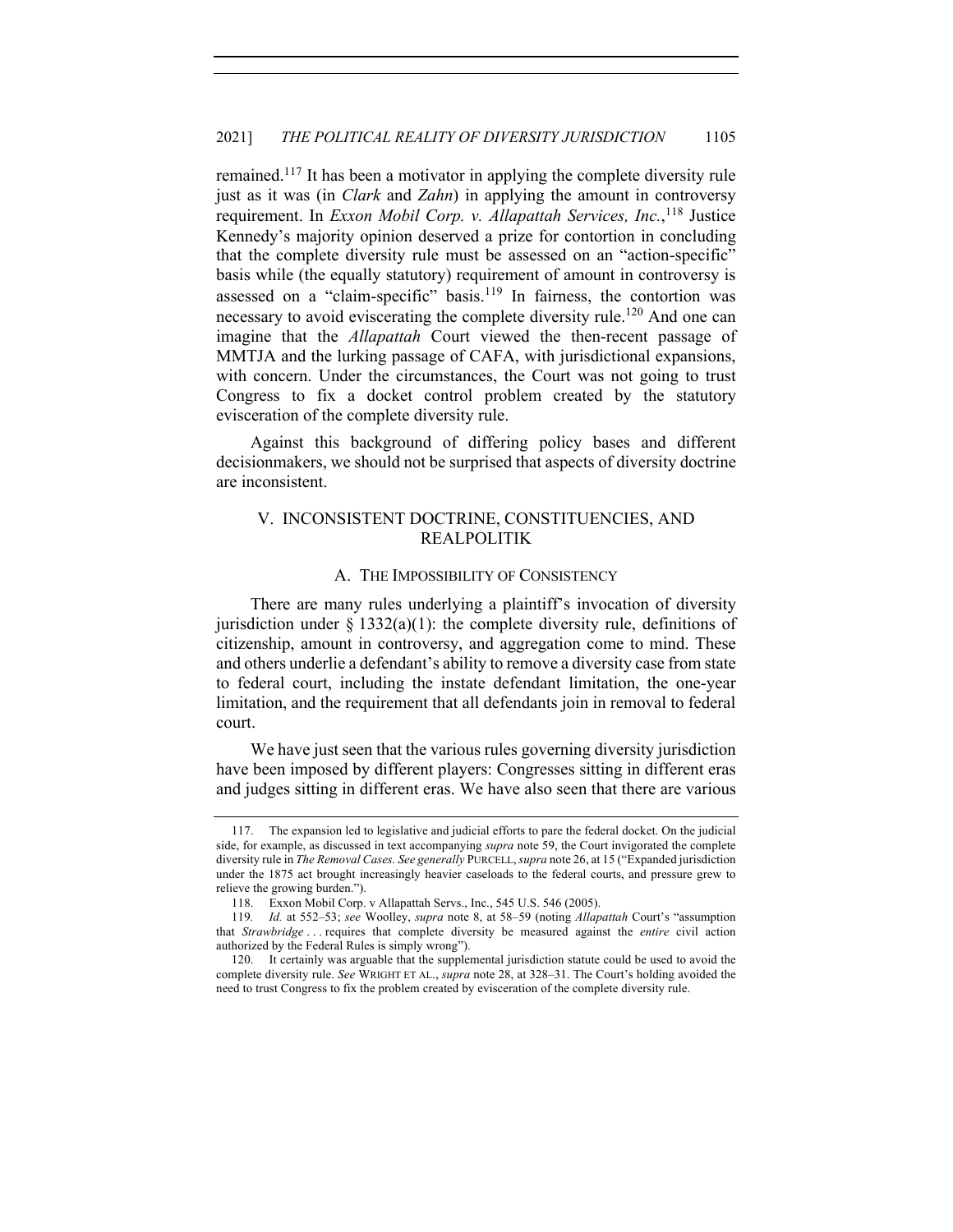possible underlying justifications for diversity jurisdiction. Congress has never adopted a consistent rationale to support diversity doctrine, which means that there is no single metric by which the various rules are to be assessed. Are we trying to avoid state-based bias? Are we trying to avoid region-based bias? Are we trying to facilitate efficient joinder of cases? Are we trying to avoid inundating the Article III courts? Are we trying to do something else? Are we trying to balance all of the above?

Against this background, it is no surprise that the various rules are consistent. They are a hodge-podge. They pull in different directions. How could it be otherwise? But there is one thing for which Congress can be relied upon: Job One, which is to pursue reelection. There are various constituencies interested in diversity jurisdiction. The one that matters the most is the practicing bar.

### B. PERIPHERAL PLAYERS: ACADEMICS AND FEDERAL JUDGES

The anti-diversity movement was in full swing in the 1960s and 1970s. At the vanguard were academics who concluded that diversity jurisdiction had had its day.<sup>121</sup> With few exceptions (notably J.W. Moore<sup>122</sup> and John Reed<sup>123</sup>), law professors were strongly anti-diversity. In addition, from the mid-twentieth century to the 1970s, high-profile federal judges—including Justices Frankfurter and Jackson, Chief Justices Warren and Burger, Judges Friendly, Frank, Haynsworth, and Posner—joined the call for abolishing diversity jurisdiction.<sup>124</sup> The political high point of the effort, as noted in the Introduction, came in 1978, when the House of Representatives passed a bill abolishing general diversity jurisdiction.<sup>125</sup>

Despite the failure of that effort in the Senate, anti-diversity forces kept up the pressure. In 1988, as part of the Judicial Improvements and Access to Justice Act,<sup>126</sup> Congress created the Federal Courts Study Committee ("FCSC"). That Act was sponsored in the House by the same Representative, Robert Kastenmeier, who had sponsored the 1978 bill to abolish diversity. The FCSC was "to examine problems and issues facing the courts of the

<sup>121</sup>*. See* Thomas E. Baker, *A View to the Future of Judicial Federalism: "Neither Out Far Nor in Deep*,*"* 45 CASE W. RSRV. L. REV. 705, 765 (1995) ("The parties to the debate generally have chosen sides so that state and federal judges and academics favor abolition [of diversity jurisdiction] while the practicing lawyers favor retention.").

<sup>122.</sup> *See generally* James William Moore & Donald T. Weckstein, *Diversity Jurisdiction: Past, Present, and Future*, 43 TEX. L. REV. 1 (1964). Moore was the founder and original author of the multivolume treatise MOORE'S FEDERAL PRACTICE.

<sup>123.</sup> *See generally* Reed, *supra* note 2.

<sup>124.</sup> Underwood, *supra* note 1, at 180–98.

<sup>125</sup>*. See* H.R. 9622, 95th Cong. (1978) (abolishing "diversity of citizenship as a basis of jurisdiction of Federal district courts").

<sup>126.</sup> Judicial Improvements and Access to Justice Act, 1988, Pub. L. No. 100-702, 102 Stat. 4642.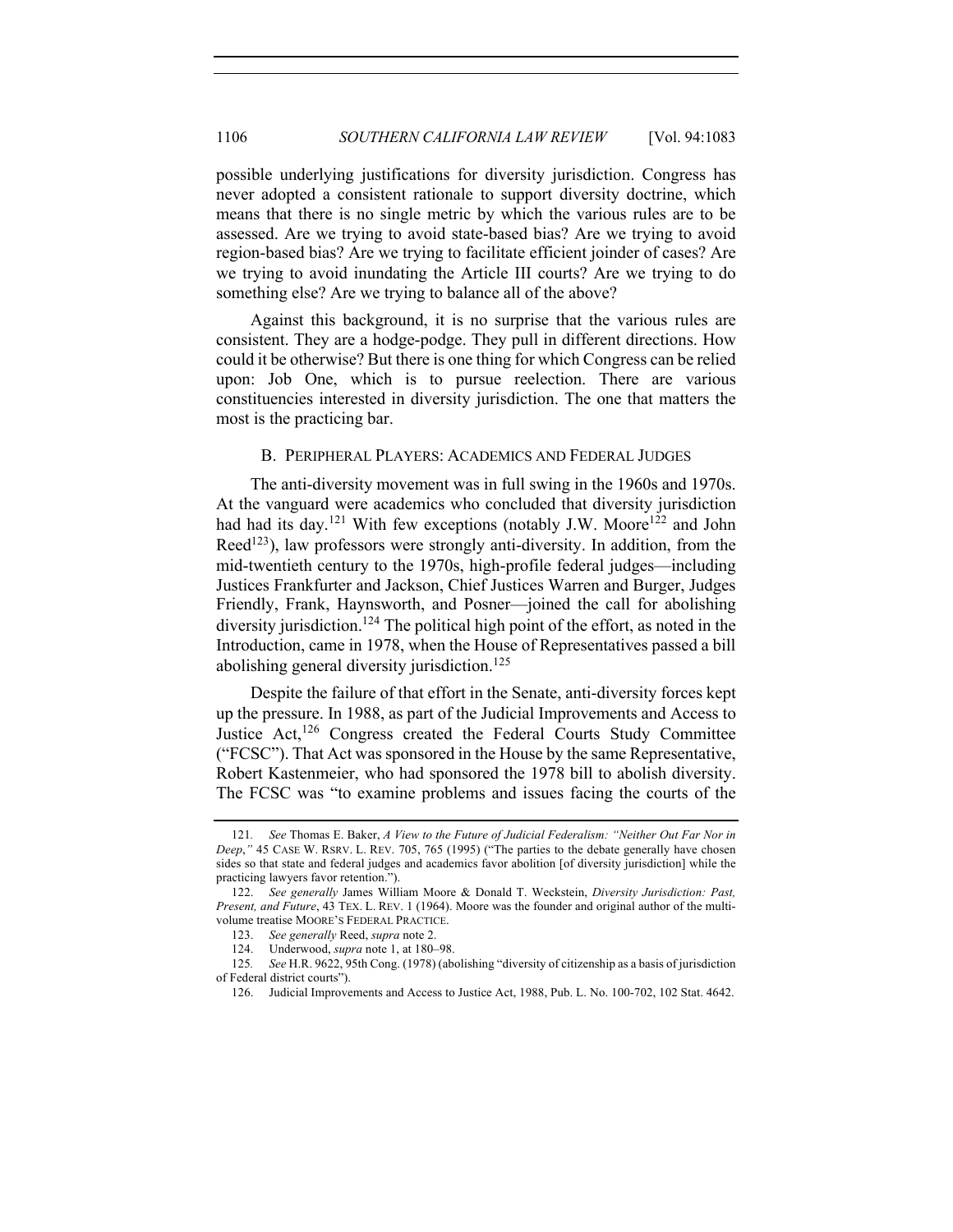United States."127 The fifteen-member committee was heralded as a "blueribbon panel" of judges, members of Congress and lawyers.<sup>128</sup> Representative Kastenmeier was a member of the committee.

The laboring oar for the FCSC was pulled not by the committee members (mostly attorneys and judges who had day jobs), but by the group of eight reporters and associate reporters, which consisted primarily of law professors (whose day job includes things like writing reports). Most of these professors took, and have taken, no public position on the debate over diversity jurisdiction. Two of them, however, wrote law review articles consistent with the abolition of diversity.<sup>129</sup>

To the surprise of few, then, the Report of the FCSC, issued in 1990, concluded that general diversity jurisdiction should be abolished. Indeed, it opined, no type of dispute had a "weaker claim" of access to the federal docket.<sup>130</sup> The Report expressed concern about the percentage of the docket dedicated to diversity cases.<sup>131</sup> It assumed that the purpose of diversity jurisdiction was to avoid bias against noncitizens of a forum and asserted largely as a matter of faith, it seems—that contemporary American society had moved beyond such parochial favoritism.<sup>132</sup>

The Report did not consider the role of diversity jurisdiction may play in the national economy.<sup>133</sup> It also failed to consider that diversity jurisdiction might be justified on grounds broader than bias against out-ofstate citizens. On the whole, the Report reflected the then-current academic mantra that "everyone knows" that diversity jurisdiction is passé*.* Law review commentary of the day featured a great many statements by professors who had convinced themselves, for example, that "[f]ew would

133*. See supra* Part I.

<sup>127.</sup> *Id.* 102 Stat. at 4644.

<sup>128</sup>*. See, e.g.*, Thomas E. Baker & Denis J. Hauptly, *Taking Another Measure of the "Crisis of Volume" in the U.S. Courts of Appeals*, 51 WASH. & LEE L. REV. 97, 98 (1994) ("blue-ribbon panel").

<sup>129</sup>*. See* Larry Kramer, *Diversity Jurisdiction*, 1990 BYU L. REV. 97, 102 (1990); Thomas D. Rowe, Jr., *Abolishing Diversity Jurisdiction: Positive Side Effects and Potential for Further Reforms*, 92 HARV. L. REV. 963, 1011 (1979). Dean Kramer's article advocated for the abolition of diversity jurisdiction, in terms often identical with the Report. Professor Rowe, on the other hand, did not advocate abolition; rather, Professor Rowe pointed out several interesting potential positive side effects of abolition.

<sup>130.</sup> REPORT, FCSC, *supra* note 1, at 39. Dean Kramer repeated the phrase in a law review article. Kramer, *supra* note 129, at 102.

<sup>131.</sup> REPORT, FCSC, *supra* note 1, at 40 ("The problem is not merely that diversity cases misuse federal judicial resources. It is that they misuse a lot of federal judicial resources.").

<sup>132.</sup> *Id.* at 15 ("In any event we do not agree that retention of the diversity jurisdiction is justified by concerns with favoritism and prejudice."); *id.* at 40 ("Proponents of diversity jurisdiction say that these litigants need access to federal courts because of local bias in state courts. We concede that this may be a problem in some jurisdictions, but we do not regard it as a compelling justification for retaining diversity jurisdiction.").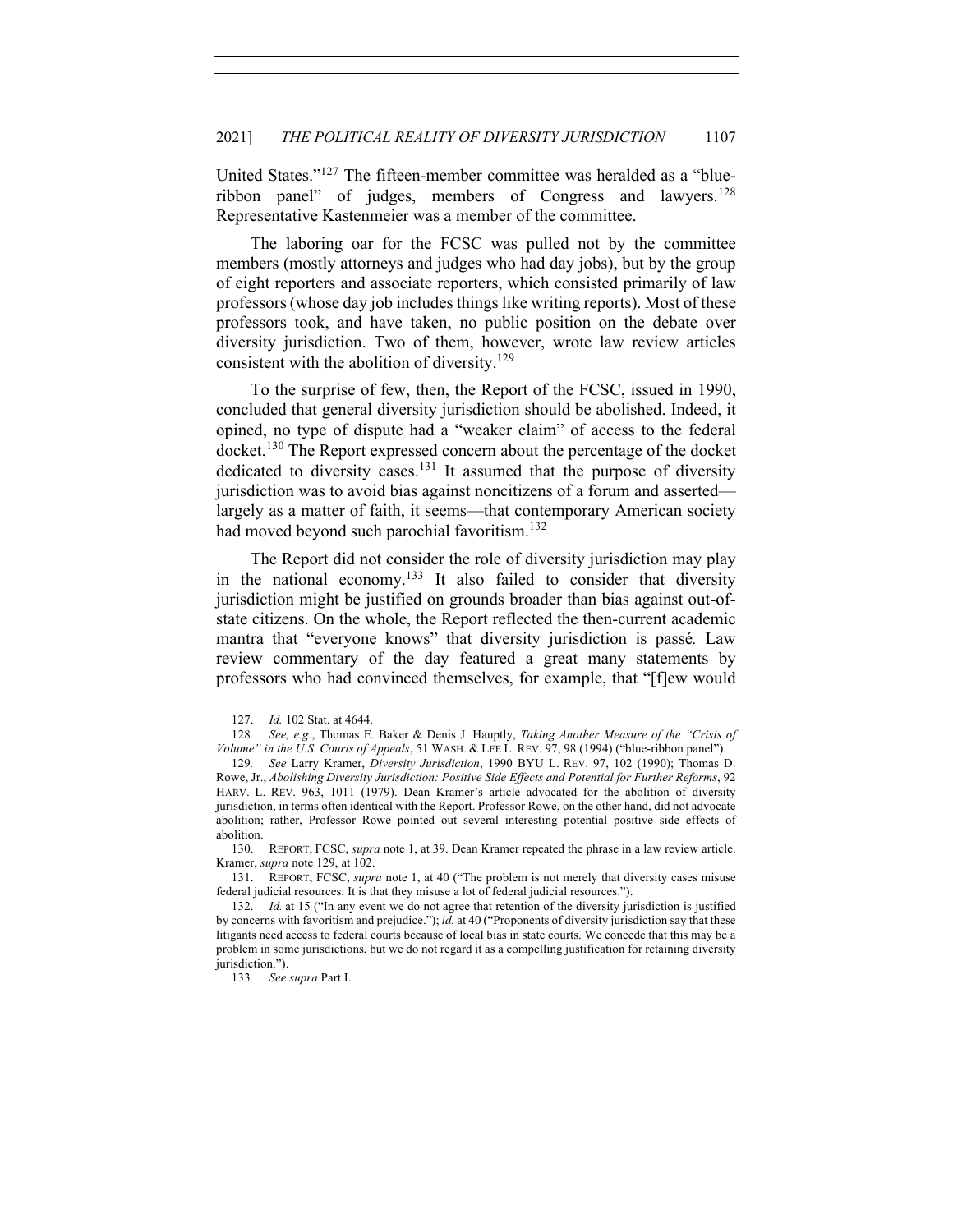deny that the diversity jurisdiction of the federal courts should be substantially contracted."<sup>134</sup>

Few among the academy, perhaps. But not few among litigators.135 The disconnect between professors and practitioners was clear in the Report itself. Three members of the FCSC were practicing lawyers. Two of them dissented from the proposed abolition of diversity jurisdiction.<sup>136</sup> Another demonstration of disconnect was a law review article by the member of Congress who sponsored both the bill to abolish diversity in 1978 and the bill to form the FCSC in 1989. He listed prominent opponents of diversity jurisdiction and referred to them as a "lawyers' Hall of Fame."<sup>137</sup> But it was not a practicing lawyers' Hall of Fame. It was a *judges and professors' Hall of Fame.*<sup>138</sup> These critics of diversity missed the point that had been made in 1978 when the Senate rejected the effort to abolish diversity: members of the bar—the people who must use the jurisdiction of the courts, rather than opine about it—embrace diversity.

In retrospect, the Report was the last hurrah of those who would abolish diversity jurisdiction.<sup>139</sup> It was the last frontal assault, and it failed. Congress simply ignored it. $140$ 

<sup>134.</sup> Maurice J. Holland, Book Review, 3 CONST. COMM. 220, 227 (1986) (reviewing RICHARD A. POSNER, THE FEDERAL COURTS: CRISIS AND REFORM (1985)). Professor Holland referred to "the beleaguered diversity jurisdiction," *id.* at 225, missing the fact that it was not beleaguered among the bar, *see* Coyle, *Time to Kill Diversity Jurisdiction*, NAT'L L.J., February 29, 1988, at 40 (quoting Professor Maurice Rosenberg: "hard-working judges and thoughtful academics believe those fears of hometown favoritism are not really a problem today"); *see also* Peter Westen & Jeffrey S. Lehman, *Is There Life for*  Erie *After the Death of Diversity?*, 78 MICH. L. REV. 311, 311 (1980) ("A two hundred year era appears to be coming to an end. The federal courts are apparently on the verge of losing their primordial authority to hear disputes between citizens of different states.").

<sup>135.</sup> Testifying in 1978, litigator John P. Frank said: "The proposal to abolish the diversity jurisdiction is, from the standpoint of the bar, approximately as popular as tuberculosis in a hospital." Bruce A. Wagman, Note, *Second Bites at the Jurisdictional Apple: A Proposal for Preventing False Assertions of Diversity of Citizenship*, 41 Hastings L.J. 1417, 1417 n.4 (1990) (citing *Hearings on Proposals Concerning Diversity of Citizenship Jurisdiction Before the S. Subcomm. on Improvement of Judiciary Machinery*, 95th Cong. 230 (1978) (testimony of John P. Frank)); *see also* Reed, *supra* note 2, at 302 ("[S]upport of diversity jurisdiction is almost unanimous among the trial bar, on both sides of the table.").

<sup>136.</sup> REPORT, FCSC, *supra* note 1, at 42–43 (describing the "[d]issenting statement of Mr. Harrell and Mrs. Motz," the latter now Judge Motz of the United States Court of Appeals for the Fourth Circuit). Among other points, the dissenting lawyers opined that the recommendation to abolish diversity jurisdiction was based upon "statistics which concededly may be unreliable" and "vastly overstate[d] the cost incurred by the federal courts in retaining diversity jurisdiction." *Id.* at 43.

<sup>137.</sup> Robert W. Kastenmeier & Michael J. Remington, *Court Reform and Access to Justice: A Legislative Perspective*, 16 HARV. J. ON LEGIS. 301, 303 (1979).

<sup>138.</sup> The list included Justices Brandeis, Frankfurter, and Jackson; Chief Justices Warren and Burger; Dean Roscoe Pound; and Professor Charles Alan Wright.

<sup>139</sup>*. See* Underwood, *supra* note 1, at 201 (noting the Report was "the most significant threat" to diversity jurisdiction).

<sup>140.</sup> Representative Kastenmeier lost his bid for a thirteenth term in the House in 1990.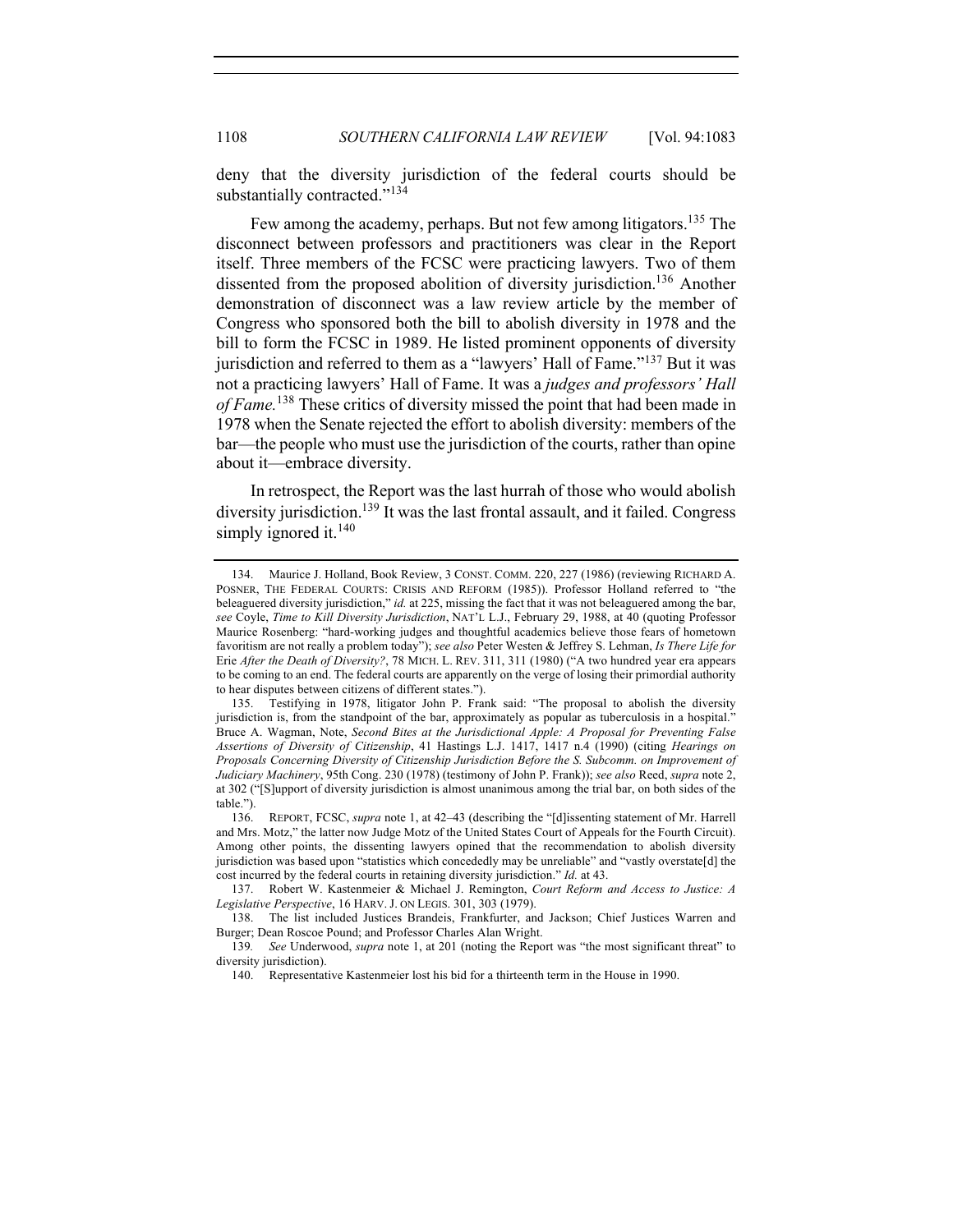Critics of diversity then may have changed tactics and adopted what Professor Redish called "guerrilla warfare" on diversity.<sup>141</sup> Rather than seeking outright abolition, they sought to limit it in various ways.<sup>142</sup> Some charged that the supplemental jurisdiction statute, 28 U.S.C. § 1367, passed in 1990, was such an effort—because despite its stated goal of codifying practice as it had existed before an unfortunate Court decision,  $143$  it appeared to impose new restrictions on supplemental jurisdiction.<sup>144</sup> Ironically, that statute, apparently inadvertently, resulted in an expansion of diversity jurisdiction—by obviating the holdings of *Clark*<sup>145</sup> and *Zahn*<sup>146</sup> regarding the amount in controversy for diversity cases.<sup>147</sup>

Over time, however, even these efforts slowed, and the academy today—a generation later—seems surprisingly ambivalent, even accepting, of diversity jurisdiction. Recent scholarship has emphasized the efficiency

144. For example, pre-statutory case law generally permitted supplemental jurisdiction (then called ancillary jurisdiction) over claims by and against intervenors of right, but not over claims by or against necessary parties joined under Federal Rule 19. Some commentators noted the anomaly of this result (because intervenors of right and Rule 19 absentees are similarly situated) and urged that the anomaly be fixed by extending supplemental jurisdiction in the Rule 19 context. *See, e.g.*, Joan Steinman, *Postremoval Changes in the Party Structure of Diversity Cases: The Old Law, the New Law, and Rule 19*, 38 U. KAN. L. REV. 863, 922–23 (1990). The statute resolved the anomaly the other way by removing supplemental jurisdiction in the intervention context. *See generally* WRIGHT ET AL.,*supra* note 28, at 323 ("[Section] 1367 has been anything but non-controversial.").

145*.* Clark v. Paul Gray, Inc., 306 U.S. 583, 589 (1939) (holding each plaintiff's claim must meet the amount in controversy requirement).

146*.* Zahn v. Int'l Paper Co., 414 U.S. 291, 294–95 (1973) (holding each class member's claim must meet the amount in controversy requirement).

<sup>141.</sup> Redish, *supra* note 109, at 1803 (referring to the supplemental jurisdiction statute's "guerrilla warfare on diversity jurisdiction"); *see also* Underwood, *supra* note 1, at 200 (noting critics "nipped at the feet of diversity jurisdiction").

<sup>142.</sup> An instance is the one-year limit on removal of a diversity case from state court, imposed in 1990. 28 U.S.C. § 1446(c)(1). Academics urged various inroads on diversity jurisdiction, short of abolition. One was a suggestion that corporations be deemed citizens of all states in which they do business, which would decrease the number of cases involving corporations that could satisfy the complete diversity rule. Charles W. Joiner, *Corporations as Citizens of Every State Where They Do Business: A Needed Change in Diversity Jurisdiction*, 70 JUDICATURE 291, 291 (1987). Congress never acted on the suggestion.

<sup>143.</sup> The case was *Finley v. United States*, 490 U.S. 545 (1989), which called into question the whole of existing supplemental jurisdiction doctrine by implying an affirmative congressional grant; the doctrine had emerged as judge-made law. The Report recognized the potential damage caused by *Finley* and recommended that Congress pass a statute to codify the doctrine previously known as pendent and ancillary jurisdiction. REPORT, FCSC, *supra* note 1, at 47–48. The pertinent legislative history stated that the statute would "essentially restore the pre-*Finley* understanding on the authorization for and limits on other forms of supplemental jurisdiction." H.R. REP. NO. 101-734, at 28 (1990).

<sup>147.</sup> In *Allapattah*, the Court held that § 1367 permitted supplemental jurisdiction over claims by plaintiffs so long as one plaintiff's claim satisfied the amount in controversy requirement as well as over claims by class members so long as the class representative's claim exceeded \$75,000. Exxon Mobil Corp. v. Allapattah Servs., Inc., 545 U.S. 546, 552–57 (2005). These holdings resulted from the fact that Congress, in drafting § 1367(b), which restricts supplemental jurisdiction in diversity cases, failed to account for claims by multiple plaintiffs or by class members. *Id.*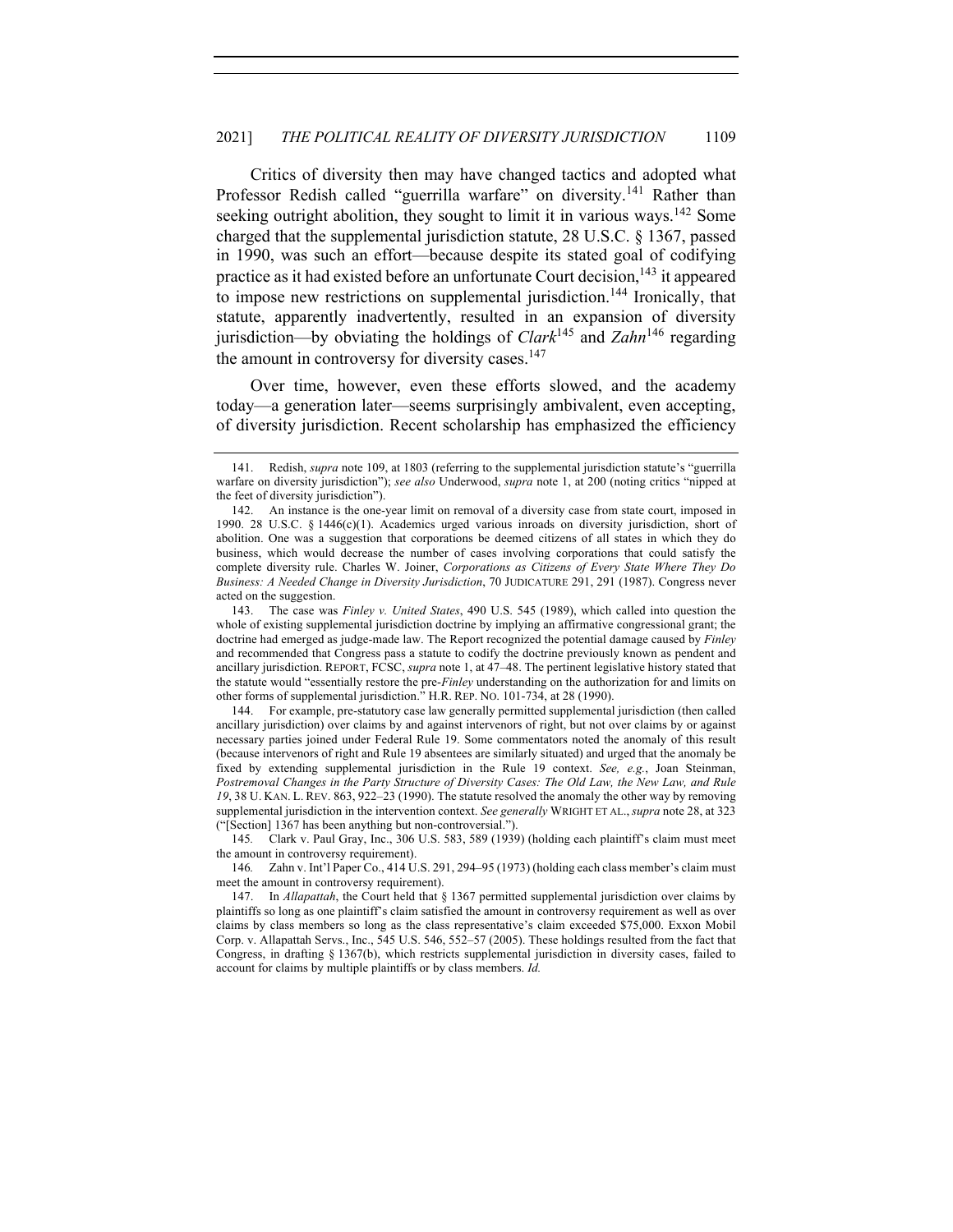rationale of diversity jurisdiction,<sup>148</sup> and has even raised the possibility of doing away with the complete diversity rule, at least in some instances.<sup>149</sup> One study suggests that the sky would in fact not fall if federal jurisdiction were based upon minimal diversity: the increase in federal caseload would be surprisingly modest.<sup>150</sup> More study is needed, but the academic ambivalence toward, if not embrace of, diversity jurisdiction is startling to those of us who started teaching in the heyday of the anti-diversity movement.

The same seems to have happened with judges. As noted, in earlier times various high-profile federal judges, particularly appellate judges, publicly called for curtailing diversity jurisdiction.<sup>151</sup> One gets the sense that federal judges today seem less inclined to take sides on the issue. The shift in attitude is reflected in the year-end message of the Chief Justice. These messages, started by Chief Justice Burger in 1970, generally have been pleas for relief from the relentless increase in caseload per Article III judge. As late as 1998, Chief Justice Rehnquist expressly asked Congress to consider cutting the federal docket—and to consider diversity jurisdiction on the chopping block.152 In contrast, Chief Justice Roberts has not called for trimming the federal caseload, but for increased funding.<sup>153</sup> The tone seems to be: diversity is here to stay; let us get the workforce necessary to handle the caseload.

Why have academics and federal judges retreated from the abolishdiversity mantra that was so prevalent forty years ago? There are likely many reasons, but I suggest, tentatively, one possible contributing factor. Much of the criticism of diversity in the 1960s into the 1980s was based upon the fact that diversity cases took federal judges' time and attention away from federal question cases.<sup>154</sup> Those years saw considerable federal legislative and

<sup>148</sup>*. See* Dodson, *supra* note 8, at 301–08.

<sup>149</sup>*. See* Klerman & Nash, *supra* note 8, at 2–5 (urging an exception to the complete diversity rule when parties who destroy complete diversity are not citizens of the forum state).

<sup>150</sup>*. See* Joanna M. Shepherd, *Courts Must Restore Minimal Diversity to Restore Balance of Justice*, NAT'L L. REV. (July 28, 2015), https://www.natlawreview.com/article/courts-must-restoreminimal-diversity-to-restore-balance-justice [https://perma.cc/6XDE-7WVL] (concluding based upon empirical analysis of 3600 complaints that switching to minimal diversity would increase district court caseloads by an average of forty-three cases per year per judgeship).

<sup>151</sup>*. See* REPORT, FCSC, *supra* note 1.

<sup>152.</sup> WILLIAM H. REHNQUIST, 1997 YEAR-END REPORT ON THE FEDERAL JUDICIARY 6 (1998) ("I therefore call on Congress to consider legislative proposals that would reduce the jurisdiction of federal courts. For many years, diversity of citizenship cases have been identified as one such area in which Congress could enact some very useful reforms.").

<sup>153</sup>*. See, e.g*, JOHN G. ROBERTS, JR., 2013 YEAR-END REPORT ON THE FEDERAL JUDICIARY 1 (2013) (lamenting that the Chief Justice "must once again dwell on the need to provide adequate funding for the Judiciary").

<sup>154</sup>*. See generally* Kramer, *supra* note 5.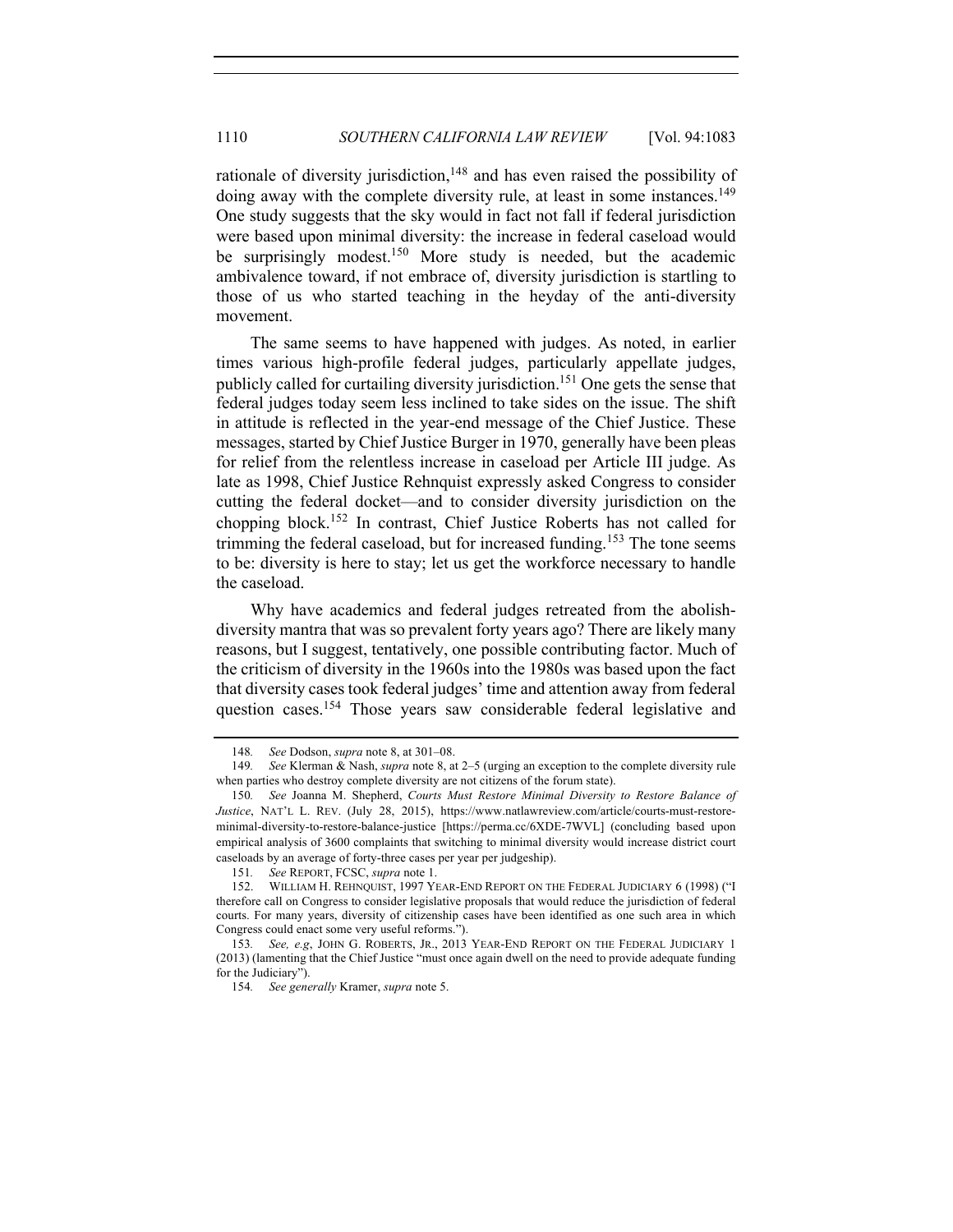judicial ferment, particularly with the recognition of new federal rights. Congress was creating new rights and courts were finding others, sometimes from constitutional penumbra and sometimes by inferring private rights of action from legislation creating criminal penalties and administrative regulation.

In such an era, the call to abolish diversity was, to a degree, a call to facilitate the enforcement of these new rights. Testifying in 1978, Professor Wright argued for abolition of diversity jurisdiction expressly to allow plaintiffs "to take advantage of laws that Congress has passed in the last 15 years, giving rights that did not exist . . . I want them to be able to get to trial."<sup>155</sup> To put the point bluntly, in such days, why should a federal judge be bothered trying to guess what the Kansas Supreme Court would say on an issue of contract law (that it has not addressed in eighty years) when there were federal rights to discover and enforce and institutional wrongs to be righted?

We appear to live in a different judicial world today. I tread lightly here because there certainly are charges of judicial activism today.<sup>156</sup> But, on the whole, I believe Congress and the federal courts are not creating as many federal *rights* today as they were four and five decades ago.<sup>157</sup> Today, perhaps, having state-law-governed cases account for nearly a third of the federal civil docket is not taking time away from enforcing a panoply of new federal civil rights or judicial creativity. At any rate, it is not clear that Congress worries a great deal about what law professors think. And federal judges are not a unified political power. But the organized bar is a different matter.

<sup>155</sup>*.* H.R. REP. NO. 95-893, at 57 (1978) (testimony of Charles Alan Wright).

<sup>156.</sup> Witness, for example, contemporary concern over "national" injunctions issued by district judges, which have the effect of shutting down national programs. *See, e.g.*, Samuel L. Bray, *Multiple Chancellors: Reforming the National Injunction*, 131 HARV. L. REV. 417, 418 (2017).

<sup>157.</sup> President Reagan understood the importance of lower federal court appointments for setting an ideological tone. He and President George H. W. Bush molded the bench to a remarkable degree. At the end of their three terms in the White House, these two presidents had appointed seventy-five percent of the Article III judiciary. Sheldon Goldman, *Bush's Judicial Legacy: The Final Imprint*, 76 JUDICATURE 282, 297 (1993). President Clinton, in contrast, was the first two-term president to leave office having appointed fewer than half of the sitting federal judges. FALLON ET AL., *supra* note 31, at 280 n.24. From 1981 through 2008, then, Republican presidents served twenty years and appointed 879 federal judges, while the one Democrat president served eight years and appointed 379 federal judges. *Id.* at 279–80. Since then, of course, President Obama served two terms and President Trump one, so the numbers will have changed. It is interesting, however, that President Trump is the only president in history to appoint two hundred Article III judges in one term. While it is dangerous to assume that the federal judges reflect unerringly the ideology of the president who appointed them, it seems safe to say that the Article III bench might be inclined toward less judicial activism than in the 1960s and 1970s. Put another way, it is difficult to see today's federal bench as leading the kind of rights revolution we saw in those earlier decades. If this assertion is correct, it may explain the seeming lack of agitation to get rid of diversity cases: the added time is not needed on the federal question side of the docket.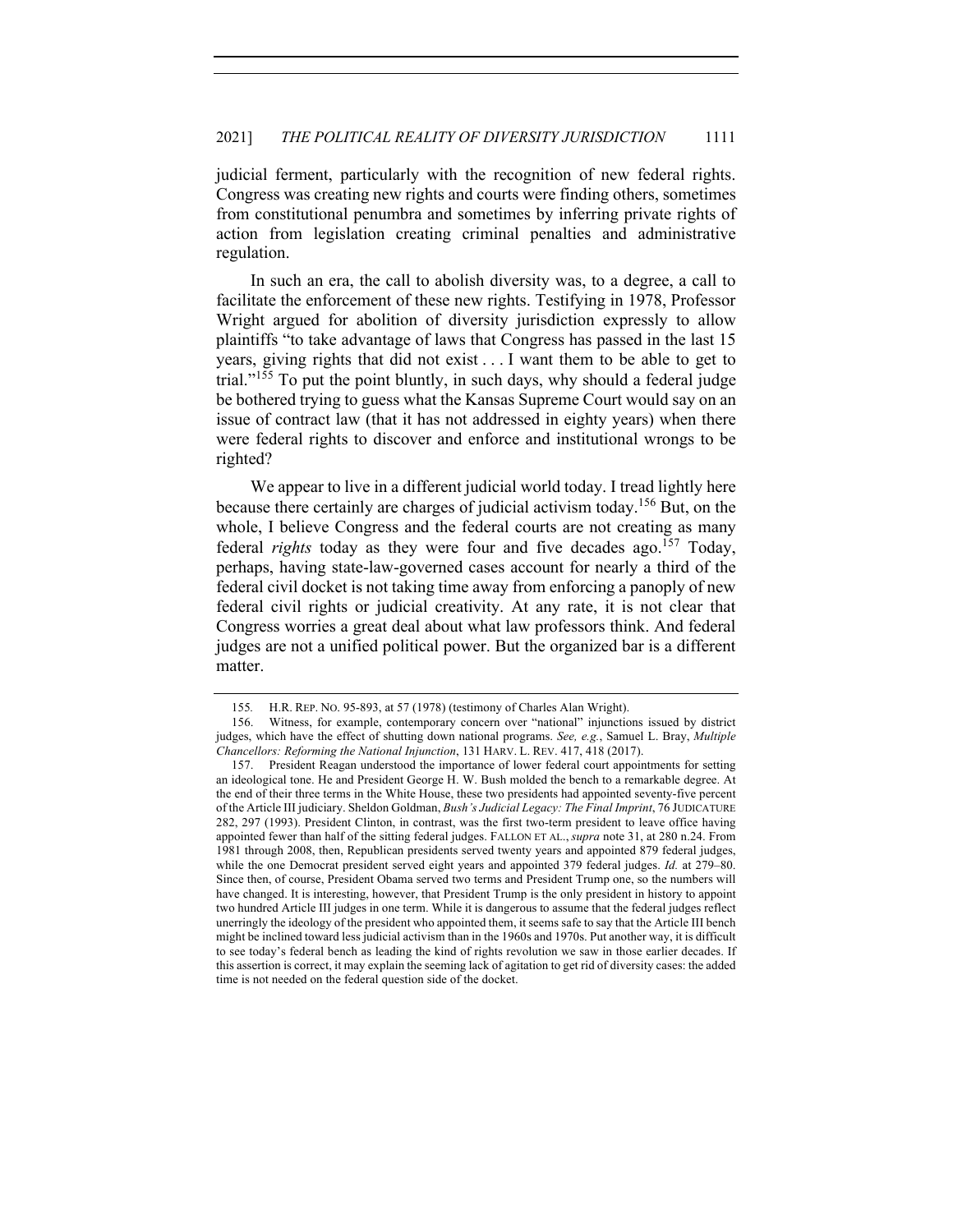#### C. THE PRIMARY CONSTITUENCY: THE ORGANIZED BAR

## 1. Political Power

What the bar thinks about subject matter jurisdiction can matter to Congress. One example is the bar's activism after the House passed two bills abolishing diversity jurisdiction in 1978.<sup>158</sup> Another is CAFA, which, as discussed in Part III, responded to defense concerns about class litigation in some state courts.<sup>159</sup> Perhaps a starker example is the fact that the Senate Judiciary Committee for years made the American Bar Association—a private interest group—an integral part of selecting Article III judges;<sup>160</sup> the legislature expressly delegated at least some aspects of its constitutional role to an interest group of lawyers.

I realize that to speak of the political power of the "organized bar" is nebulous. But whether it is the American Association for Justice (formerly the American Trial Lawyers Association) or the American Civil Liberties Union on the left or the Federalist Society of American Center for Law and Justice on the right, these are groups of lawyers. They represent different interests, but neither side hesitates to share its views on the jurisdiction of the federal courts. (I am not saying that the bar is the only interest group that lobbies on jurisdictional issues. CAFA demonstrates clearly that what might be called "the business community" cares deeply about court access; I simply consider such lobbying interests beyond my scope here.<sup>161</sup>)

Among the bar, which side—plaintiff or defense—benefits from the choice of courts provided by diversity jurisdiction? As in so many other areas, we have no definitive data. While there are cases in which both sides will prefer to litigate in state court or in federal court, the issue usually raises a zero-sum game.<sup>162</sup> Assuming that the case satisfies the requirements for a diversity jurisdiction, the plaintiff's choice of federal court binds the defendant; there is nothing the defendant can do to get the case into state court. If the plaintiff prefers state court, the plaintiff will file suit there, but the choice may be trumped by the defendant through removal, subject to restrictions such as the instate defendant rule. Thus, the current system

<sup>158</sup>*. See supra* text accompanying note 6*.*

<sup>159</sup>*. See* Marcus, *supra* note 91, at 1293*.*

<sup>160</sup>*. See generally* Laura E. Little, *The ABA's Role in Prescreening Federal Judicial Candidates: Are We Ready to Give Up on the Lawyers?*, 10 WM. & MARY BILL OF RTS.J. 37, 39–44 (2001) (describing the history of ABA's involvement in federal judicial selection).

<sup>161.</sup> Of course, Professor Purcell has demonstrated corporate interests' embrace of diversity jurisdiction through 1958. *See generally* PURCELL, *supra* note 26.

<sup>162</sup>*. See* Crump, *supra* note 5, at 9 ("[T]he choice-is-good theory tacitly assumes that both parties get to make the decision. But the assumption is incorrect. Sometimes the plaintiff can choose the forum, and sometimes the defendant can do so. When both disagree, obviously, only one can decide.").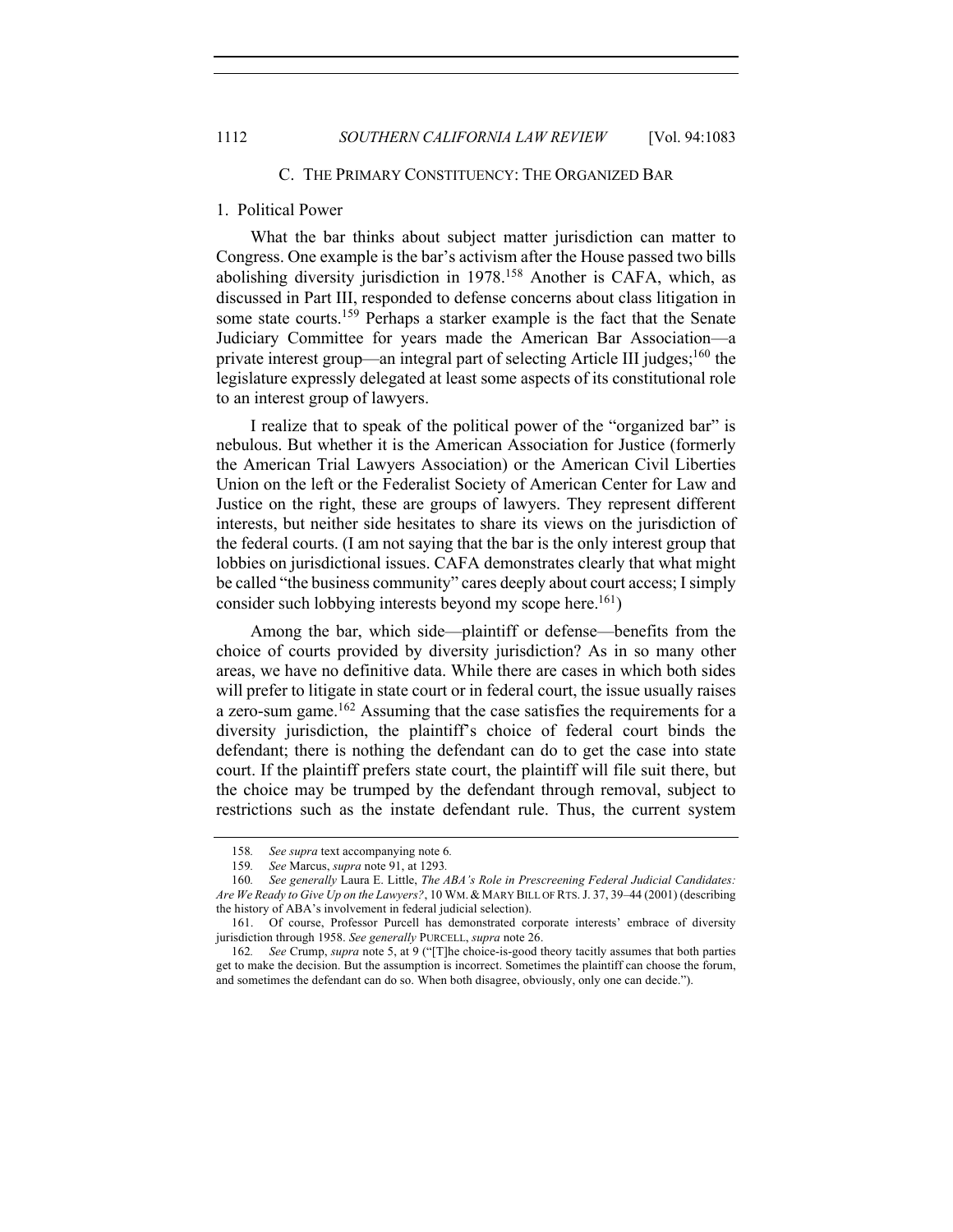empowers both sides, and the current level of choice seems to enjoy widespread acceptance.

The general mantra, certainly proved in lobbying over CAFA, is that the defense bar favors federal court and the plaintiff's bar favors state court.<sup>163</sup> Over time and location, however, the preferences may change. At any rate, it is not clear that either side has actively pushed for abolition of diversity jurisdiction.<sup>164</sup>

#### 2. Why the Bar Embraces Diversity Jurisdiction

Even if Congress had adopted and articulated a consistent rationale for diversity jurisdiction, that rationale would not limit the bar's use of it. Stated another way, once Congress passes a jurisdictional statute, it cannot limit its use to cases that fall within the stated legislative rationale.

That said, we know remarkably little about *why* the bar embraces diversity. Perhaps the most frequently surveyed aspect of the question is the extent to which lawyers file cases in (or remove cases to) federal court out of fear of local bias. Most of the surveys are more than a generation old. A 1980 study in Cook County, Illinois, found that 40% of lawyers invoking diversity jurisdiction cited "bias against an out-of-state resident" as a factor in forum selection.<sup>165</sup> Another study the same year found that concern about bias differed from court to court: for instance, 14.6% of lawyers in the Central District of California considered the issue "important" or "very important," compared to 53.3% in the District of South Carolina.<sup>166</sup> In a 1992 paper, 50.7% of defense lawyers and 26.3% of plaintiffs' lawyers surveyed cited perception of local bias as influencing a choice of forum.<sup>167</sup>

In addition to being dated, these studies are not very helpful because they were not consistent in asking how important a fear of bias was to a lawyer's forum decision. Most did not test separately for views of plaintiffs' and defendants' lawyers. Generally, they did not test for whether the concern about bias related to state citizenship, regional citizenship, or something else. And very few scholars have tested for actual bias, as opposed to feared  $bias.<sup>168</sup>$ 

<sup>163.</sup> VAIRO, *supra* note 89, at 2 (noting that critics of CAFA charge that the Act is aimed at "[p]roviding corporate defendants a safe haven in federal court").

<sup>164</sup>*. See* Reed, *supra* note 2, at 302.

<sup>165.</sup> Jerry Goldman & Kenneth S. Marks, *Diversity Jurisdiction and Local Bias: A Preliminary Empirical Inquiry*, 9 J. LEGAL STUD. 93, 97–99 (1980).

<sup>166.</sup> Kristin Bumiller, *Choice of Forum in Diversity Cases: Analysis of a Survey and Implications for Reform*, 15 L. & SOC'Y REV. 749, 760 (1980).

<sup>167.</sup> Neal Miller, *An Empirical Study of Forum Choices in Removal Cases Under Diversity and Federal Question Jurisdiction*, 41 AM. U. L. REV. 369, 428 (1992).

<sup>168</sup>*. But see* Eric Helland & Alexander Tabarrok, *The Effect of Electoral Institutions on Tort*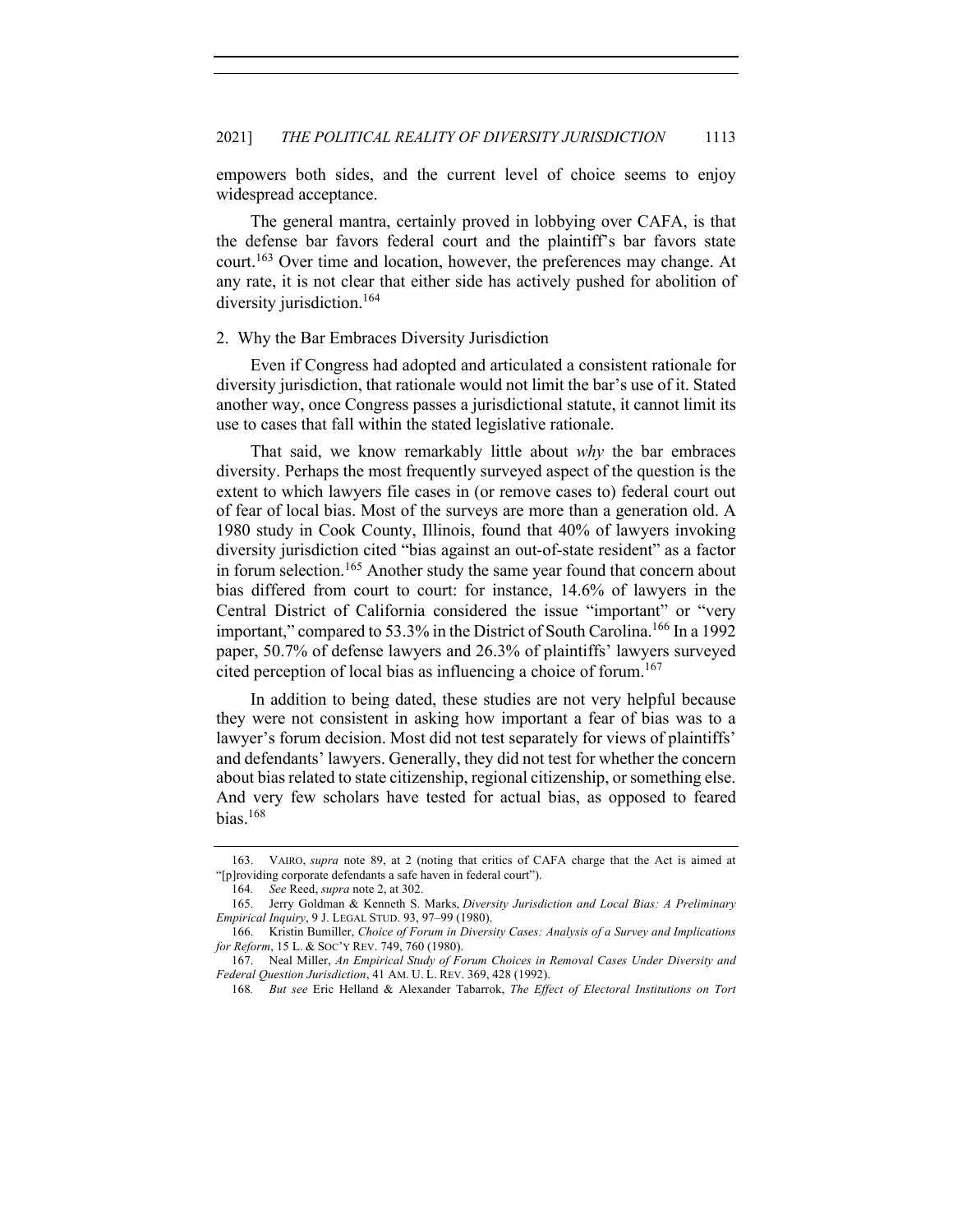To argue that there is no bias based upon geography— that communication and travel have erased suspicions and fears based upon geography—is counterintuitive and contrary to experience. Geographic stereotypes have long been rampant and seem not to be abating.<sup>169</sup> When Atlanta was named the host city of the 1996 Olympics, a California newspaper huffed about the "Bubba Olympics,"<sup>170</sup> in which a demonstration sport would be bass fishing. Today, when things go poorly, they are said "to go South." Something is said to happen "in a New York minute."171 The Los Angeles Times advertises itself as providing national news with a "West Coast Perspective."<sup>172</sup> Studies confirm stereotyping based upon region.<sup>173</sup> After the 2016 presidential election, it is difficult to claim that people do not make judgments about others based upon region. We are constantly treated to national maps with individual counties shaded red or blue based upon how they voted. We hear routinely about the "coastal elites" and those in "flyover country."<sup>174</sup> It is not clear that those terms even existed twenty years ago.

Geography on the substate level may also affect forum selection. Some may engage diversity jurisdiction out of concern about bias in the context of urban versus rural. Big-city lawyers, litigating "downstate," may prefer to be in federal court—not to avoid state-based or regional bias, but bias within a state itself.<sup>175</sup> Professor Bassett has argued that diversity jurisdiction is used

*Awards*, 4 AM. L. & ECON. REV. 341, 368 (2002) (showing findings suggest actual bias against out-ofstate tort defendants in states with elected judges).

<sup>169</sup>*. See, e.g.*, *Stereotypes Americans Have About US Regions*, VOA NEWS (Feb. 9, 2015), https://blogs.voanews.com/all-about-america/2015/02/09/stereotypes-americans-have-about-us-regions [https://perma.cc/4JPB-SHPV] (presenting a map showing stereotypes based upon American regions based upon nationwide survey conducted by YouGov).

<sup>170</sup>*.* Eric Harrison, *Mountain of Racist History Casts Shadow on Olympics*, L.A. TIMES (July 19, 1995, 12:00 AM), https://www.latimes.com/archives/la-xpm-1995-07-19-mn-25619-story.html [https:// perma.cc/PFP3-DXTG].

<sup>171</sup>*. See* Daniel Hamermesh, *East Is East, West Is West, and New York Is Different*, PSYCH. TODAY (Mar. 2, 2019), https://www.psychologytoday.com/us/blog/spending-time/201903/east-is-east-west-iswest-and-new-york-is-different [https//perma.cc/3NL2-9WUA] ("Our stereotypes about location aren't just about regions: They're also about individual cities."). Johnny Carson defined a New York minute as the time between a traffic light's turning green and others honking at you to move. *Id.*

<sup>172.</sup> L.A. TIMES, www.latimes.com [https://perma.cc/7NF5-4YWF].

<sup>173</sup>*. See, e.g.*, Katherine H. Rogers & Dustin Wood, *Accuracy of United States Regional Personality Stereotypes*, 44 J. RSCH. PERSONALITY 704, 704–05 (2010).

<sup>174</sup>*. See, e.g.*, *Flyover Country*, WIKIPEDIA, https://en.wikipedia.org/wiki/Flyover\_country#:~: text=%22Flyover%20country%22%20thus%20refers%20to,in%20person%20at%20ground%20level [https://perma.cc/9RDM-54YV] (defining flyover country as "the part of the country that some Americans—especially urban, wealthier, white-collar Americans—only view by air when traveling and never actually see in person at ground level"); *Coastal Elite*, URB. DICTIONARY, urbandictionary.com/ define.php?term=Coastal%20Elite [https://perma.cc/2n6Z-U6HX] (" 'Coastal elite' is a not-so-obscure reference to primarily intellectual, educated, economically advantaged, people in states like Washington, Oregon, California, Massachusetts, Connecticut, New York and Pennsylvania.").

<sup>175.</sup> The Report opined that there is "greater tension . . . between urban residents and rural residents of the same state or between poor and rich, or between individuals and corporations or other institutions, in the same state" than between citizens of different states. REPORT, FCSC, *supra* note 1, at 15; *see also*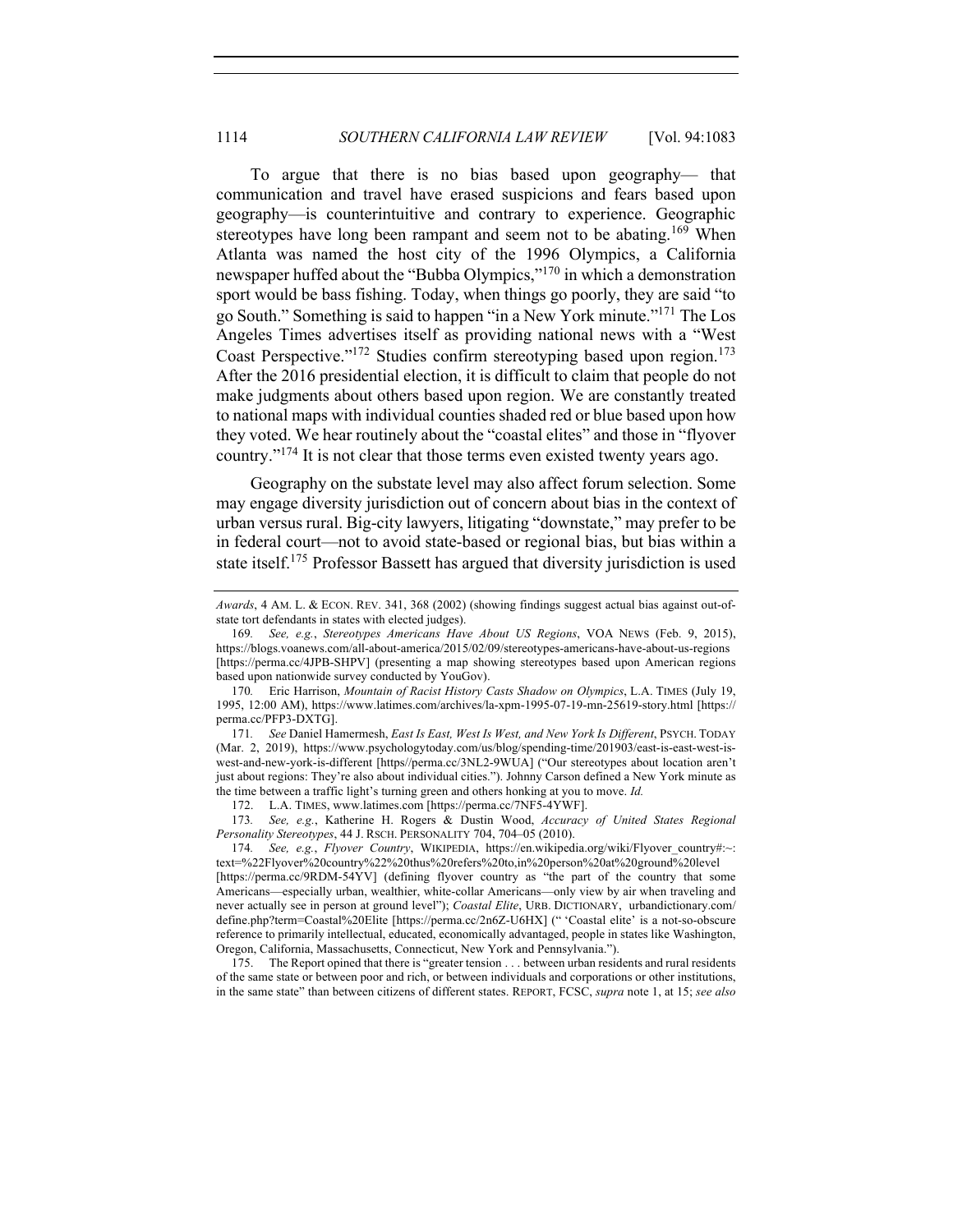frequently to remove cases from rural state courts to urban federal courts based upon negative stereotypes of rural judges and potential jurors.<sup>176</sup> Some data suggest significant differences in racial stereotyping within geographic units such as counties and cities. $177$  In sum, we really do not know about how—and how much—perceptions of bias drive forum selection.

We also do not know whether the invocation of diversity is affected by various state characteristics. For instance, is it possible that lawyers are more likely to file or remove a case in states with a great many counties, as opposed to states with few counties? Georgia has 159 counties. In state court, the jury will be drawn from one of those small geographic units, which is likely to be a rather insular pool. The Northern District of Georgia, however, is composed of forty-six counties, assigned to four divisions, which may result in a markedly broader, less parochial, jury pool.<sup>178</sup>

On the other hand, the Southern District of California is comprised of only two counties: San Diego County (with 3,338,000 residents) and Imperial County (with 181,000 residents). A jury pool in the Southern District of California will likely be chosen from a venire that is only slightly less insular than one drawn from a portion of San Diego County for a state court case. Do these geographic differences affect the invocation of diversity jurisdiction? $179$  We do not have definitive data.

There is plenty of anecdotal evidence, however, for the conclusion that the jury pool can drive the decision whether to litigate in federal court. In *World-Wide Volkswagen Corp. v. Woodson*, <sup>180</sup> the parties litigated to the Supreme Court on the question of personal jurisdiction over two New York defendants. The real issue in the case, however, was the jury pool. The plaintiffs wanted the New York defendants in the case to defeat diversity

Bumiller, *supra* note 166, at 762 (noting concern about "local" bias is actually concern about "rural" bias); Reed, *supra* note 2, at 298 ("Diversity jurisdiction has evolved to the point where it now offers its protection to those who might otherwise suffer from many kinds of prejudice.").

<sup>176.</sup> Debra Lyn Bassett, *The Hidden Bias in Diversity Jurisdiction*, 81 WASH. U. L.Q. 119, 138–45 (2003). She argues that diversity jurisdiction should be abolished because it is based upon inappropriate stereotypes against people who live in rural areas. *See also* Debra Lyn Bassett, *Ruralism*, 88 IOWA L. REV. 273, 279 (2003) (defining "ruralism" and stereotypes based upon rural residence).

<sup>177.</sup> Christopher S. Elmendorf & Douglas M. Spencer, *The Geography of Racial Stereotyping: Evidence and Implications for VRA Preclearance After* Shelby County, 102 CALIF. L. REV. 1123, 1126 (2014).

<sup>178.</sup> A plaintiffs' lawyer in Philadelphia explained to me: "I want Philadelphia jurors. I do not want a jury pool selected from everybody in all of the other counties in the E.D. of PA." Email from Dale Larrimore, Esq., to author (July 28, 2020, 16:29 EDT) (on file with author).

<sup>179.</sup> The question brings to mind a fascinating "local option plan" proposed by the late Professor Shapiro. It would allow each federal district choice in whether to retain or curtail diversity jurisdiction within the district. David L. Shapiro, *Federal Diversity Jurisdiction: A Survey and a Proposal*, 91 HARV. L. REV. 317, 319 (1977).

<sup>180.</sup> World-Wide Volkswagen Corp. v. Woodson, 444 U.S. 286, 287 (1980).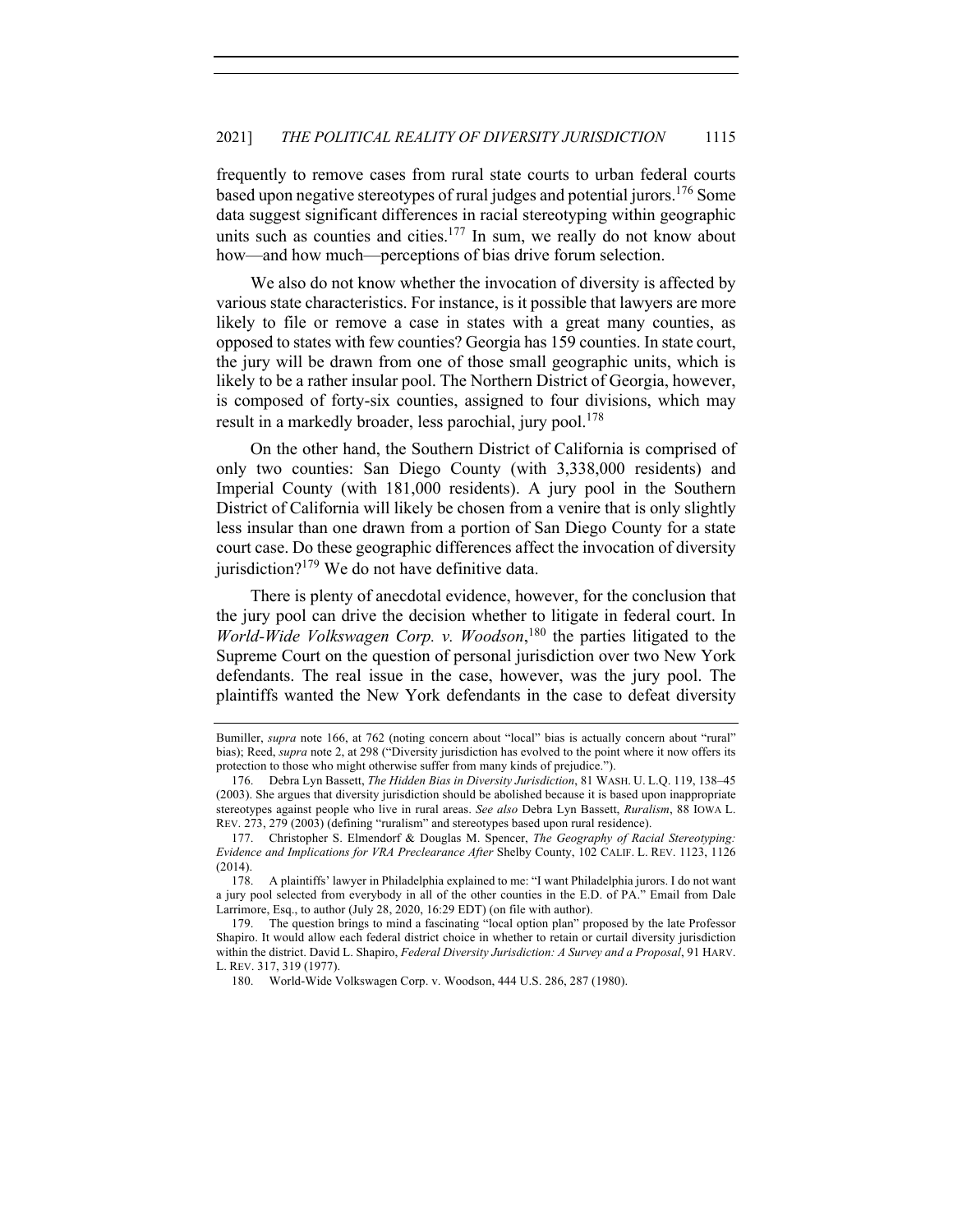jurisdiction and, therefore, to ensure that trial would be held in state court in Creek County, Oklahoma—a venue famous for pro-plaintiff verdicts. The non-New York defendants wanted to remove the case to federal court so the jury would be selected from the eleven counties comprising the Northern District of Oklahoma.<sup>181</sup> They could do so only if the New York defendants were not joined—hence the argument that those defendants were not subject to personal jurisdiction in Oklahoma.

Obviously, the practicing bar values diversity jurisdiction for a variety of reasons beyond the possibility that a federal court may provide an antidote to local bias. To the bar, diversity jurisdiction brings *choice.*<sup>182</sup> The fact that a state-law-based claim may be litigated in state or in federal court allows lawyers to weigh an unending list of factors—rational, irrational, consistent, inconsistent, noble, ignoble—in selecting the optimal forum for their clients. Again, the *uses* of diversity jurisdiction are broader than the *justifications* for it. Thus, at some level, the congressional understanding of the reasons for granting diversity jurisdiction is quite beside the point. The important point is that the bar values and is politically potent.

The bar's political power is not the only point. The bar's preference should be studied to determine the manifold reasons for sometimes preferring federal over state court. Recall that one original possible basis for diversity jurisdiction was concern about—and the desire to avoid—not simply state courts, but aberrational state decisional laws.<sup>183</sup> With *Erie Railroad v. Tompkins*, <sup>184</sup> however, this problem should have abated. After all, under *Erie*, the "law" applicable to decide the case should be the same in state and in federal court.<sup>185</sup> Therefore, litigants who opt for federal court (at least when the applicable state law is clear) must be looking for something else.

But *Erie* does not abate concerns about aberrant or unfair state *procedural* law. Indeed, a primary motivation for CAFA was the argument that state class action rules—procedural laws—were so easily invoked as to put defendants at a disadvantage.186 Thus, before *Erie*, access to federal

<sup>181</sup>*. See* Charles W. Adams, World-Wide Volkswagen v. Woodson—*The Rest of the Story*, 72 NEB. L. REV. 1122, 1128 (1993).

<sup>182</sup>*. See* Charles Alan Wright, *Restructuring Federal Jurisdiction: The American Law Institute Proposals*, 26 WASH. & LEE L. REV. 185, 207 (1969) ("[T]he basis for [lawyers'] position [on diversity] is not that they love the state courts less but that they love a choice of forum more.").

<sup>183</sup>*. See supra* text accompanying note 41*.* I say "decisional laws" because even under the prior regime of *Swift v. Tyson*, 41 U.S. 1, 18–19 (1842), federal courts sitting in diversity were required to apply state statutory law.

<sup>184.</sup> *See* Erie R.R. Co. v. Tompkins, 304 U.S. 64, 90 (1938).

<sup>185</sup>*. See* Borchers, *supra* note 41, at 110–23 (elaborating on the point).

<sup>186</sup>*. See, e.g.*, VAIRO, *supra* note 89, at 5–6 (describing proponents' charge of "drive by certification" of class actions in some state courts).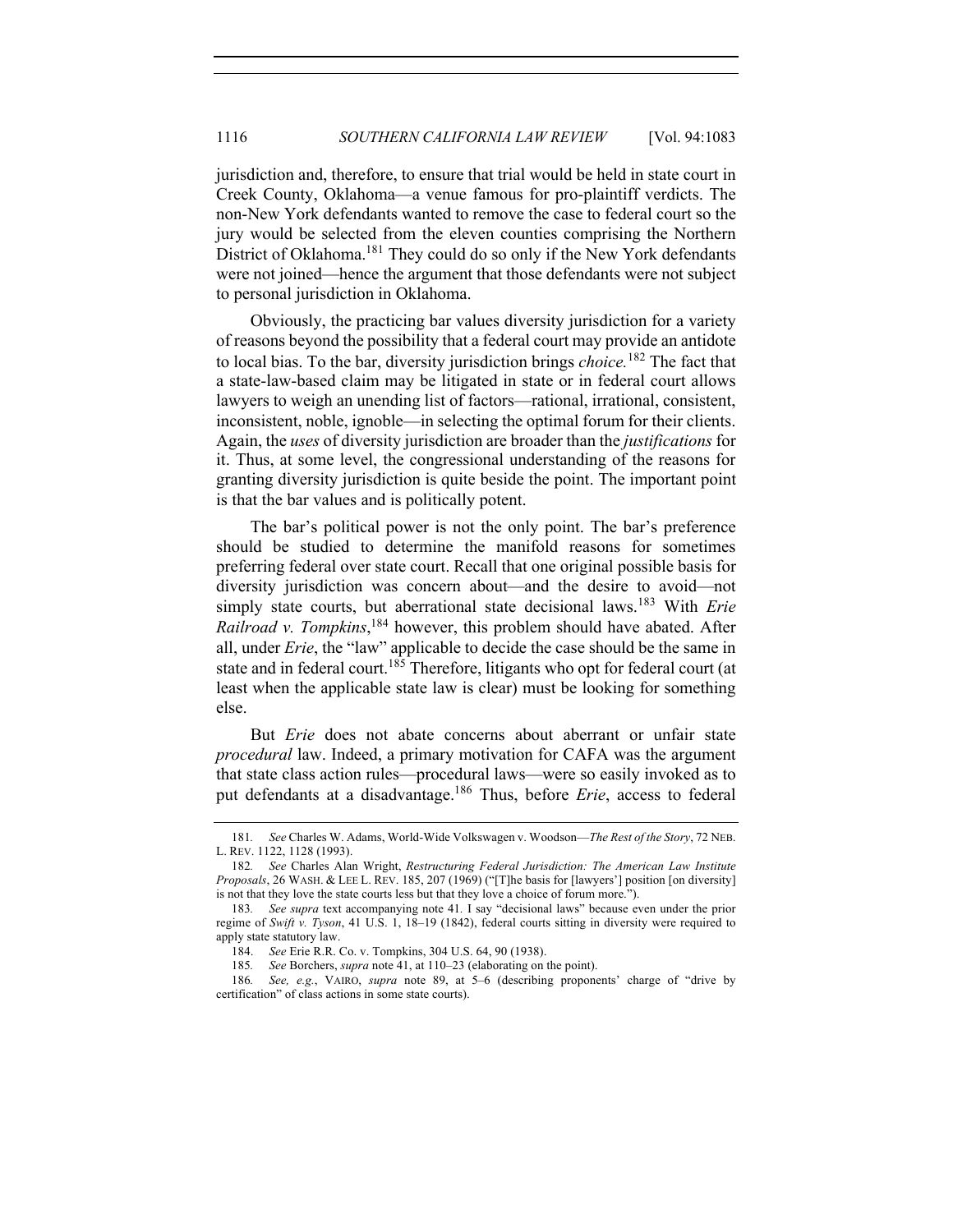courts offered respite from aberrational state substantive common law. And after *Erie*, they offer respite from aberrational state procedural law. Of course, what is "aberrational" is in the eye of the beholder. Diversity jurisdiction, supplemented by removal, as noted, empowers both sides to act, to a degree, on their view of state law.

There are simply innumerable factors that may influence a lawyer to choose one court over the other. One factor, undoubtedly, is the lawyer's perception of the quality of the judges in the respective systems. And not simply the abilities of the judge, but of the judge's ability to control a possibly biased jury. This concern raises the well-known "parity" debate, to which there is, as is also well known, no clear answer.<sup>187</sup> The elapsed time of pretrial litigation—through pleadings, motions, and discovery—may be significantly different in state and federal court. The discovery and evidentiary provisions may differ in the two tribunals. The local state bench may be particularly good or particularly unimpressive at various times. The state court system, or the local state court, may not be as inclined toward the "settlement culture" as federal courts increasingly are. If it is not, a party desiring to go to trial may prefer state court, while one preferring settlement may prefer federal court. The two systems may differ in terms of administrative support for the trial judge, such as the availability of adjunct personnel and case support through electronic platforms.

Not only is the list endless, but the weight accorded to the different factors will vary from case to case. Is it possible that a lawyer might make a forum selection decision for tactical advantage or based upon offensive stereotypes? Of course. We have no idea, however, how cases are affected by improper motives. In fact, we have no consensus on what are proper versus improper. Until we do—until someone proves that diversity jurisdiction is used in some normatively improper way (which that someone would need to define)—it seems prudent to let the lawyers decide.<sup>188</sup>

In this regard, we should remember that the lawyer who makes a forum choice does so for the benefit of a client, $189$  and is charged by professional

<sup>187.</sup> Dean Chemerinsky concluded that the debate about "parity" between federal judges and state judges "is unresolvable because parity is an empirical question for which there is no empirical answer." Erwin Chemerinsky, *Parity Reconsidered: Defining a Role for the Federal Judiciary*, 36 UCLA L. REV. 233, 236 (1988).

<sup>188.</sup> Some seem to assume that forum-selection choices are routinely abusive. *See, e.g.*, Crump, *supra* note 5, at 7 ("In most instances, only one party has a choice. And in many instances, one party or the other will benefit more from increased cost, delay, and bad judging.").

<sup>189.</sup> Victor E. Flango, *Litigant Choice Between State and Federal Courts*, 46 S.C. L. REV. 962, 965 n.26 (1995); *see also* Reed, *supra* note 2, at 302 ("Attributing self-interest to lawyers who favor diversity jurisdiction overlooks the point that it is the citizen-client whose interests are at stake and who wants to use the federal courts. The fact that the lawyer has the technical knowledge on which the client relies should not obscure the fact that the lawyer is merely acting for the client.").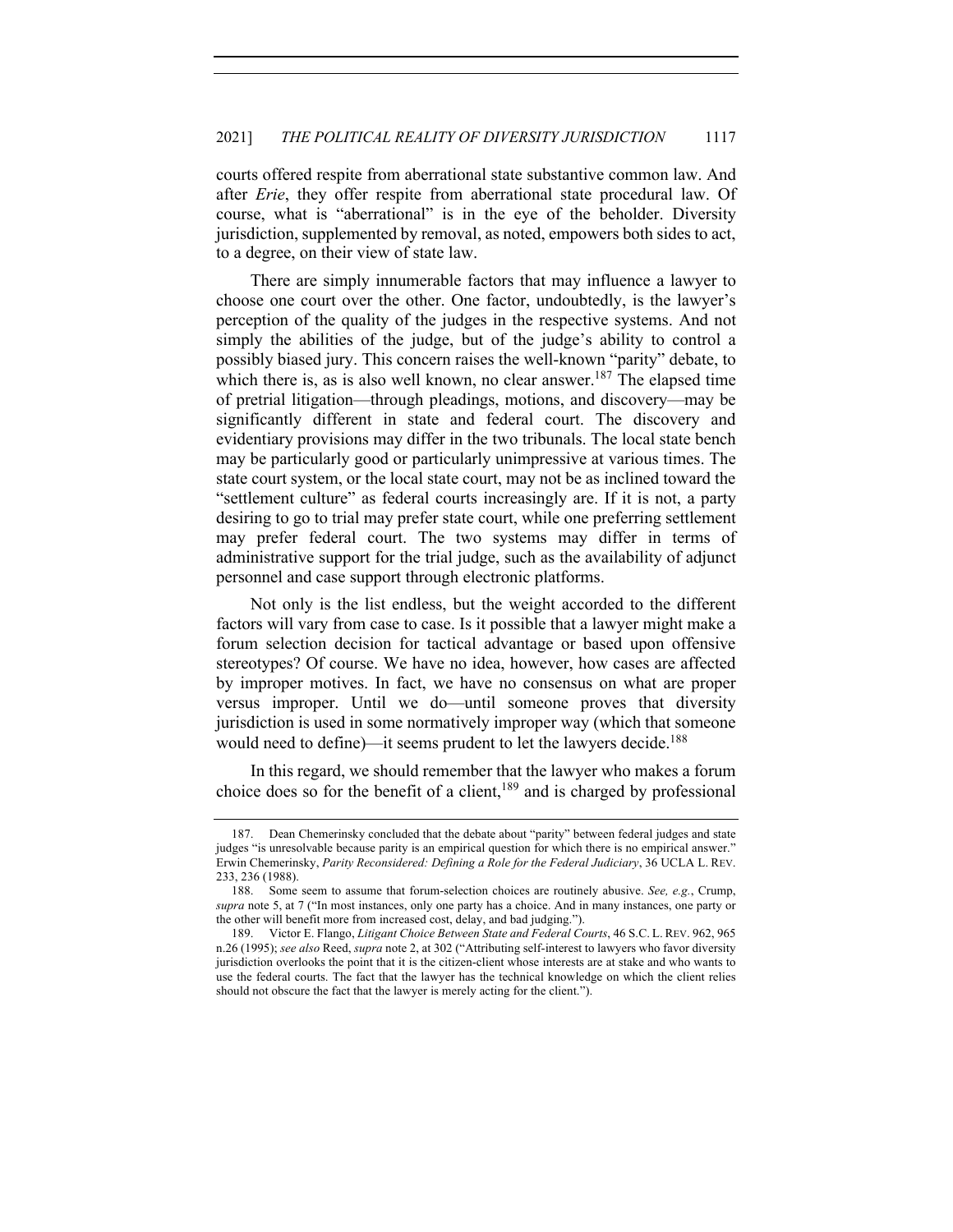norms to represent that client zealously. It is the lawyer who uses the courts (not the academic who writes about the courts) who may have experienced the frustration of litigating in an unfriendly forum. Absent proof of abuse, common respect for a profession should counsel restraint in telling that lawyer about which forum choices are proper.

Those who attempted to abolish diversity jurisdiction ran into a raw political fact: if Congress goes too far in restricting choice of forum, the bar will fight back. And they should have understood that the bar should not be presumed to act in improper, self-serving ways. The bar's embrace of diversity can tell us a great deal about the relative merits of federal and state courts. Unfortunately, we have done little to plumb the reasons for that embrace.

Those who today urge rationalization of diversity doctrine should keep these things in mind. In addition, they must acknowledge that our 230 years of diversity jurisdiction have resulted in a national legal culture, one that features intersystemic interaction. This national legal culture is ingrained and pervasive. It is not immutable, perhaps, but should be altered only after due consideration.

#### D. THE LEGAL CULTURE OF DIVERSITY JURISDICTION

The late Professor David Shapiro wrote elegantly in 1977 about the symbiosis that has developed between federal and state courts because of the concurrent jurisdiction over diversity cases.<sup>190</sup> If anyone can improve upon what Professor Shapiro said, it is not I, so I will do little more than summarize.

Our country's long experience with concurrent jurisdiction has given rise to an inter-systemic relationship between the federal and state courts.<sup>191</sup> The relationship changed in the wake of *Erie*, to be sure, but has thrived. Put simply, this "legal culture" or "legal process" justification for diversity jurisdiction posits that the two systems adjudicate and process state-law cases in different ways that ultimately complement and contribute to each other.

The fact that federal judges deciding diversity cases cannot decree the content of state law may be frustrating at times. Some federal appeals court judges favored the abolition of diversity because, after *Erie*, they merely played the role of "ventriloquist's dummies."<sup>192</sup> The widespread adoption of

<sup>190.</sup> *See generally* Shapiro, *supra* note 179.

<sup>191</sup>*. See generally* ROBERT A. SCHAPIRO, POLYPHONIC FEDERALISM: TOWARD THE PROTECTION OF FUNDAMENTAL RIGHTS (2009).

<sup>192.</sup> "[T]he worst part of diversity jurisdiction is that it debases the judicial process, reducing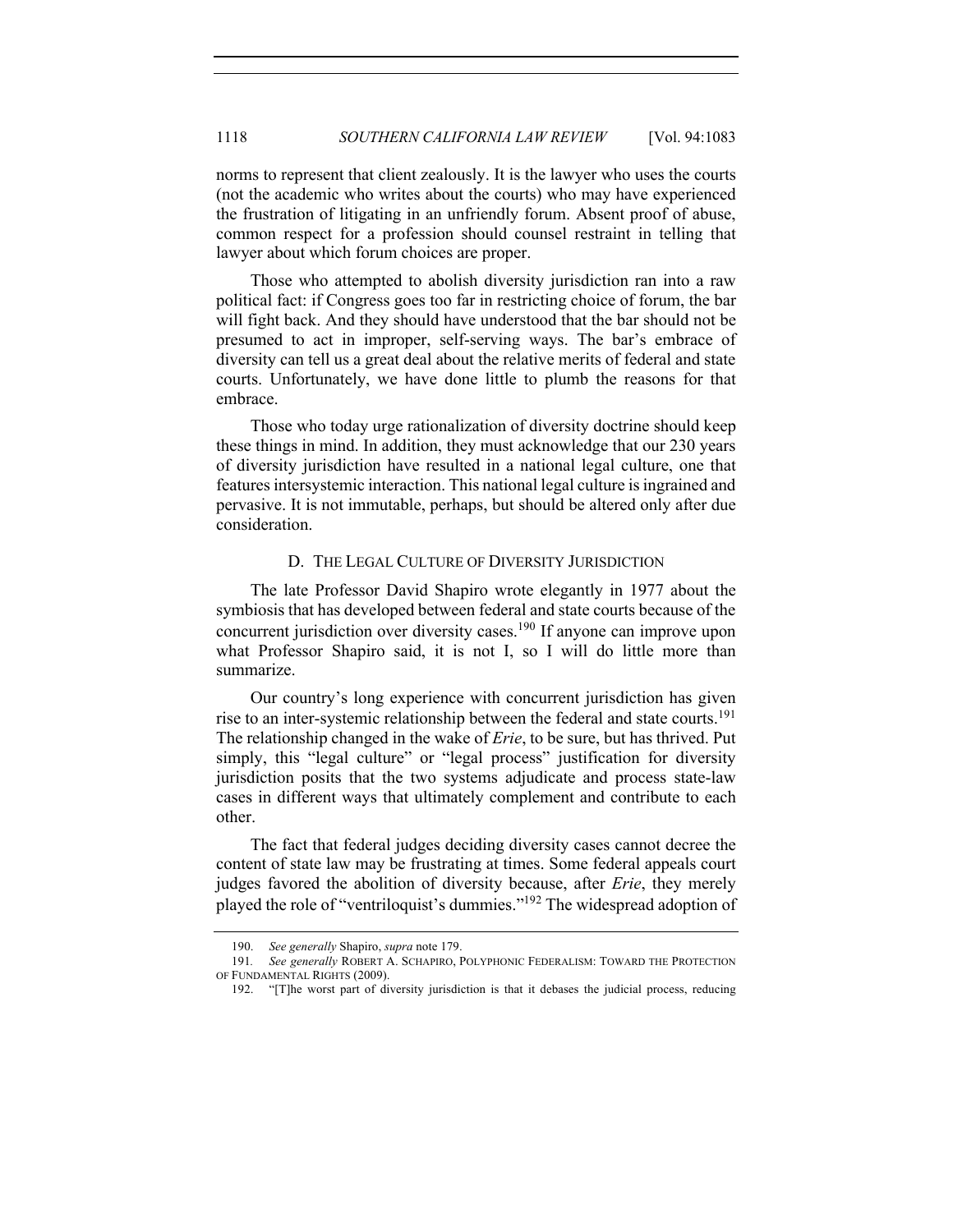certification schemes may exacerbate that characteristic by permitting the federal judge to ask the relevant state court for guidance.<sup>193</sup>

In reality, however, the ventriloquist's dummy effect is likely overstated. There is support for the conclusion that federal judges sitting in diversity have had significant influence on the development of state law.<sup>194</sup> In many cutting-edge areas, the high court of a state may not have spoken in recent times, opening the door for the federal judge's "*Erie* guess" to be informed by recent developments elsewhere. At least on these occasions, the determination of the content of state common law may not be as quotidian as some thought.

But even when state law is clear, there is something to be said for the fact that diversity cases give federal judges a currency and experience with common law that is less rarely encountered in federal question cases.<sup>195</sup> Significant restriction of diversity jurisdiction would change the character of the federal courts' mix of cases, undoubtedly making it narrower and more technical, more removed from the law of contract and tort that governs so much of the daily life of the populace.<sup>196</sup>

In addition to the synergy of having federal courts divine and apply state law,<sup>197</sup> there is the synergy of "competing" court systems. Lawyers who are in state court one week and federal court the next can compare the two and attempt to have one emulate the desirable practices of the other. This competitive model probably accounts for the widespread adoption of the Federal Rules of Civil Procedure in state courts.<sup>198</sup>

federal judges to what Judge Frank has called 'ventriloquist's dummy to the court of some particular state' . . . ." Herbert Wechsler, *Federal J. Jurisdiction and the Revision of the Judicial Code*, 13 L. & CONTEMP. PROBS. 216, 238–39 (1948). The reference to Judge Frank was to Jerome Frank, who served on the United States Court of Appeals for the Second Circuit from 1941 until 1957.

<sup>193.</sup> The certification procedure has proved more problematic in practice than many had hoped.

<sup>194</sup>*. See, e.g.*, Samuel Issacharoff & Florencia Marotta-Wurgler, *The Hollowed Out Common Law* (N.Y. Univ. Sch. of L., Public Law & Legal Theory Research Working Paper No. 18-33, Oct. 2018); *see also* Robert A. Schapiro, *Polyphonic Federalism: State Constitutions in the Federal Courts*, 87 CALIF. L. REV. 1409, 1444 (1999) (discussing the benefits of "cross-pollination" between federal and state courts and the role of federal courts in the development of state law).

<sup>195.</sup> In his 1977 survey, Professor Shapiro found slightly higher support for diversity jurisdiction among district judges than among court of appeals judges. Shapiro, *supra* note 179, at 332–37. It may be that appellate judges are particularly frustrated by the need to follow state law, which trial judges may appreciate the opportunity to engage the common law.

<sup>196</sup>*. See* Shapiro, *supra* note 179, at 322 (summarizing the argument "that diversity jurisdiction is of considerable utility in keeping federal judges from becoming narrow technicians, specializing in esoteric federal statutes and occasional constitutional questions, and in helping them maintain closer touch with the mainstream of common law tort and contract litigation").

<sup>197.</sup> Of course, the converse is true as well. State courts routinely hear cases arising under federal law, because very few grants of federal question jurisdiction are exclusive.

<sup>198.</sup> Scott Dodson, *The Gravitational Force of Federal Law*, 164 U. PA. L. REV. 703, 707–19 (2016) (noting state court procedure largely mirrors federal practice).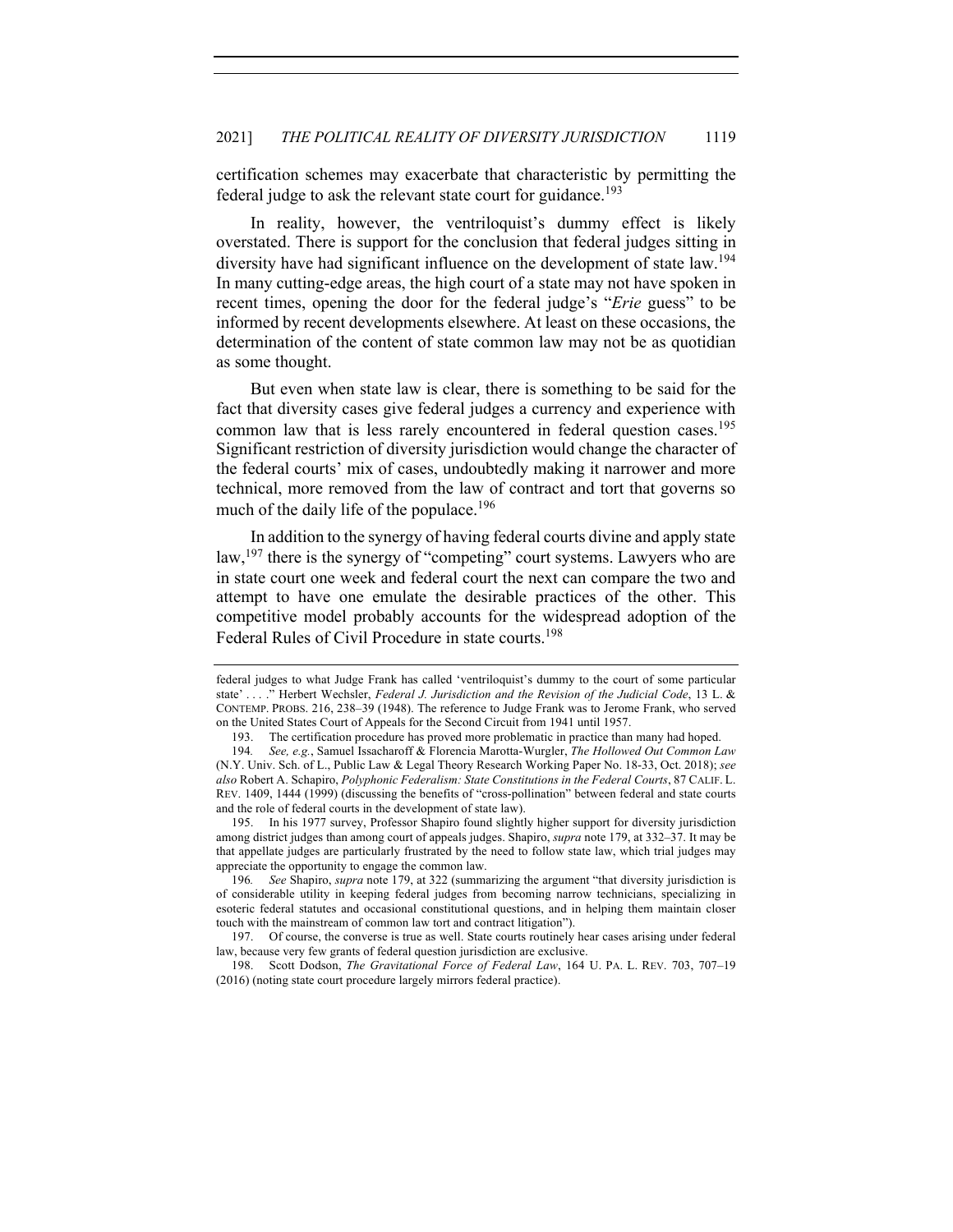It is a mistake, however, to believe that adoption of the Federal Rules in state courts makes federal and state practice identical. The Federal Rules have been amended many times in the past twenty-five years.<sup>199</sup> I am aware of no state that has adopted all of those amendments. Many states lack the administrative mechanisms to process so many amendments.<sup>200</sup> Beyond that, states have rejected various provisions of the Federal Rules. For example, despite the passage of over a quarter century, almost no states have adopted the mandatory disclosure provisions of Federal Rule 26(a). Neither have states seen fit to adopt the interlocutory appeal provision for class certification decisions found in Federal Rule 23(f).

Even when federal and state provisions are drafted in identical terms, state courts are free to interpret them differently from federal courts. For example, in *Standard Fire Insurance Co. v. Knowles*, <sup>201</sup> the Court held that issue preclusion could not bind a state court regarding class certification because the state and federal courts differed on how to interpret the identical class action provision.<sup>202</sup> Another example is the ongoing debate in state courts about whether to embrace the Court's adoption of "plausibility" pleading for stating a claim under Federal Rule  $8(a)(2)$ .<sup>203</sup> State courts have split on the issue $\frac{1}{204}$  but have done so only after robust debate—debate fostered by our dual systems of courts.

Efforts to rationalize diversity doctrine must consider any impact of change on the legal culture that has grown around diversity jurisdiction over 230 years.

<sup>199.</sup> In the first fifty-seven years of the Federal Rules, from 1938 through 1994, the Advisory Committee on the Civil Rules promulgated eighteen sets of amendments. From 1995 through 2020, the Advisory Committee promulgated twenty sets of amendments, effective, respectively, in 1995, 1996, 1997, 1998, 1999, 2000, 2001, 2002, 2003, 2005, 2006, 2007, 2008, 2009, 2010, 2013, 2014, 2015, 2016, and 2020.

<sup>200.</sup> Glenn S. Koppel, *Toward a New Federalism in State Civil Justice: Developing a Uniform Code of State Civil Procedure Through a Collaborative Rule-Making Process*, 58 VAND. L. REV. 1167, 1176 ("Acting individually, state judiciaries cannot match the rulemaking resources of the federal courts available through the U.S. Judicial Conference and the Federal Judicial Center.").

<sup>201.</sup> Standard Fire Ins. Co. v. Knowles, 568 U.S. 588 (2013).

<sup>202</sup>*. Id.* at 592–94.

<sup>203.</sup> The plausibility pleading regime resulted from *Bell Atlantic Corp. v. Twombly*, 550 U.S. 544 (2007) and *Ashcroft v. Iqbal*, 556 U.S. 662 (2009).

<sup>204</sup>*. Compare, e.g.*, McCurry v. Chevy Chase Bank, FSB, 233 P.3d 861, 863 (Wash. 2010) ("The Supreme Court's plausibility standard is predicated on policy determinations specific to the federal trial courts."), *with* Warne v. Hall, 373 P.3d 588, 593–94 (Colo. 2016) (adopting plausibility pleading, *inter alia*, because doing so will be convenient for lawyers who litigate in both federal and state courts). Similarly, state courts in states adopting Federal Rule 23 regarding class actions are not required to adopt the interpretation of the commonality requirement of Rule 23(a)(2) from *Wal-Mart Stores, Inc. v. Dukes*, 564 U.S. 338, 352–60 (2011).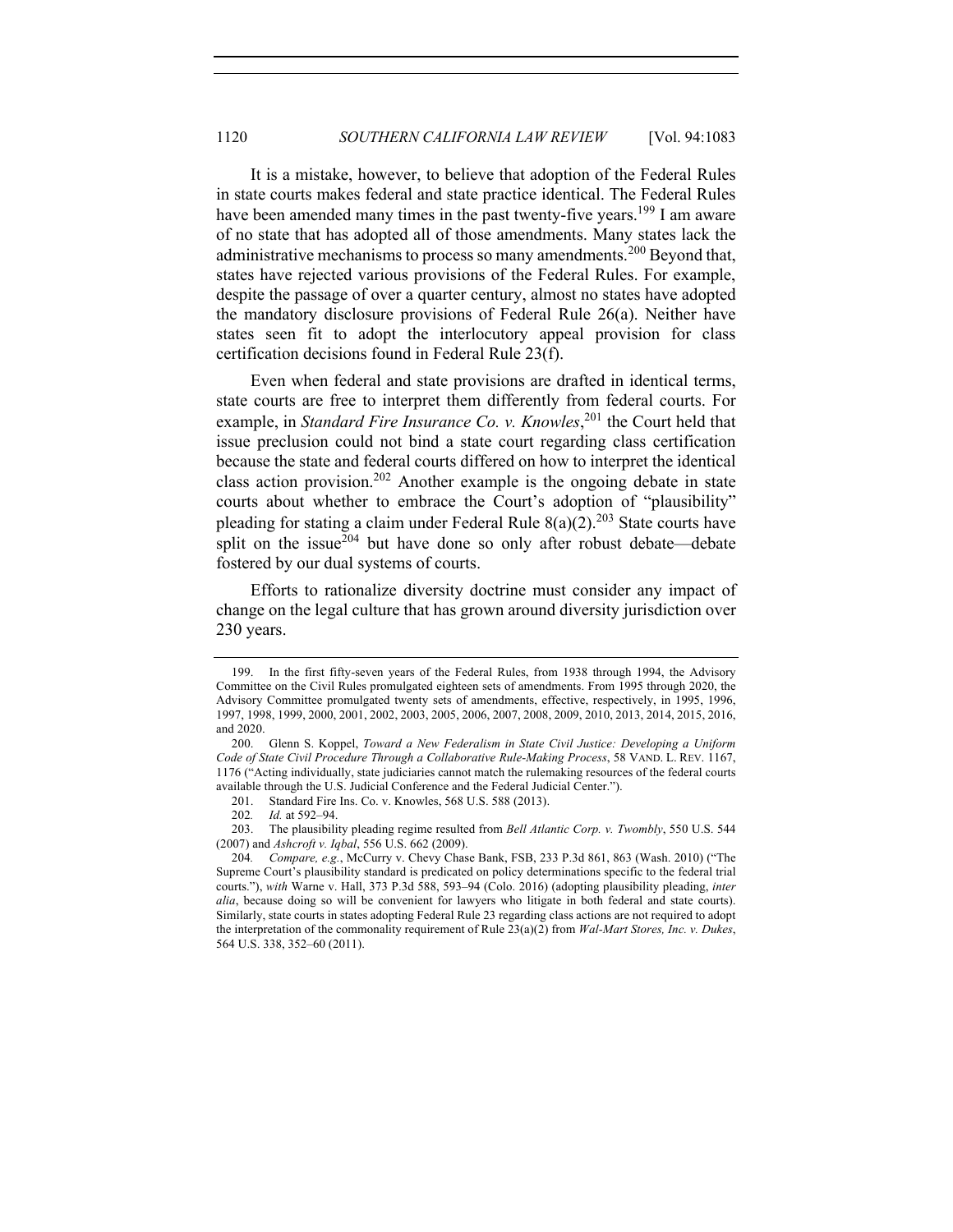#### **CONCLUSION**

Diversity jurisdiction survived concerted frontal assaults made from the mid- to late-twentieth century. It weathered criticism of academics and of some high-profile federal judges. Today, diversity jurisdiction represents a burgeoning percentage of the federal civil docket,<sup>205</sup> and it is supported by an efficiency rationale that did not exist at the founding. Today, academics and judges seem relatively ambivalent toward, and some even accepting of, diversity jurisdiction. Today, we see efforts not to abolish diversity jurisdiction, but to rationalize the various threads of its doctrine.

These efforts should be informed by the lessons that should have been learned by those who sought to abolish diversity jurisdiction. First, diversity is not a free-standing phenomenon. It is part of a carefully constructed constitutional plan intended to promote the free flow of commerce and a national identity. Second, what is usually presented as the traditional justification for diversity is sclerotic and understates the value of this branch of federal jurisdiction. Third, as a matter of political power, the bar embraces diversity jurisdiction and will fight to keep it. At one level, we retain diversity for this reason. But the bar's embrace is more than a raw political fact. It likely manifests rational choices made in the interests of clients. At least, it should spur meaningful study of the interests served by diversity jurisdiction (study that remains to be done). And that study must appreciate that, over two centuries, an elaborate legal culture has emerged concerning the relations of state and federal courts.

Congress likely will never abolish diversity jurisdiction. From time to time, it will adjust the doctrine around the edges, such as raising the amount in controversy requirement. It will do so not to serve some grand underlying policy, but to placate the federal bench's concern for docket control while not angering the bar. This balance has been in place for over 230 years. No unsubstantiated claim that diversity has outlived its "purpose"—and no academic appeal to rationalize the rules governing diversity—will affect that political reality.

<sup>205.</sup> In 2001, 19.5% of new cases filed in federal district court invoked diversity of citizenship jurisdiction. By 2014, the percentage swelled to 34%, though in 2015 the percentage was down to 30.9%. FREER, *supra* note 72, at 198–99 n.14. The year 2020 saw a stunning increase in the number of civil cases filed in district court, which raised the percentage of diversity cases to 42.3%. *Table C–U.S. District Courts–Civil Statistical Tables for The Federal Judiciary*, U.S. CTS. (Dec. 31, 2020), https://www.uscourts.gov/statistics/table/c/statistical-tables-federal-judiciary/2020/12/31 [https://perm a.cc/66TH-QZSR]. The main reason was the pendency of tens of thousands of product liability cases involving allegedly defective ear plugs provided to military personnel. These cases were transferred pursuant to the multidistrict litigation statute, 28 U.S.C. § 1407, to the Northern District of Florida. *Id.*